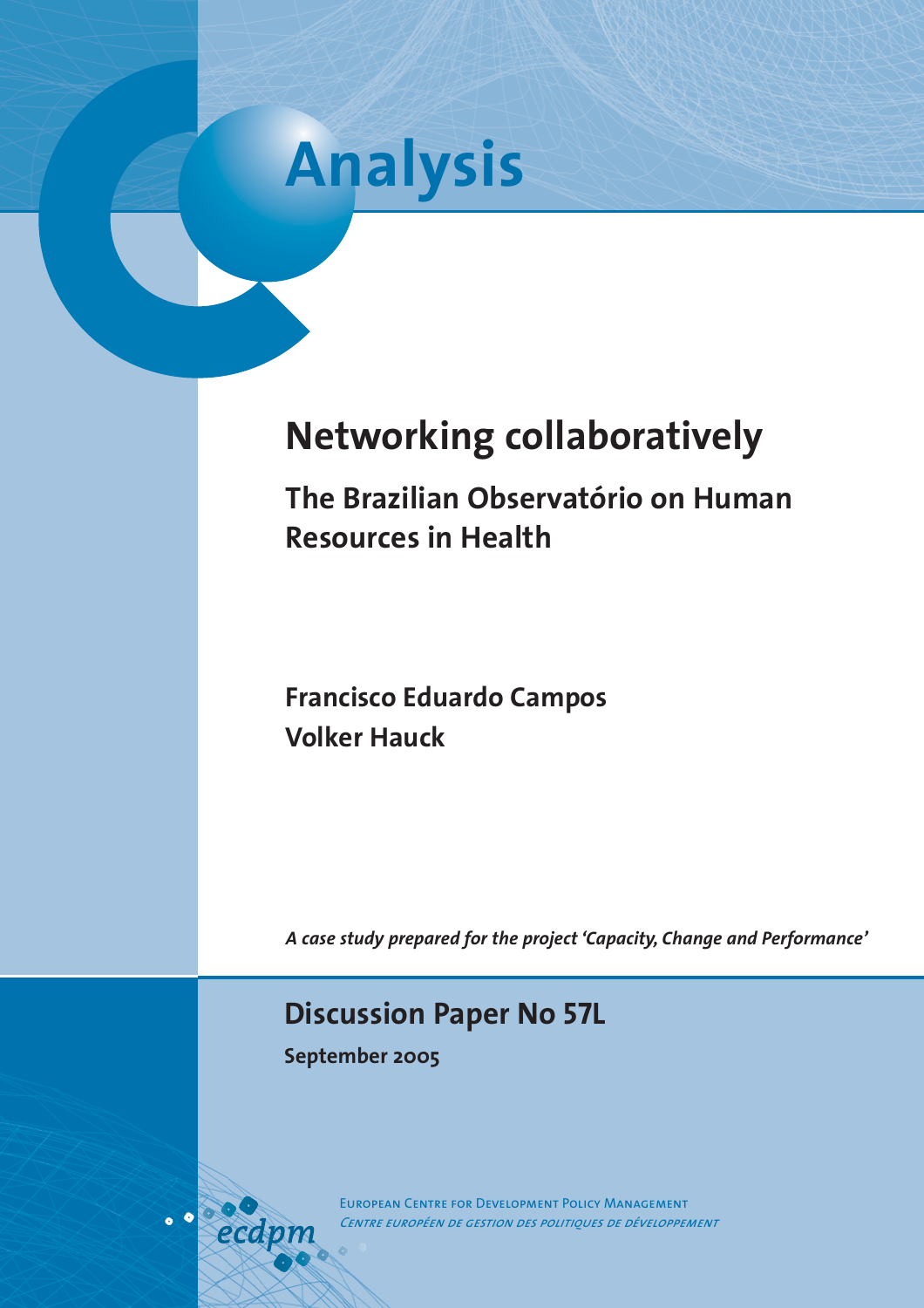# **Study of Capacity, Change and Performance Notes on the methodology**

*The lack of capacity in low-income countries is one of the main constraints to achieving the Millennium Development Goals. Even practitioners confess to having only a limited understanding of how capacity actually develops. In 2002, the chair of Govnet, the Network on Governance and Capacity Development of the OECD, asked the European Centre for Development Policy Management (ECDPM) in Maastricht, the Netherlands to undertake a study of how organisations and systems, mainly in developing countries, have succeeded in building their capacity and improving performance. The resulting study focuses on the endogenous process of capacity development - the process of change from the perspective of those undergoing the change. The study examines the factors that encourage it, how it differs from one context to another, and why efforts to develop capacity have been more successful in some contexts than in others.*

*The study consists of about 20 field cases carried out according to a methodological framework with seven components, as follows:*

- *•* **Capabilities***: How do the capabilities of a group, organisation or network feed into organisational capacity?*
- *•* **Endogenous change and adaptation***: How do processes of change take place within an organisation or system?*
- *•* **Performance***: What has the organisation or system accomplished or is it now able to deliver? The focus here is on assessing the effectiveness of the process of capacity development rather than on impact, which will be apparent only in the long term.*
- *•* **External context***: How has the external context the historical, cultural, political and institutional environment, and the constraints and opportunities they create - influenced the capacity and performance of the organisation or system?*
- *•* **Stakeholders***: What has been the influence of stakeholders such as beneficiaries, suppliers and supporters, and their different interests, expectations, modes of behaviour, resources, interrelationships and intensity of involvement?*
- *•* **External interventions***: How have outsiders influenced the process of change?*
- *•* **Internal features and key resources***: What are the patterns of internal features such as formal and informal roles, structures, resources, culture, strategies and values, and what influence have they had at both the organisational and multi-organisational levels?*

*The outputs of the study will include about 20 case study reports, an annotated review of the literature, a set of assessment tools, and various thematic papers to stimulate new thinking and practices about capacity development. The synthesis report summarising the results of the case studies will be published in 2005.*

*The results of the study, interim reports and an elaborated methodology can be consulted at www.capacity.org or www.ecdpm.org. For further information, please contact Ms Heather Baser (hb@ecdpm.org).*

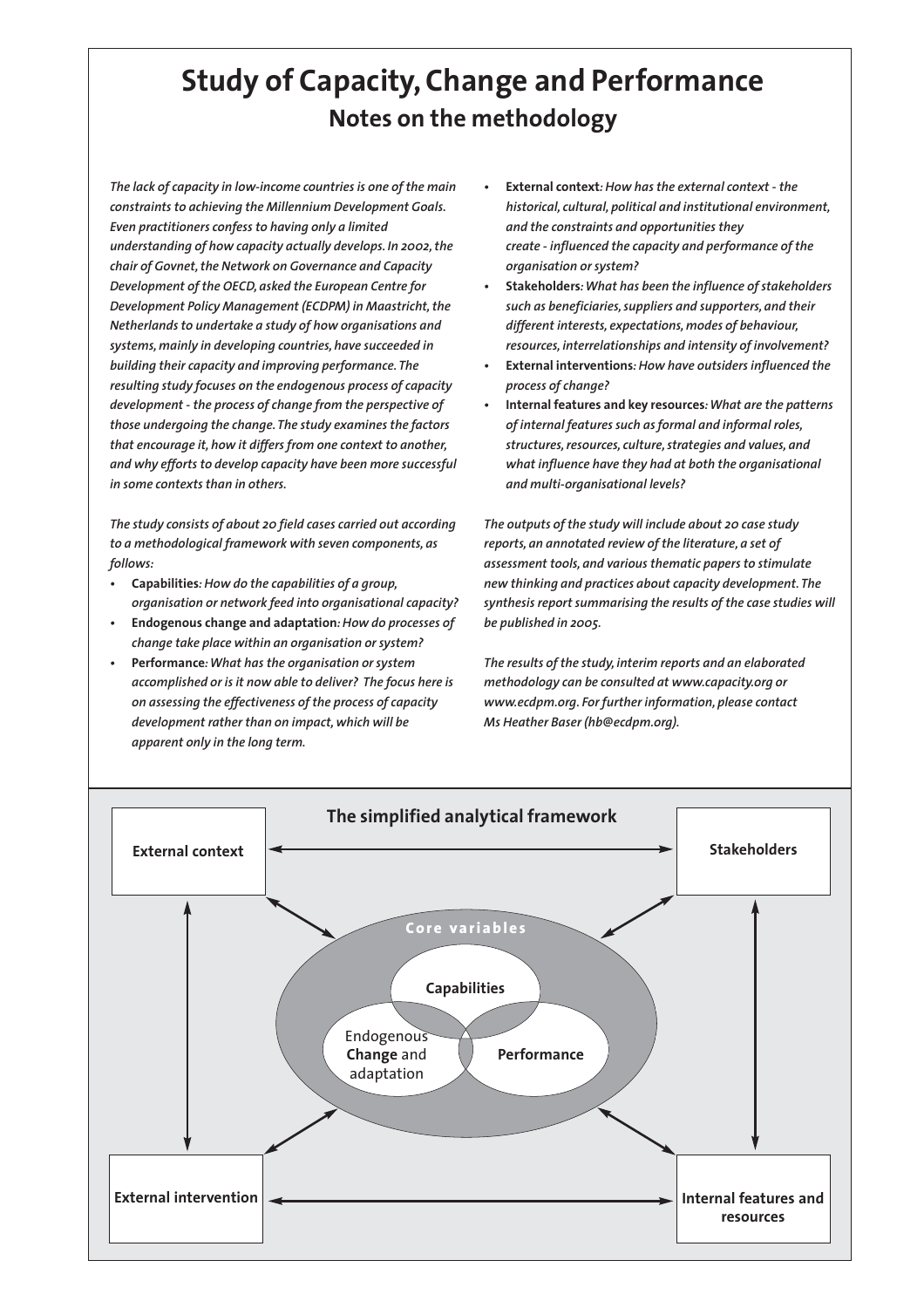# **Networking collaboratively: The Brazilian Observatório on Human Resources in Health**

**Francisco Eduardo Campos (NESCON) and Volker Hauck (ECDPM)**

*A case study prepared for the project 'Capacity, Change and Performance'*

**September 2005**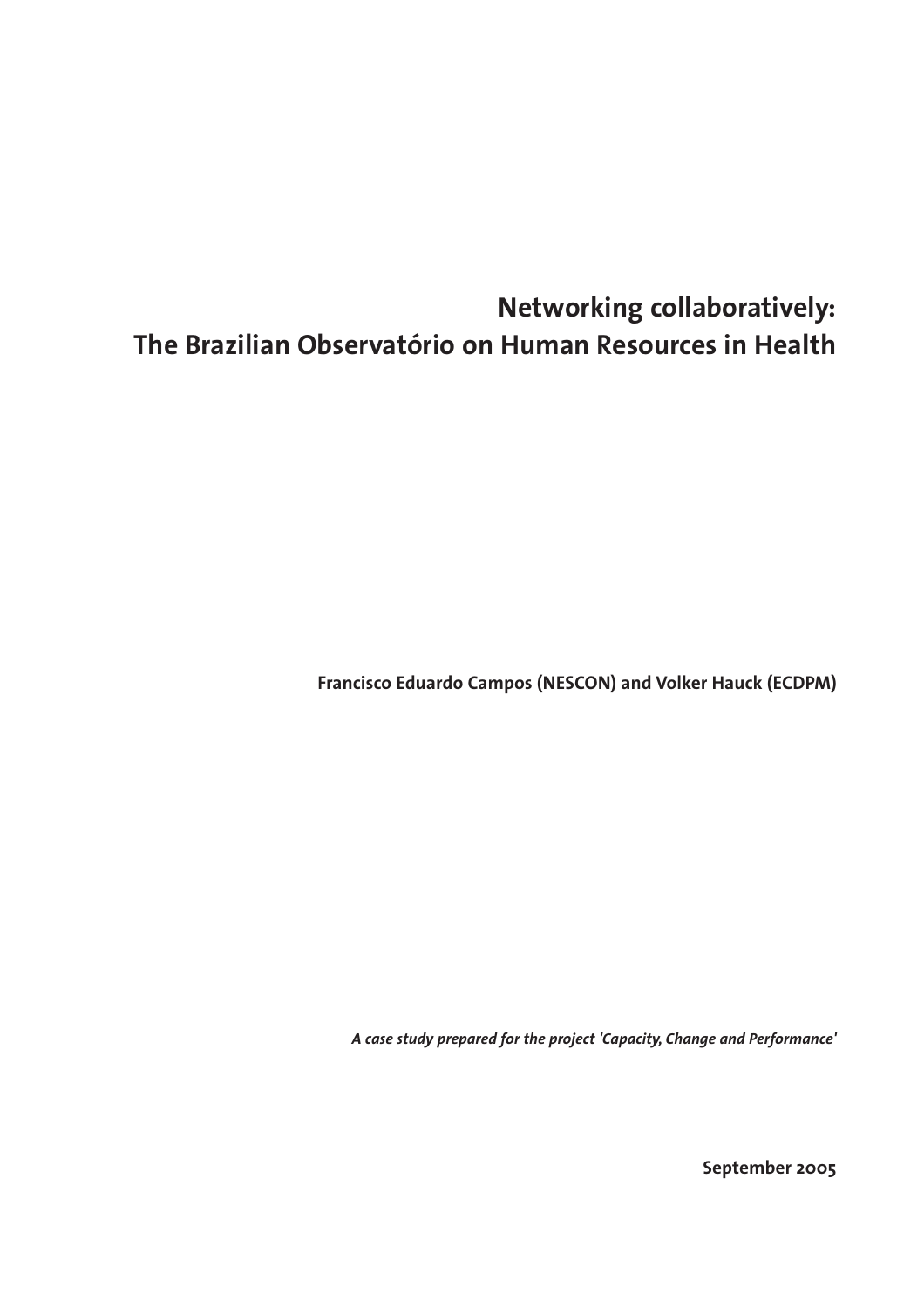# **Acknowledgements**

The authors wish to thank all of those who spared their valuable time to provide in-depth perspectives during interviews in Brazil and those who shared documents prior to, during and after the field research. Special thanks go to Paulo Seixas, Coordinator of the Observatório workstation in São Paulo. From the onset, he recognised the usefulness of this study for the further development of the network and he facilitated the initial contact with the Ministry of Health and the office of the Pan-American Health Organization (PAHO) in Brasilia.

A word of appreciation also goes to Renata and Martin Koppensteiner, who assisted in the search for background material and documents on networks and networking in Brazil. The authors also thank colleagues from the State Secretariat of Health in São Paulo, from NESCOM in Belo Horizonte, and those at ECDPM in Maastricht who provided logistical and organisational support.

The authors wish to thank those who read and provided comments on earlier drafts of this paper, in particular Roberto Passos Nogueira, Researcher at IPEA (Institute of Economic Planning, Government of Brazil), and Romulo Maciel Filho, Director of the Centro de Pesquisas Aggeu Magalhães, Recife.

This case study was made possible by the support of the UK Department of International Development (DfID). The authors further acknowledge the support of Jane Haycock, Health Advisor at DfID, and Felix Rigoli, Regional Advisor for Human Resources at PAHO/WHO. Both suggested that the Observatório case would prove an important contribution to the wider ECDPM study on *Capacity, Performance and Change*.

A final word of thanks goes to the ECDPM core team for the study, especially Heather Baser, ECDPM Programme Coordinator, and ECDPM associates Peter Morgan and Tony Land who provided stimulating comments and reflections prior to and during the writing of this report.

While this study contains many inputs from various stakeholders and the study team, sole responsibility for the interpretation of data and the analysis rests with the authors.

**Francisco Eduardo Campos** (NESCON) was Coordinator of the Observatório workstation at the Federal University of Minas Gerais, Belo Horizonte. In July 2005, he was appointed Secretary of Human Resources Management and Education at the Federal Ministry of Health, Brasilia.

**Volker Hauck** (ECDPM) is Senior Programme Officer at the European Centre for Development Policy Management, Maastricht, the Netherlands. He is a member of the study team for the wider ECDPM study on *Capacity, Change and Performance.*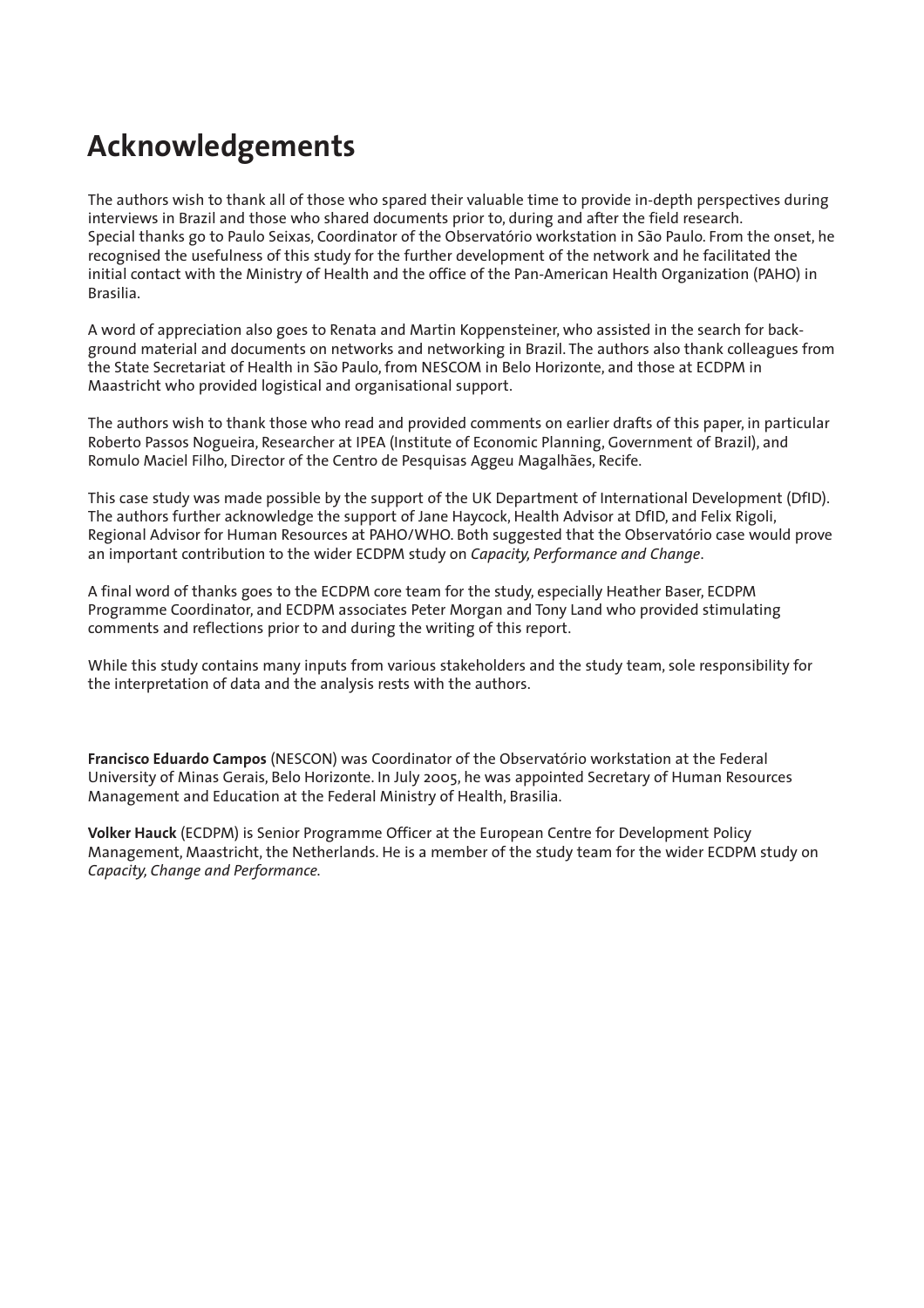# **Contents**

| 1.                                                                                                                                                      | Introduction<br>What is the Observatório all about?<br>1.1<br>1.2 Why this case?<br>1.3 About this paper                                                                                                               | 1<br>1<br>1<br>2                                             |  |  |
|---------------------------------------------------------------------------------------------------------------------------------------------------------|------------------------------------------------------------------------------------------------------------------------------------------------------------------------------------------------------------------------|--------------------------------------------------------------|--|--|
| 2.                                                                                                                                                      | Networking and capacity development<br>Networking and networks<br>2.1<br>Framing capacity development<br>2.2                                                                                                           | 3<br>3<br>4                                                  |  |  |
| 3.                                                                                                                                                      | The political and institutional environment<br>Brazilian political and social change over the past 40 years<br>3.1<br>3.2 The public health system<br>Origins of networking on human resources in public health<br>3.3 | 5<br>$\begin{array}{c} 5 \\ 6 \end{array}$<br>$\overline{7}$ |  |  |
| 4.                                                                                                                                                      | The international scene<br>4.1 Regional developments and initiatives<br>4.2 The Pan-American Health Organization                                                                                                       | 8<br>8<br>9                                                  |  |  |
| 5.                                                                                                                                                      | The Observatório and its stakeholders<br>The Observatório network<br>5.1<br>5.2 Collective functioning facilitated by a secretariat<br>5.3 Observatório members<br>5.4 Public health networks and institutions         | 10<br>10<br>11<br>13<br>15                                   |  |  |
|                                                                                                                                                         | 6. Endogenous change and strategy development<br>6.1 Network dynamics<br>6.2 Factors explaining change                                                                                                                 | 17<br>17<br>20                                               |  |  |
| 7.                                                                                                                                                      | An evolving mix of key capabilities<br>Different times, different capability requirements<br>7.1<br>Balancing political and professional dynamics with<br>7.2<br>system requirements                                   | 21<br>21<br>23                                               |  |  |
| 8.                                                                                                                                                      | Performance: achievements and challenges                                                                                                                                                                               | 24                                                           |  |  |
| 9.                                                                                                                                                      | Reflecting on networks and networking<br>9.1 Drivers of networking in Brazil<br>9.2 Are networks replicable?                                                                                                           | 25<br>25<br>26                                               |  |  |
|                                                                                                                                                         | 10. Conclusions                                                                                                                                                                                                        | 27                                                           |  |  |
|                                                                                                                                                         | <b>Bibliography</b>                                                                                                                                                                                                    | 29                                                           |  |  |
| Annex 1: Brazil key facts<br>Annex 2: Case study methodology<br>Annex 3: Selected publications of the Observatório<br>Annex 4: People interviewed<br>34 |                                                                                                                                                                                                                        |                                                              |  |  |

**The European Centre for Development Policy Management** Onze Lieve Vrouweplein 21 NL-6211 HE Maastricht, The Netherlands Tel  $+31$  (0) 43 350 29 00 Fax  $+31$  (0) 43 350 29 02 info@ecdpm.org **www.ecdpm.org**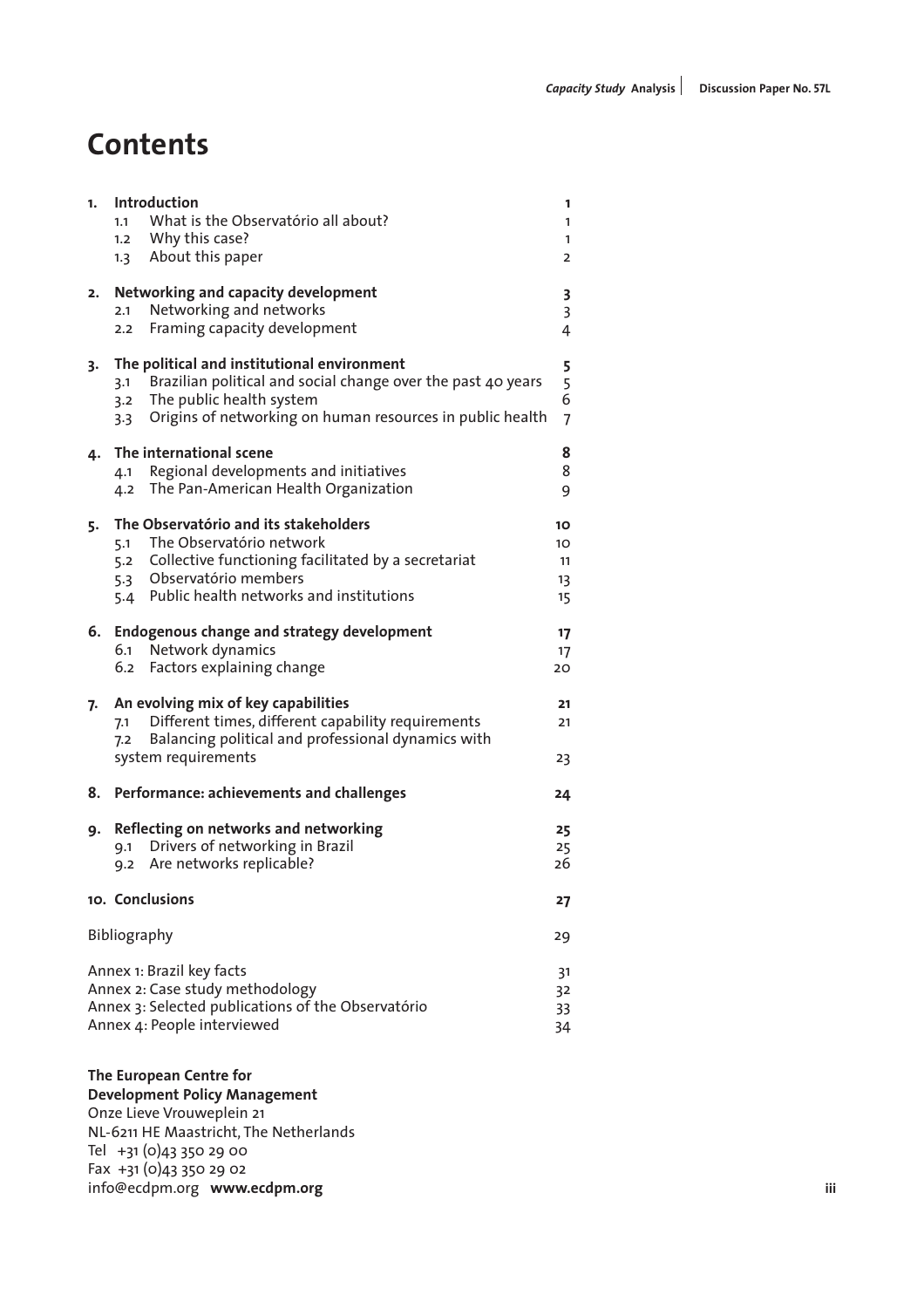# **Acronyms**

| <b>ABRASCO</b>     | Brazilian Association of Graduate Studies in Collective Health                       |
|--------------------|--------------------------------------------------------------------------------------|
| <b>BR-HsRefNet</b> | Brazilian Network for the Reform of Health Systems                                   |
| <b>BR-AcadNet</b>  | <b>Brazilian Academic Network</b>                                                    |
| <b>CADRHU</b>      | Desenvovimento de Recursos Humanos em Saúde                                          |
| <b>CEBES</b>       | <b>Brazilian Centre of Health Studies</b>                                            |
| <b>DfID</b>        | Department for International Development (UK)                                        |
| <b>ECDPM</b>       | European Centre for Development Policy Management                                    |
| <b>ECLAC</b>       | Economic Commission for Latin America and the Caribbean (United Nations)             |
| COC/FIOCRUZ        | Oswaldo Cruz Foundation                                                              |
| ICT                | information and communication technology                                             |
| <b>IEPE</b>        | Educação Permanente em Enfermagem                                                    |
| <b>ILO</b>         | International Labour Organization                                                    |
| LACRSS             | Latin American and Caribbean Regional Health Sector Reform Initiative                |
| LA-ObsNet          | Latin American Observatory of Human Resources in Health                              |
| <b>NESCON</b>      | Núcleo de Estudos em Saúde Coletiva da Faculdade de Medicina da Universidade Federal |
|                    | de Minas Gerais                                                                      |
| NGO.               | non-governmental organisation                                                        |
| <b>OECD</b>        | Organisation for Economic Co-operation and Development                               |
| PAHO               | Pan-American Health Organization                                                     |
| <b>PMDB</b>        | Brazilian Democratic Movement Party                                                  |
| <b>PREPPS</b>      | Strategic Programme for Development of Personnel in Health                           |
| PT.                | <b>Workers Party (Brazil)</b>                                                        |
| <b>ROREHS</b>      | Rede Observatório de Recursos Humanos em Saúde                                       |
| SSAM               | Brazil's complementary medical care system                                           |
| <b>SUS</b>         | Systema Unico de Saúde                                                               |
| UERJ               | University of Rio de Janeiro                                                         |
| UFMG               | Federal University of Minas Gerais, Belo Horizonte                                   |
| <b>UFRN</b>        | Federal University of Rio Grande do Norte                                            |
| UnB                | University of Brasilia                                                               |
| <b>UNDP</b>        | United Nations Development Programme                                                 |
| <b>USAID</b>       | United States Agency for International Development                                   |
| <b>WHO</b>         | World Health Organization                                                            |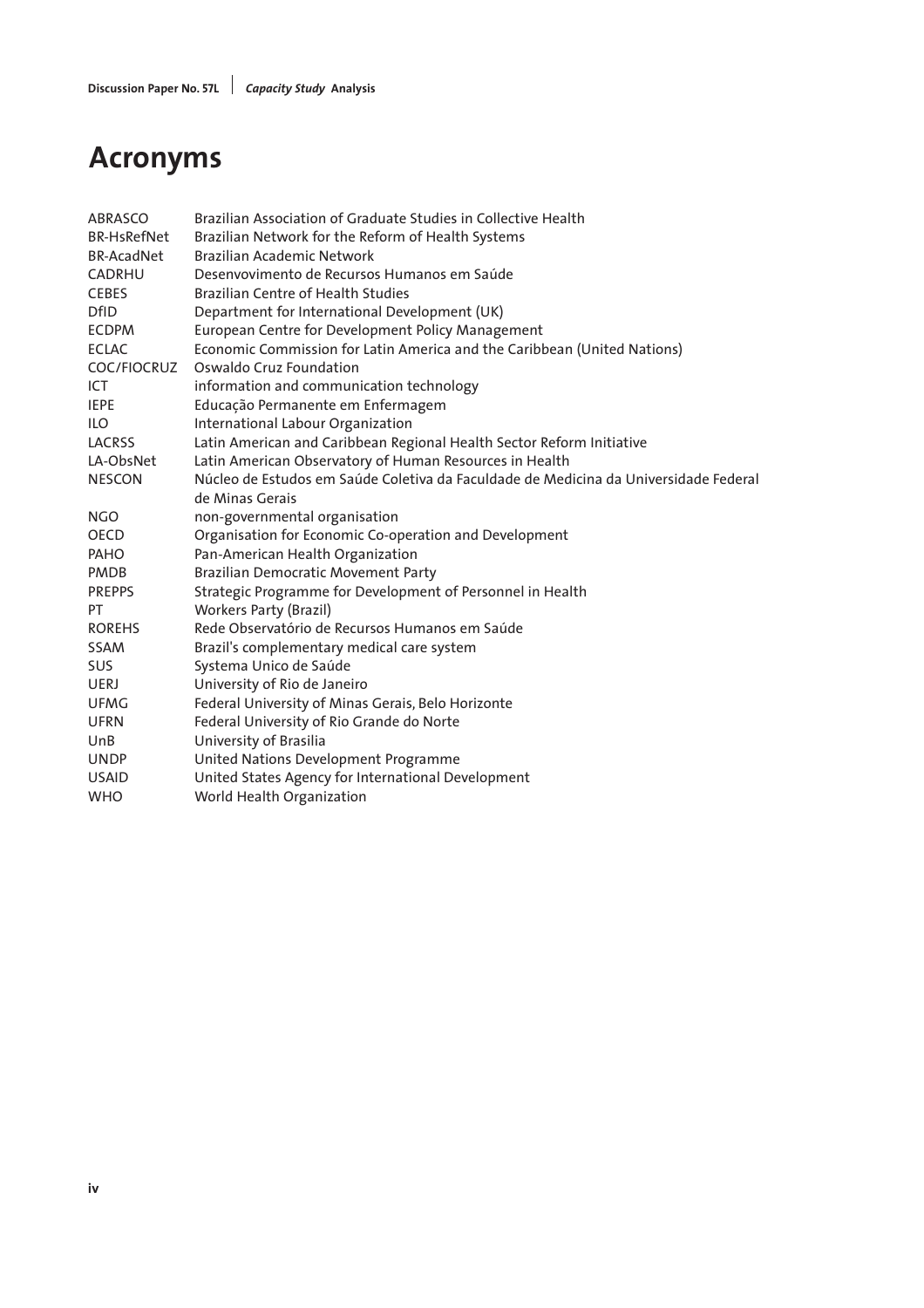# **Summary**

The Observatório is a network of university institutes, research centres and one federal office dealing with human resources questions in the health sector of Brazil. Today, the Observatório consists of 13 so-called network "nodes" or "workstations" as the network members call them, which are coordinated via a secretariat consisting of staff members of the Ministry of Health and the Brasilia office of the Pan-American Health Organization (PAHO).

The idea for a formal network on human resources for the health sector came to Brazil in 1998 as part of a PAHO initiative to improve human resources policymaking throughout Latin America. At that time, policy for human resources planning, development and management in the health sector had become a key concern in various Latin-American countries. This was partly because the market-based policies pursued in the region in the 1980s and early 1990s had led to broad neglect of this theme.

Earlier networking experiences among several health institutes from as early as the 1970s provided a foundation for the Observatório's implementation in Brazil. With the political liberalisation of the 1980s, networking among public health specialists gradually intensified - a process subsequently accompanied, facilitated and modestly supported by projects and programmes of the PAHO regional office in Brasilia. In 1999 the Brazilian Ministry of Health legally recognised the network as a mechanism to contribute to and inform development, regulation and management of human resources in the health sector and related policy.

The Observatório is nationally and internationally recognised as a unique and successful case of statenon-state interaction in health. The network has produced a substantial amount of valuable information and analyses from its productive interplay between Brazil's Ministry of Health, PAHO and the network working stations, as well as from intense horizontal cooperation between network members. Most of these members are active in other health networks as well, which has created an environment in which intense exchanges and collaboration on issues in public health have been initiated and developed.

The network's success has attracted the interest of regional and international observers from the health sector, from network specialists and from development agencies dealing with institutional development. The Brazilian experience also raises questions about the relationship between capacity and networking. This is what inspired the inclusion of this case in the sample of the wider ECDPM study on *Capacity, Change and Performance*. More precisely, this case sheds light on the creation and sustenance of capacity and capabilities in the context of networks. It provides insights on what capabilities are needed to make networking function and how capacity created in the context of networks leads to performance.

It is clear that the Observatório experience helped to shape multiple capabilities. These developed incrementally over the years, with some having their roots three to four decades before the network was recognised by law. These capabilities were shaped, connected, structured and nurtured. The process was not orchestrated, but it was accompanied, facilitated and stimulated by a number of personalities from within Brazil as well as from abroad. As such, *a mix of technical, internal, external and so-called "soft", or generative capabilities* emerged, which accounts for the unfolding and sustenance of the network. But there are differences in the importance and use of the various types of capabilities over time.

The *technical and professional capabilities* of the network members and their motivation to make the human resources issue a key element of public health sector reform provided a cornerstone in the creation of this network. Building and nurturing these capabilities was vital during the network's infancy and remains so today. The focus on content helped network members to remain intellectually independent and shaped the sense of autonomy that continues to characterise interactions of the workstations.

These capabilities were initially catalysed by a number of *soft capabilities*, such as flexibility, creativity, pragmatism, inventiveness and entrepreneurial spirit - simply because this was the only way the network could find its way. The context of political repression and the lack of support for health sector workers were part of what forced the largely informal net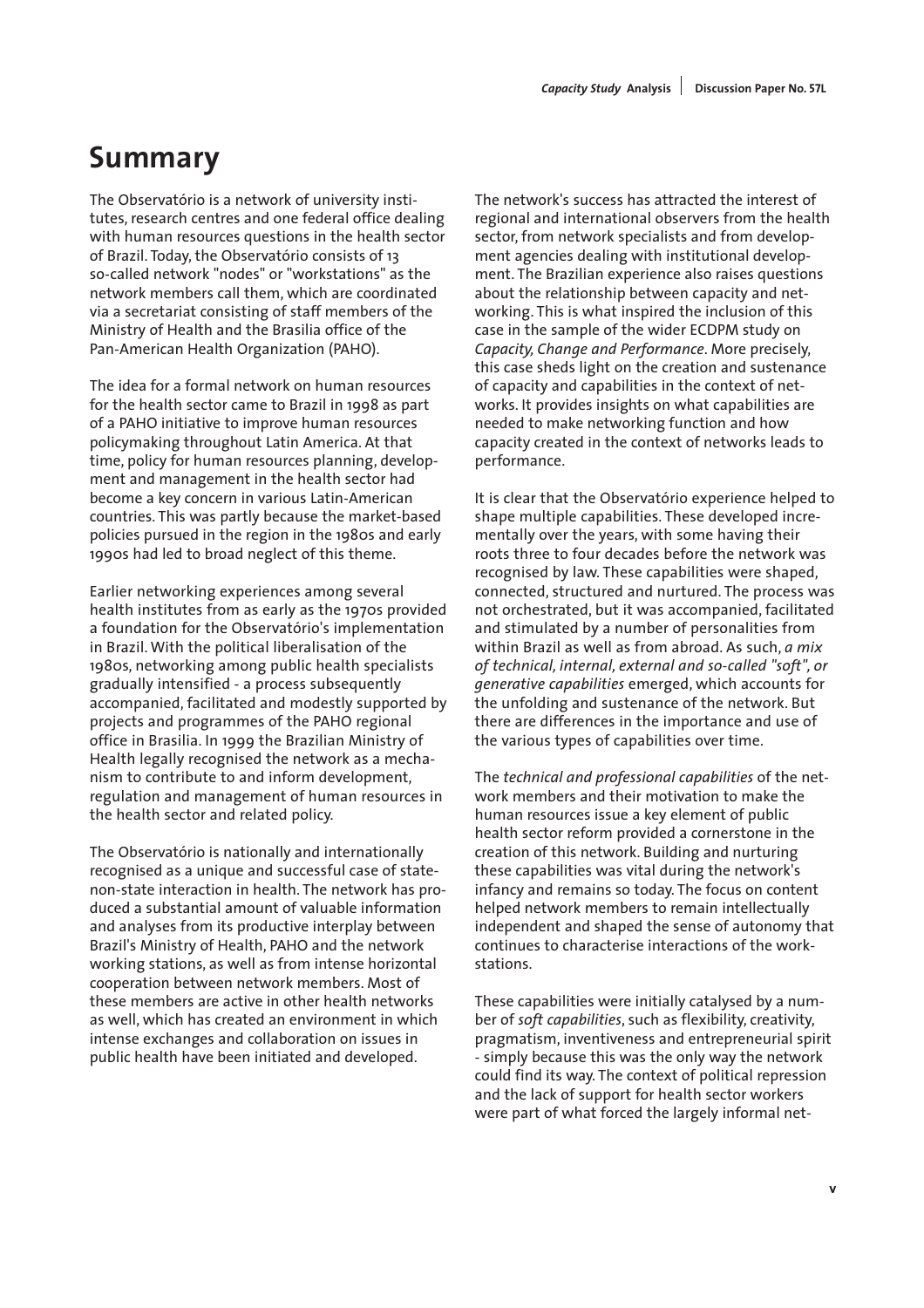work initiative to develop this way of working. This working culture remained significant throughout the years and can be discerned even today.

This dynamic process resulted in group learning and consolidated shared ideas that reinforced the technical and professional capabilities mentioned above. Moreover, it informed a shared thinking about the enhancement of *internal and external capabilities* which grew in importance from the mid-1990s. An internal strategy of facilitation and stimulation was set out and pursued by the Ministry of Health in cooperation with a well-informed PAHO office in Brasilia and supported by PAHO headquarters.

The enhancement of internal capabilities translated into a degree of formalisation, institutionalisation and secure funding in the late 1990s. Network architects immediately recognised the strategic importance of the Internet and introduced this tool to enhance the quality of interactions internally, as well as with other networks in the region. Today, exchanges with other networks within Brazil and internationally have intensified, helping to boost the productivity and profile of the network both within the region and beyond.

The Observatório case demonstrates the important role that motivation and group learning play in the creation of capacity in the context of networks - and in transforming this capacity to performance. Motivation, in this case, took two forms: professional and political. Vibrant professional interest in investigating the relevance of planning, management and training in human resources for the health sector galvanised with political ideas and a conviction that society needed fundamental change. The pattern of continuous interaction and exchange functioned as a catalyser, or engine, to shape and assemble the complex capabilities puzzle into a functioning network, or - using the study terminology - into overall capacity.

While the Observatório case shows that informal networking can develop into networks with more formal structures delivering outputs and outcomes and potentially impacting the well-being of society, we should recognise that the capacity development process of the Observatório is far from complete. New demands and challenges need to be dealt with, as the recent political turmoil caused by accusations of bribery within the Lula government has shown. There are also demands from within the network for an intensification of the exchange in terms of content and policy relevance, and for introduction of monitoring and evaluation mechanisms to ensure quality and relevance of the network's outputs. Now, with the emergence of institutionalisation and the provision of substantial resources, the *'hour of truth'* has arrived, as one network member put it. Expectations for better outputs and outcomes have been created which need to be fulfilled now that the government has fully subscribed to the Observatório idea.

It seems evident that the further development of the Brazilian Observatório will rely on endogenous processes. Outside actors are welcome to assist, but they must take care not to tear the fabric of the network, which was woven through an inimitable interaction of internal forces and external assistance. Much will depend on the internal steering of the movement in the near future. In this regard, network members are vigorously carrying forward the strategic planning exercise in a process that bodes well for the future.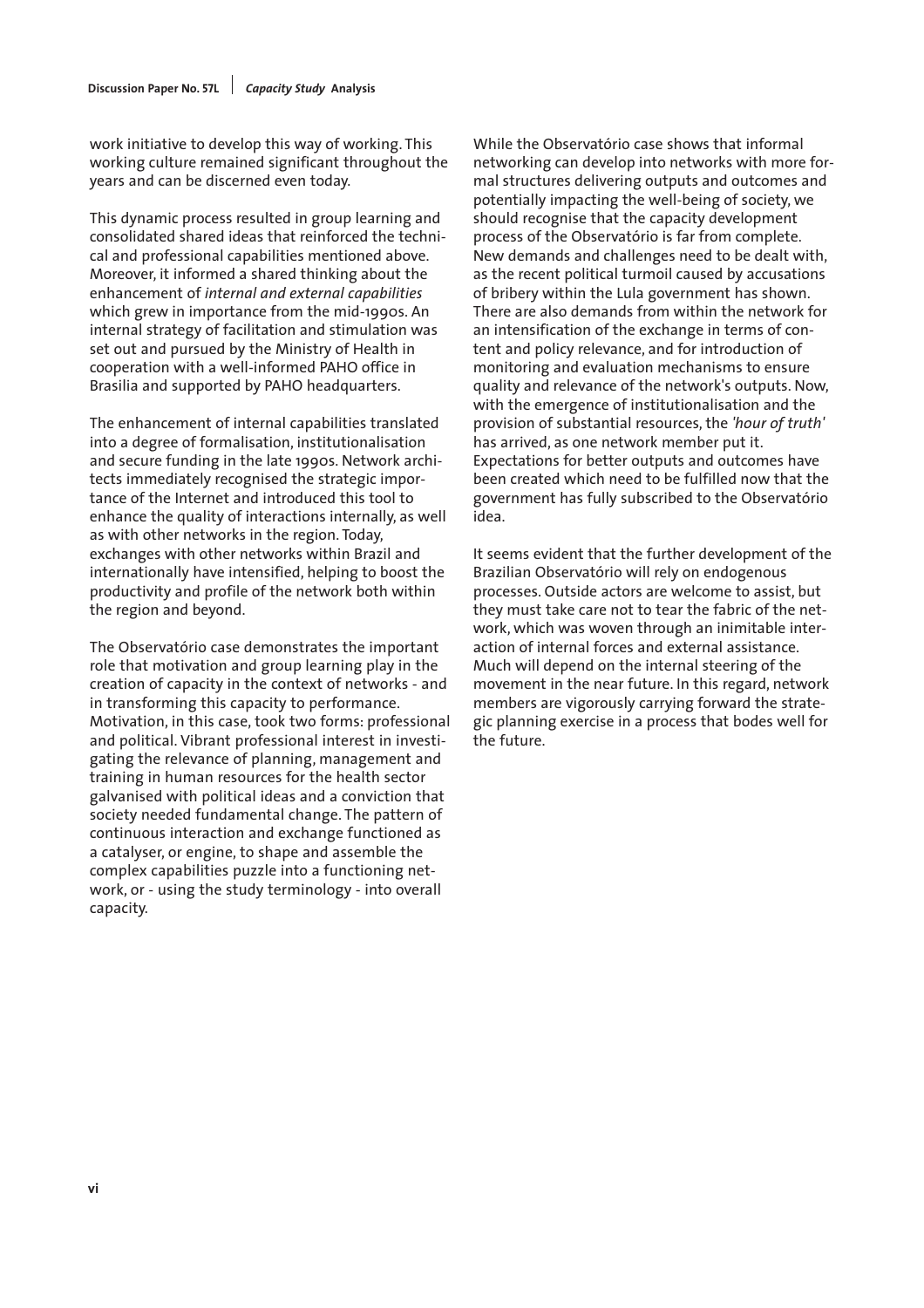## **1. Introduction**

### **1.1 What is the Observatório all about?**

The Observatório is a network of university institutes, research centres and one federal office dealing with human resources issues in Brazil's health sector. In 2004, it consisted of 13 so-called network "nodes", or workstations, which are coordinated via a secretariat consisting of staff members of the national Ministry of Health and the Brasilia office of the Pan-American Health Organisation (PAHO). Most workstations are located in the south-eastern part of the country, reflecting the current distribution of wealth, knowledge and technological resources in the country.<sup>1</sup>

The network was established in 1998. A year later, in 1999, the Ministry of Health legally recognised it as a mechanism to exchange information with which to inform policy and develop, regulate and manage human resources in the health sector. But the network was not created from zero. A long history of multiple processes shaped the cooperation arrangement. Many of these processes have internal roots and were driven by the motivation and commitment of individual network members. But there have also been moments when external support and intellectual inputs proved crucial to the network's flowering. The PAHO has been particularly instrumental, as it has facilitated, balanced and stimulated interchanges among actors through its long-term presence in the country.

Policy for human resources planning, development and management has become a key concern in the health sectors of various Latin-American countries, including Brazil. Before 1995, the region pursued market-based policies, and human resources policy was largely neglected. The market was expected to regulate the dynamics of the health sector and its professions, rendering state intervention unnecessary. Practitioners from Latin America criticised this policy because *'in many places the combined effects of downsizing and underestimation of the human resource planning function have led to a situation where government has lost the ability to regulate and govern'* (Passos Nogueira and Paranaguá de Santana 2003: 74- 75). The relevance of the human resources situation for the health sector is evident in the proportion of national health budgets spent for personnel in Latin America, which is some 60 to 70 per cent on average (Rigoli 2002).

The Observatório is nationally and internationally recognised as a unique and successful case of statenon-state interaction in health. The network has produced a substantial amount of valuable information and analyses from its productive interplay between Brazil's Ministry of Health, PAHO and the network working stations, as well as from intense horizontal cooperation between network members. Most of these members are active in other health networks as well, which has created an environment in which intense exchanges and collaboration on issues in public health have been initiated and developed.

### **1.2 Why this case?**

The functioning and performance of the Observatório network has raised interest among regional and international observers from the health sector, as well as among network specialists and development agencies concerned with institutional development. Through the Observatório network, members of the Brazilian public health community have managed to create and sustain an important interface between the research sector and the policy arena. While the network facilitates horizontal collaboration among members, it also encourages strong vertical working relationships that extend beyond the immediate community to encompass government, PAHO and research and funding institutions abroad.

This raises questions about the relationship between capacity and networking and is what inspired the inclusion of this case in the sample of the wider study on *Capacity, Change and Performance* (see box 1). More precisely, this case provides fertile ground for learn-

#### Notes

The evolution of the Brazilian health-care system since the early 1990s reflects a gradual breakthrough in thinking and political commitment regarding the role of the state in the health sector. The idea now is that the state should become more involved in organising and regulating health-related goods and services. However, to perform its guidance, orientation and facilitation tasks, the state needs data and analyses with which to appropriately conduct decision processes. It is this basic reasoning that mobilised the support that transformed the idea for the Observatório network into reality. Thus, though the Observatório idea came to Brazil as part of a regional PAHO initiative to improve human resources policymaking, the network was also shaped and informed by initial experiences from within Brazil.

**<sup>1</sup> Annex 1 presents key statistics on Brazil's demographics and economy.**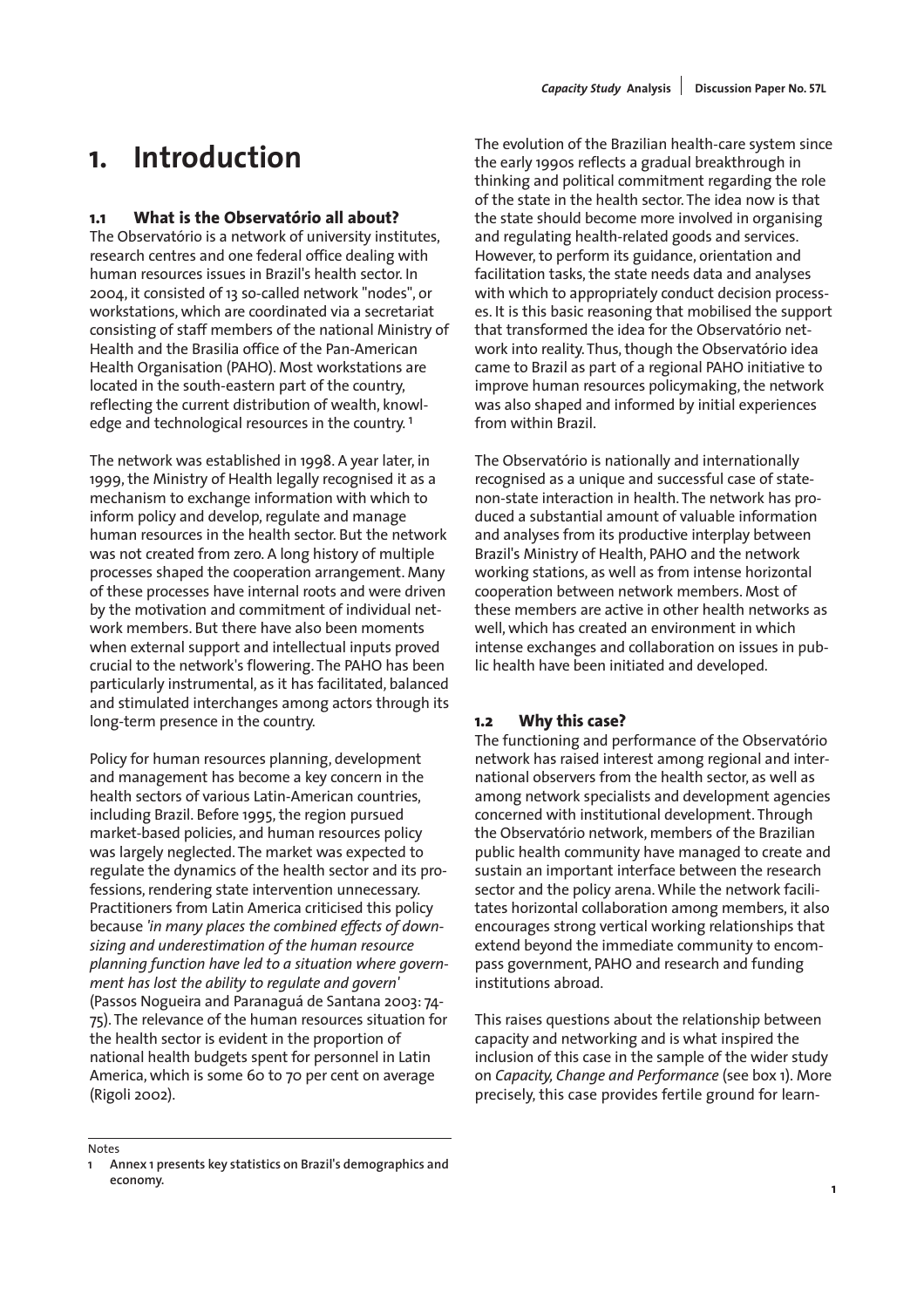ing more about the creation and sustenance of capabilities and capacity in the context of networks - a relatively under-researched topic but one of increasing importance in capacity development thinking, policy and practice.<sup>2</sup> In this vein, little is known on a number of aspects:

- What forms does capacity take in the context of networking?
- What capabilities are needed for networking and to make networks function?
- How does capacity created in the context of networks lead to performance?
- Are there underlying factors which can help to explain the creation of capabilities leading to the emergence of networks?
- How did networking and networks in the case of the Observatório help to bring about change leading to performance?
- Why do networks emerge in certain cases, as in Brazil, and why do similar attempts fail in others?

With these questions in mind, this paper looks at the relationship between capacity and networking from an angle that goes beyond the narrower topic of human resources capacity development and the efforts undertaken by the Observatório network to improve the human resources situation in Brazil's public health system. It uses a wider systems perspective lens to examine the issue of capacity development through networking and how networking can lead to performance.

### **Box 1: The ECDPM study on Capacity, Change and Performance**

This paper contributes to a wider study on *Capacity, Change and Performance* that is being coordinated by the European Centre for Development Policy Management (ECDPM) under the aegis of Govnet, the working group on governance and capacity development of the OECD's Development Assistance Committee (DAC).The wider study, grounded in some 18 case studies from across the globe, seeks to provide insights into how external partner organisations can support endogenous capacity development processes.Through experiences from the individual cases, the wider study also seeks to facilitate a better understanding of the meaning of capacity, the complex relationship between capacity and performance improvement, and the processes through which capacity is developed. See www.ecdpm.org/dcc/capacitystudy

Observatório members readily subscribed to the broader scope of the study questions. They saw the potential for a discussion on these to contribute to further internal reflection and learning and to answer questions about why member institutions work together and establish cooperative ties, instead of continuing to compete and separate. Various questions were raised along these lines:

- How do participants set aside their autonomy in favour of working together on a complex issue?
- What drives them to collaborate and to formulate a common working plan?
- What makes the Brazilian effort larger and more visible than similar efforts elsewhere in Latin America, though all were nurtured in the same nest?
- Does its visibility make it stronger, more effective and more reliable?

### **1.3 About this paper**

This case study looks at the contribution of the Observatório and its members to the development of the public health sector in Brazil. Yet it is important to note that it is not an evaluation and it does not seek to pass judgement on any of the organisations or networks to which it refers. Following the approach of the wider ECDPM study, this case study was undertaken, in as far as possible, from the perspective of various Observatório stakeholders, including members of research institutions, government officials and staff of international organisations. As such, the report attempts to tell "the capacity development story" of the Observatório from the inside. In so doing, it seeks to contribute to learning and reflection among internal and external network actors about their role in successfully dealing with human resources issues in the health sector.3

Before looking at our case in more detail, section 2 provides a brief overview of the concepts of networking and capacity development. Sections 3 to 5 then provide background on the context within which the Observatório network functions: What was the role of external actors and developments in the emergence of the network, and how does the network function internally and in relation to its stakeholders? Sections 6 to 8 analyse the network dynamics and internal change, as well as the emer-

#### Notes

**<sup>2</sup> The Learning Network on Capacity Development, a network of policy researchers and practitioners from development agencies, confirmed the importance of this topic at a recent meeting (see www.capacitywhoiswho.net).**

**<sup>3</sup> Annex 2 presents a brief overview of the methodology of this research.**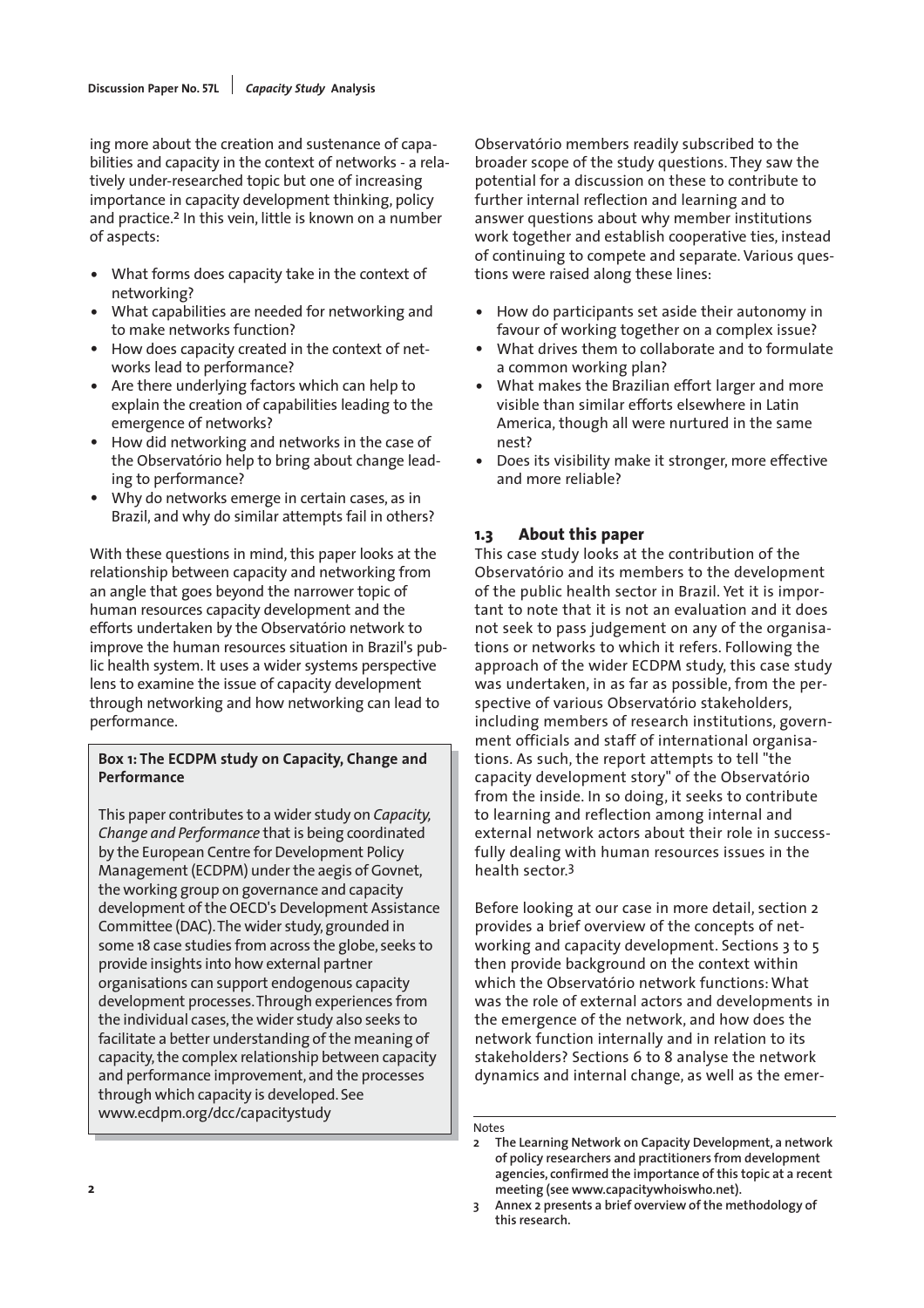gence of capabilities among individual members and in the network as a whole. They highlight evidence of performance and then go on to outline future challenges. Section 9 brings some reflections to bear on networks and networking based on the Observatório experience. Conclusions are drawn in section 10.

# **2. Networking and Capacity Development**

#### **2.1 Networking and networks**

Networking is done among individuals as well as organisations. Networking can also take place within an organisation. It should be seen as a process which might lead to networks, but which can also result in other outputs and outcomes. Networks can thus be seen as the result of institutions, organisations and individuals dedicating time and energy to join forces and build relationships with one another (Engel 1993).

The wide variety in networking activities makes it difficult to derive a common definition for networks (see box 2). All networks are in one way or another formed around a common set of concerns: to pursue a common goal, to inform a particular sector or group of stakeholders, or to share knowledge, goods and experiences. We can categorise the different forms of networks into three main types (Engel *ibid*.):

- networks for *service provision*, to supply information and training to a group of actors, a sector or an institution;
- networks for *learning*, to exchange information so as to enhance the knowledge and skills of individual stakeholders or of the network as a whole (these networks are sometimes called "communities of practice" or "knowledge networks");
- networks for *advocacy* or lobbying, to promote, for example, transformation, social change and reform.

In reality, many networks do a bit of everything, as they provide a mechanism by which different goals can potentially be pursued. Good service provision, for example, requires regular exposure to up-to-date knowledge and information. Networks also generally have a unit, or secretariat, that manages and facilitates the networking process. Most essential in successful networking, however, is knowledge networking, learning and advocacy (Ranaboldo and Pinzaz 2003). In short, it is content that matters. Networks set up for an instrumental purpose have limited added value and sustainability.

#### **Box 2: Definitions of networks and networking**

- Creech and Willard (2001) 'A formal knowledge network is a group of expert institutions working together on a common concern, to strengthen each other's research and communication capacity, to share knowledge bases and develop solutions that meet the needs of target decisionmakers at the national and international level.'
- Plucknett *et al*. (1990) 'A network can be defined as an association of independent individuals or institutions with a shared purpose or goal, whose members contribute resources and participate in two-way exchanges or communication.'
- Engel (1993) 'Networking is the process resulting from our conscious efforts to build relationships with each other… networks are more or less formal, more or less durable relational partners that emerge as a result of such efforts.

The core business is not the manufacture of products or the provision of services, but social learning, communication and the making of meaning.'

• Nelson and Farrington (1994) - 'Information exchange networking is a collaborative process of information exchange, around a central theme, carried out by actively interested parties.'

Source: From Zee and Engel (2004).

The Brazilian Observatório network has features of each of the types. It is knowledge-based and it derives its momentum from a group of academics and practitioners which have their roots in learning and research. It was formed around a common vision of political and social change in the health sector, which has helped it to pursue policy issues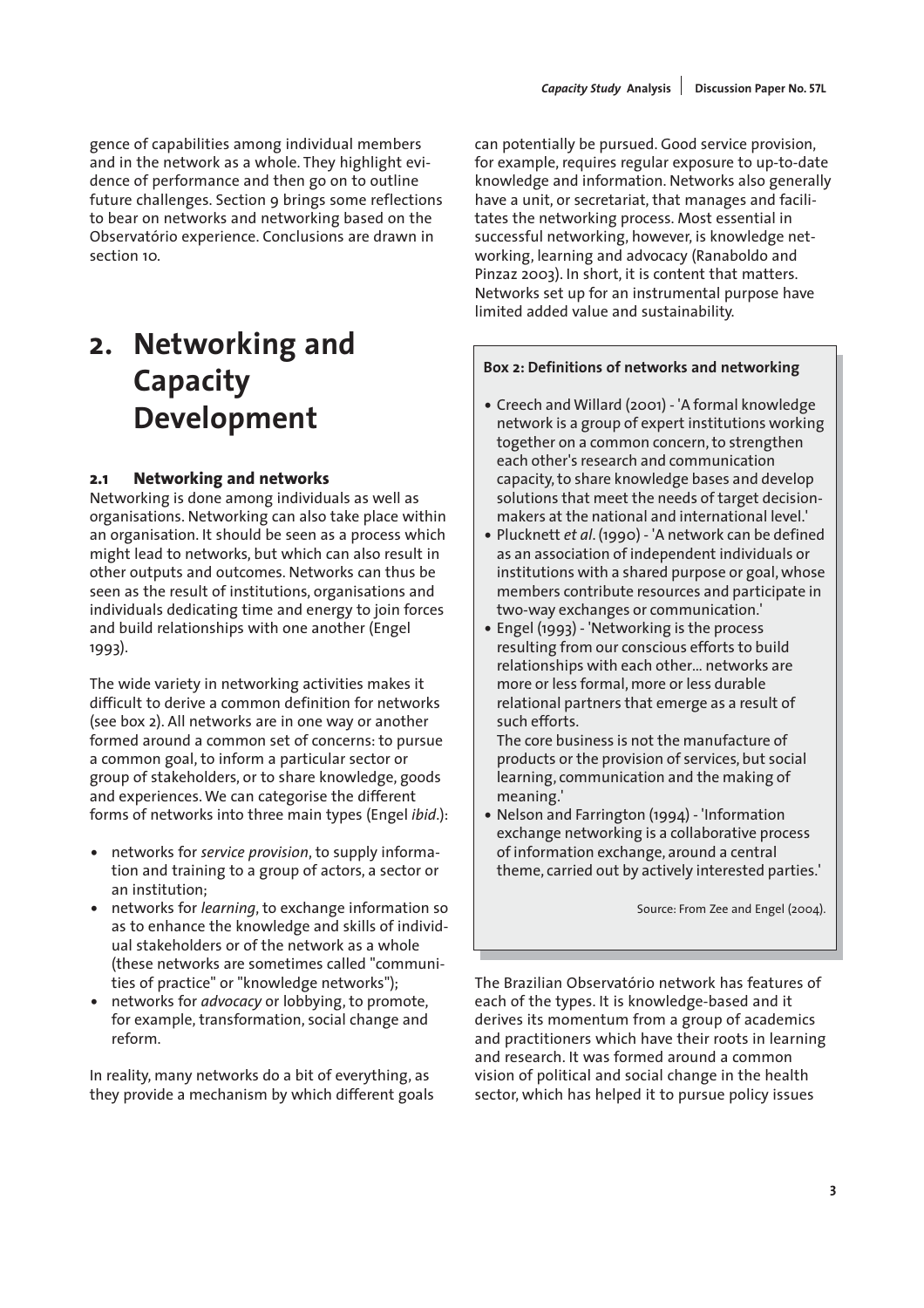within the sector. Also, it provides services for the Ministry of Health as well as for other federal health authorities.

#### **2.2 Framing capacity development**

To fully understand the development of the Observatório network and how it contributes to the wider evolution of the Brazilian health system, we depart from an understanding of capacity development that was current in the mid-1990s. At that time, the UNDP (1997) defined capacity development as follows:

*[t]he process by which individuals, groups, organizations, institutions and societies increase their abilities to: 1) perform core functions, solve problems, define and achieve objectives and 2) understand and deal with their development needs in a broad context and in a sustainable manner.*

This definition was useful for developing frameworks to guide capacity-building efforts towards internal and technical strengthening, with organisational effectiveness and functioning as the ultimate goal. It was less effective, however, in answering questions of *why and how certain capacities could develop.*

Meanwhile, a broader thinking about capacity development has emerged which commonly sees capacity as the general ability to perform.4 In this view, capacity is an overall, aggregate outcome of a series of conditions, assets and relationships that are part of an organisation or system - its structure, identity, culture, procedures, tangible and intangible resources, staff, legitimacy, pattern of incentives, confidence and leadership. In an effective organisation or network, these conditions combine to produce capacity, or the general ability to implement activities and programmes or deliver something of value to others.

Building on this perspective, an organisation or system can be understood as a collection of more specific abilities, distributed at various levels and drawing strength and effectiveness from the deeper conditions of the organisation or system of which they are a part. As such:

- Individuals have personal abilities and attributes or *competencies* that contribute to the performance of the organisation or system.
- Organisations or broader systems have *capabilities* to do things such as manage stakeholders, mediate between warring parties, participate in global negotiations, manage financial resources, listen, learn and empower staff. Capabilities can be understood as the building blocks of an organisation's overall capacity to perform.
- Organisations or systems try to connect these competencies and capabilities into *coherent combinations* or systems that enable them to perform. We describe this state as *capacity*.

For our analysis of the emergence of capacity in the Observatório case (section 7), we apply this thinking on capacity in combination with a recently developed framework to analyse capacity building in NGO networks. The framework identifies capacity for NGO excellence as a combination of four areas of capacities, namely, *external, internal, technical and the so-called generative capacities* or, as we will call them in this study, "capabilities".5 Box 3 summarises these areas.

Notes

**<sup>4</sup> This thinking about capacity is discussed in Morgan et al. (2005).**

**<sup>5</sup> We make a semantic distinction between** *capabilities* **and** *capacity***, with the latter being a result of a combination of capabilities. This distinction allows a more focused operational discussion of the capacity issue. Because our current interest is in a network of organisations, this paper primarily looks at** *capabilities***, though it refers to** *individual competencies* **where appropriate.**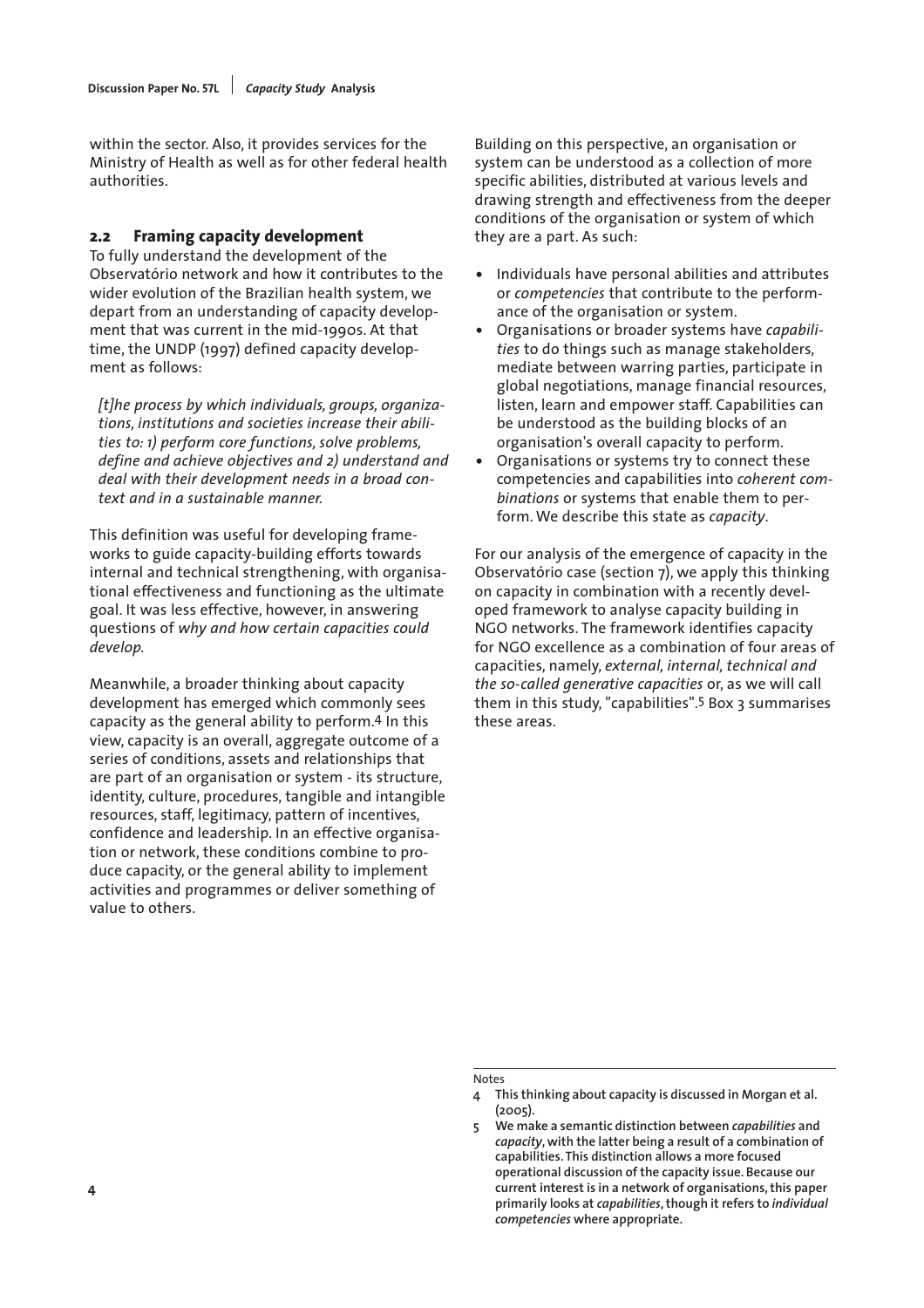#### **Box 3: Four areas of organisational and network capabilities**

External capabilities are needed to interact with the wider institutional and organisational environment:

- to engage in partnerships, alliances and networks;
- to undertake public relations and outreach work;
- to maintain relations with stakeholders, including funding agencies;
- to pursue lobbying and advocacy;
- to exchange knowledge with other organisations and networks.

Internal capabilities are relevant for the internal functioning of the organisation or network:

- to develop visions and strategies;
- to agree on a governance structure;
- to set up and use management systems, including financial management;
- to undertake monitoring and evaluation;
- to engage in resource generation, including raising funds.

Technical capabilities are essential for undertaking the actual work, specialisation or profession of the organisation or network:

- to develop and execute service delivery;
- to advance sector policies through research, dialogue and information;
- to create, disseminate and apply systems, procedures and practices;
- to build internal skills and knowledge and create capacities in others through e.g. training;
- to raise the quality and standards of projects and programmes .

Generative or "soft" capabilities are underlying attributes needed to let activities and processes develop smoothly and comprehensively:

- to act with agility and dynamism;
- to manage cooperation and competition;
- to work across boundaries and across hierarchical levels;
- to balance autonomy with interdependence;
- to develop and act with a systems view;
- to learn how to learn;
- to envision the future and lead along new ways.

Source: Adapted from Liebler and Ferri (2004: 38) who make use of the work of Edwards in Romo Rodriguez (2004) and the ECDPM Interim Report (Morgan et al. 2005).

# **3. The political and institutional environment**

### **3.1 Brazilian political and social change over the past 40 years**

The ideas and approaches that led to the creation of the Brazilian Observatório network emerged in the context of a gradually developing public health system over the past 40 years or so. This process saw inputs from international actors, but it also paralleled to some extent the changing political and social situation in Brazil over time.

The political ideals of President Gétulio Vargas, partially inspired by European nationalist and socialist thinking of the 1930s, were terminated in the years after his suicide in 1954. Despite initial economic and cultural successes, the two subsequent presidents, Juselino Kubitschek and Joao Goulart, failed in implementing Vargas-inspired development models. This led to a brutal military coup in 1964 which installed in office a group of generals who held power until 1985. In the years following the coup, all political parties were prohibited except two, the ruling party and the opposition, which was represented by the moderate PMDB (Brazilian Democratic Movement Party). Constitutional rights were abandoned, parliament was dissolved and death squads were given a free hand to act, in particular after the social unrest and student protests of the late 1960s. Terror ruled the country during this period.

As of 1978, the military leaders gradually withdrew from power, identifying General Figueirendo as president. Independent movements inspired by syndicalism and democracy saw the light. In 1982, political parties were again allowed and presidential elections brought civilians back into power as of 1985. Several unsuccessful presidencies followed culminating in 1992 in the overthrow of the demagogic and corrupt Fernando Collor (himself from a large landowning family in the north-east) by a broad and deeply disappointed civic movement. Collor's successor, Itmar Franco, was also unsuccessful. He was swept from office in the 1995 elections which brought the neo-liberal Fernando Henrique Cardoso into the presidency, which lasted until 2002.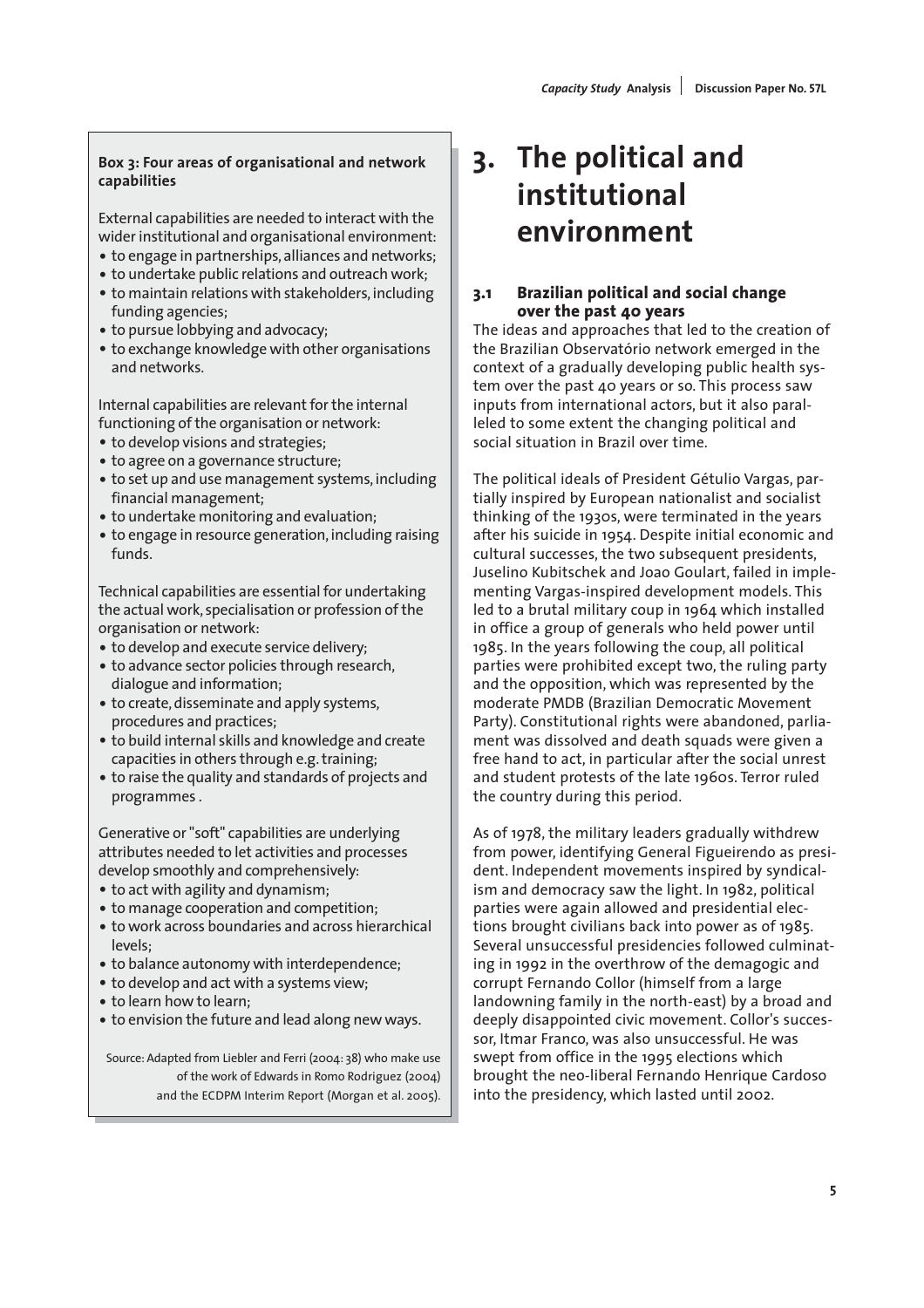The slowly evolving political climate from the late 1970s onwards opened space for the formation of the Workers Party (the PT), founded in 1980 and led by Luiz Inacio Lula da Silva, better known as "Lula". The PT had its origin in the clandestine union movement and the big strikes taking place between 1979 and 1981. It soon attracted all of the radical and leftist movements that had been suppressed under the military dictatorship. Lula and his PT were beaten in several presidential elections in the 1980s and 1990s, but the party grew continuously and finally managed to win municipal elections in several big cities and federal states as of the early 1990s. The growth of the PT in the 1990s also led to a polarisation of the political landscape, with the middle class and big landowners gathering around the neo-liberal thinking of Cardoso. The PT, on the other hand, developed a political vision inspired by social and social-democratic thinking. After defeats in three presidential elections, it finally managed to take power in October 2002. This was a historic achievement. Lula became the first president originating from the political left.

### **3.2 The public health system**

In step with the gradual democratisation of the society, the importance of public health was recognised in the 1970s as a crucial factor for the county's further development. In the 1980s, a number of health experts and members of the health reform movement occupied key positions in ministries responsible for health services. Among their major reform proposals were schemes to decentralise the health system and to unify control of the health sector across the various levels of government (Elias and Cohn 2003). Building on formal and informal exchanges within the sector, the 8th National Health Conference in May 1986 decided to create a unified health-care system, the *Systema Unico de Saúde* ("SUS" for short).

With its legal basis set out in the 1988 Brazilian Federal Constitution, the SUS promotes universal access, free care and full coverage for health-care services. It has since developed into one of the world's largest national health systems. The SUS operates in a decentralised manner. Responsibility for the overall direction of the system is with the federal government, but the states and municipalities execute health programmes and manage service delivery. Though the SUS provides some care

directly, it finances substantial amounts of services through non-governmental providers, both for-profit and non-profit.

In the early 1990s, the SUS provided care to some three-quarters of the Brazilian population. However, the public generally rated the quality of care as not very good. Wealthier people and those with jobs providing insurance coverage made use of the better facilities and services provided through the complementary medical care system (the "SSAM"). This left those who depended on the SUS with a generally lower quality of care, a situation that persists today.

With the mounting political successes of the PT in the 1990s and its promise to improve access to social services for all Brazilians, public health rose higher on the political agenda at the federal, state and municipal levels. The statistics on health service provision in box 4 provide an idea of the political weight of the sector.

### **Box 4: Health service statistics**

In practical terms, two health-care systems operate in Brazil, the SUS and the SSAM. The SSAM provides coverage to a group of Brazilians that is overall younger, presents lower risks and has higher purchasing power. The SUS operates throughout the country. Its 475,699 health professionals serve a population of 174.6 million with 5,714 hospitals and a total of 439,577 beds. These are in addition to 62,865 ambulatory care centres. By comparison, the SSAM serves some 33 million Brazilians who make use of 4,000 hospitals and 90,000 physicians.

> Source: Figures from the Ministry of Health, cited in Elias and Cohn (2003).

Three principal factors influenced Brazil's focus on human resources in the health sector from the 1990s onwards. First and foremost was the growing recognition that the development of human resources in the health sector could not be left to market forces. Instead, a guiding and regulating state was needed, since human resources were so crucial to the sector's further development.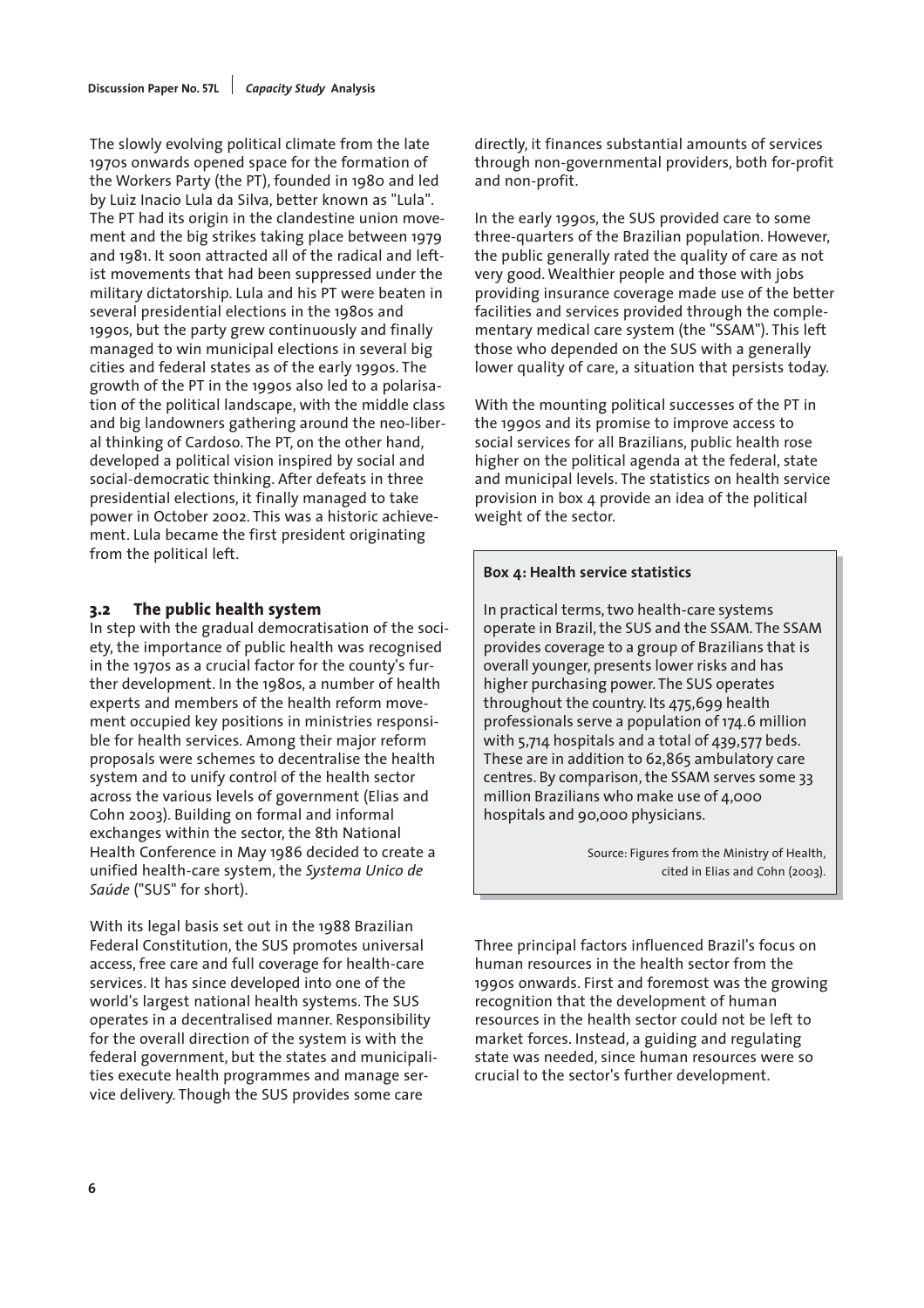The second factor derives from the decentralisation process. Most of the legal and financial aspects of decentralisation were resolved after the introduction of the tripartite federal system (with its federal, state and municipal levels). However, major challenges remained regarding essential aspects of human resources planning in health, such as the formulation of effective policies, the planning of training, the delegation of responsibilities and the partition of human resources across the three layers of the political system.

Finally, there was increasing recognition in Brazil and internationally that human resource issues are crucial in health-sector development. This upset a previous international trend in which other health system components, such as financing, pharmaceuticals and facilities, were seen as the main players. Despite attention to these components, in much of the world human resources problems in the health sector have continued, such as the attrition of health professionals due to inadequate education, unbalanced skill mixes, brain drain through migration, and mortality from infectious diseases. International and bilateral organisations alike are increasingly pursuing initiatives to build capacity at the country level to address these problems.<sup>6</sup>

### **3.3 Origins of networking on human resources in public health**

In step with the gradual political liberalisation from the late 1970s, public health programmes in Brazil started to organise their interactions more systematically, creating health institutions and networks. In 1976, the Brazilian Centre of Health Studies (CEBES) was founded with the vision to fight for social democratisation with a particular focus on health.7 CEBES brought together intellectuals and public health advocates to support health reforms in the country. Its members were formed by the philosophical, political and social ideas of various thinkers and academics of the times (see box 5).

### **Box 5: Political thinking and social action shaping a public health movement**

A mix of international and national thinking, movements and reforms put their stamp on the Brazilian public health specialists who stood at the cradle of the ideas leading to the Observatório. Philosophers like *Michel Foucault* and *Ivan Illich* had a distinct influence on thinking about institutions and related change processes. Active in public health were *Vicente Navarro*, who is now professor of public policy, sociology and policy studies at the Johns Hopkins Bloomberg School of Public Health, and Senator *Giovanni Berlinguer*, who was promoting health system reform in Italy. A special role was played by *Juan Cesar Garcia*, a consultant to PAHO headquarters who supported the establishment of graduate studies in social medicine by bringing together some of the leading intellectuals from the region and giving them an institutional platform. There were also cross-links with other movements, such as the psychiatric reform promoted by *Franco Basaglia* in Italy.

At the national level,*Gentile de Melo* contributed many newspaper articles criticising the marketbased organisation of medicine in Brazil. Other leading thinkers were *Cecilia Donnangelo*, a professor who studied the relation of the medical profession to the market, and *Hesio Cordeiro*, professor at one of the main graduate training centres in São Paulo and Rio de Janeiro. Most essential, however, was the political work of *Sergio Arouca*, medical doctor and politician who is considered the father of public health reform in Brazil. Arouca was an outstanding leader with the capacity to unite very different groups of people dealing with public health, such as health managers, student leaders, health workers unions, academics and customers of health services.

Another milestone was the founding of the Brazilian Association of Graduate Studies in Collective Health (ABRASCO) in 1979. $8$  While its primary aim was to link academic programmes with post-graduate studies, ABRASCO also became the place to discuss Notes strategies for more vibrant interaction between aca-

- **6 The** *World Health Report* **in 2006 will focus on human resources, arguing that solid knowledge of human resources problems and potentials enables better decisionmaking in health.**
- **7** *Centro Brasileiro de Estudos em Saude Coletiva***, http://intranet.ensp.fiocruz.br/cebes/index.cfm**
- **8** *Associação Brasileira de Pós-graduação em Saúde Coletiva***, http://www.abrasco.org.br**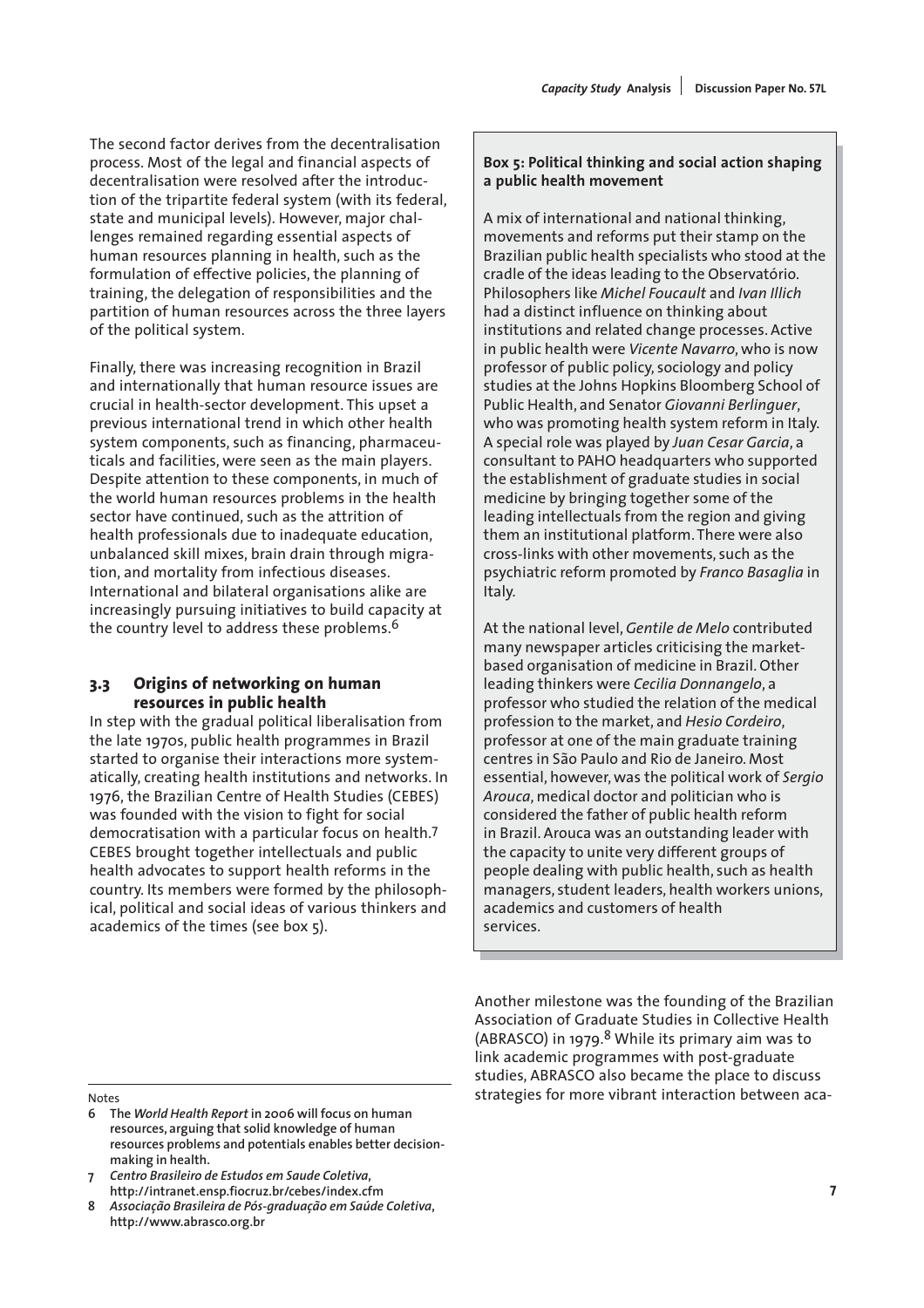demia and government. According to practitioners active at that time, there was a need for associations and networks which could provide a platform for dialogue with health policymakers without being dependent or controlled by these. The idea to establish associations was informed - among others - by the practice of the Canadian and American associations of public health.9

Being present in many fora, ABRASCO and CEBES became the institutional hubs from which health reform proposals were launched and discussed in the public and during sessions of the government's National Health Council. ABRASCO also became the home of a working group dealing specifically with the topic of human resources in health. Many members of the present Observatório network were in fact active in ABRASCO at that time. They see the origin of their interest and engagement in the topic of human resources in health as dating back to this period - a time imbued with the dynamics of social and political change.10

# **4. The international scene**

### **4.1 Regional developments and initiatives**

Brazil had produced a strong public health community from its own academic institutions and networks. Over the years this group was exposed to regional and international developments through information, meetings and exchanges, such as the placement of Brazilian public health experts in international organisations, notably the World Health Organization (WHO) and PAHO.

Early on, the Cuban Revolution and its ideas about social policies influenced Brazilian public health planning. Later, during the 1970s, discussions focused on the risks and advantages of introducing market forces into the national health-care system. In addition, the United Nations' Economic Commission for Latin America and the Caribbean (ECLAC) was at that time promoting the formulation of national development plans. Part of this push resulted in the commissioning of national studies to facilitate the planning process, including in public health. The WHO and

PAHO assisted some Member States in organising human resources studies covering a broad array of topics, ranging from the number of schools to the available health workforce and its demography, and forecasting future trends.

Of more immediate importance in creating a community dealing with human resources in health in Brazil, however, was the Decennial Plan for Health in Latin America, signed in Santiago, Chile, in 1972<sup>11</sup> by all the health ministers of the Americas. This was the first attempt to draw up a holistic agenda for statebased intervention in the health sector, and specifically for human resources (see box 6).

### **Box 6: Decennial Plan for Health in Latin America**

The Decennial Plan for Health in Latin America acknowledged the general scarcity of health professionals in the region (an average of seven physicians, three nurses and eight auxiliary personnel per 100,000 inhabitants). Recognising that changes in health care were necessary, it proposed six goals to be accomplished within 10 years:

- to develop in each country a human resources planning system integrated in health planning in general;
- Ito build teaching capacity at all levels, including the research level, concentrating efforts on the bottlenecks identified in each country;
- to better organise human resources by improving health teams' outcomes and rationalising their geographical distribution, proposing compulsory work for newly graduated professionals and developing continuous professional education;
- to improve knowledge about the education, stock and use of the physician workforce in order to achieve a distribution of eight doctors per 10,000 inhabitants and to be better prepared to address national needs;
- to increase the availability of dentists and their auxiliary personnel, especially where there are shortages;
- to produce 125,000 nurses (14,000 of these in the English-speaking Caribbean) and 360,000 assistant nurses.

#### Notes

**9 http://www.Observatório.nesc.ufrn.br/entrevista\_02.htm**

**<sup>10</sup> The working group on human resources in health still exists today. It continues to interact regularly with the Observatório's secretariat.**

**<sup>11</sup>** *Plan Decenal de Salud para las Americas: informe final de la III Reunión Especial de Ministros de Salud de las Américas* **(Santiago, Chile, 2-9 October 1972).**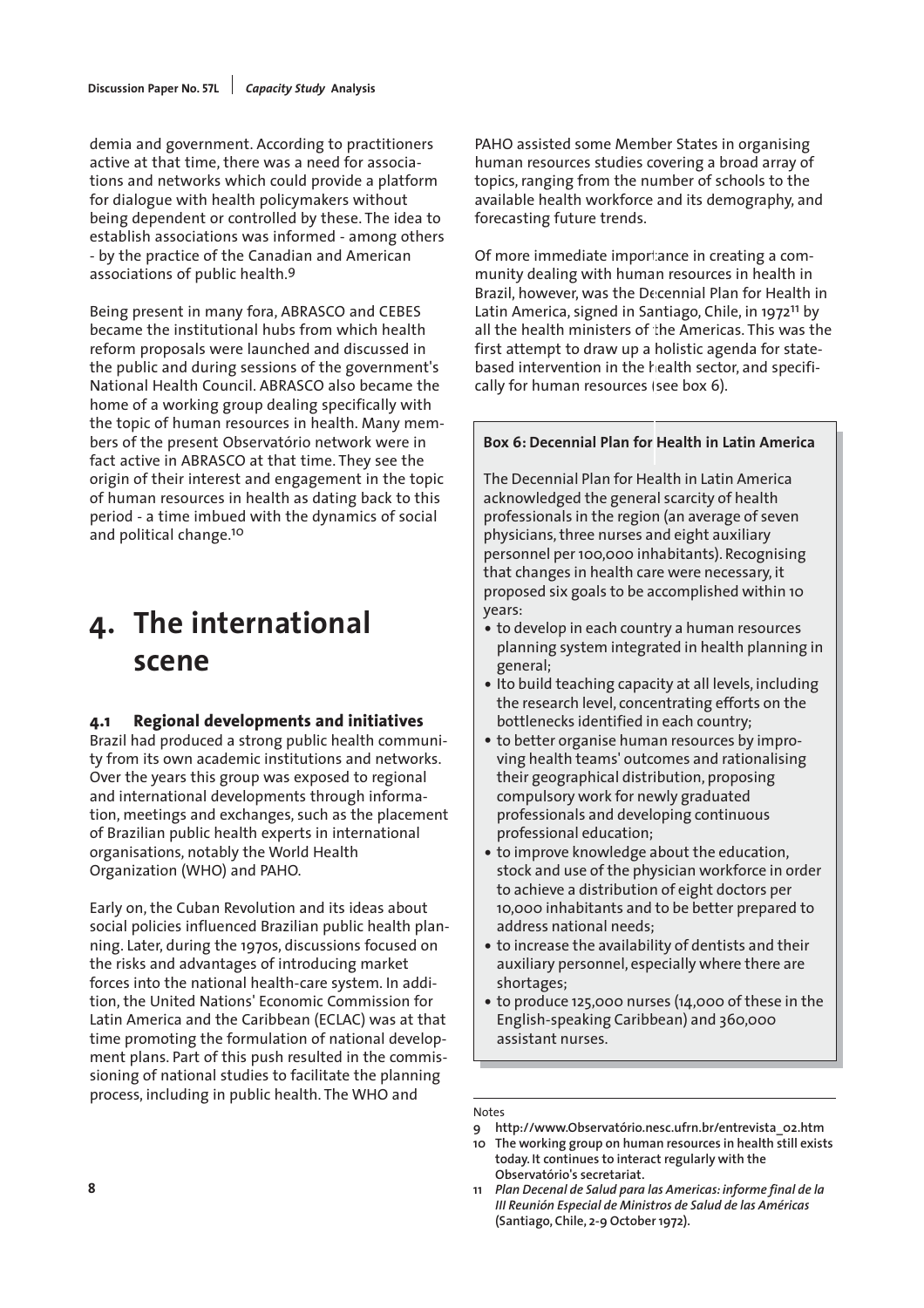#### **4.2 The Pan-American Health Organization**

PAHO has provided considerable inputs to the development of the Brazilian public health system and to the country's human resources community over several decades. In the mid-1970s, when Brazil's public health human resources were in disarray, PAHO helped to set up the Strategic Programme for Development of Personnel in Health (PREPPS). This programme was simultaneously linked to the Ministry of Health, the Ministry of Education and the Ministry of Social Security, and PAHO provided its secretariat. The programme was based on the holistic understanding that human resources are a key component of health system development. It addressed three issues in particular:

- institutionalisation of human resources planning at the decentralised levels;
- training of auxiliary nurses;
- integration of academia into health service activities.

Despite these efforts, however, ongoing baseline information on human resources in the health sector remained scant. Each time PAHO needed information for reports about health sector conditions in the region, special data collection schemes were required to gather the statistics. To tackle this problem, PAHO created a post for management information to improve data analysis capabilities. Although availability of data and analyses subsequently improved, little use was made of these resources before the early 1990s.

The real shift came with the Miami Summit of Heads of States of the Americas in 1995, at which politicians acknowledged that the previous policies, which had put full confidence in the functioning of the market, had not produced the desired outcomes. For the health sector, PAHO was mandated to keep track of trends and reforms in Latin America. In Brazil, PAHO translated this into a number of initiatives, among them the Brazilian Observatório network, which was part of a wider regional effort to address the deep imbalances in the availability, composition and distribution of health personnel (see box 7).

**Box 7: Regional initiatives on human resources in health**

In 1998, PAHO and WHO, together with the United States Agency for International Development (USAID), started a joint programme to monitor health sector reforms in the Americas. This initiative, called LACRSS, aimed to promote equity and effectiveness in health sector reforms. It did this by working in partnership with decisionmakers in the region to build capacity to address health sector problems and to design, implement and monitor reform programmes.

Coinciding with PAHO's efforts to monitor health sector reforms, the International Labour Organization (ILO) expressed concerns about the impacts of reforms on health workers in the region. This led to human resources themes being incorporated into LACRSS. The strategy defined by PAHO to propel this dimension was the implementation of the *Latin American Observatory of Human Resources in Health* (see Rigoli and Arteaga 2003).

Thus, the Observatório was an internationally instigated programme that built substantially on experiences and data already accumulated within Brazil. Some institutions, which later became members of the Observatório, had already been working on topics such as "workforce trends", "regulation" and "the education market" from as far back as the mid-1970s.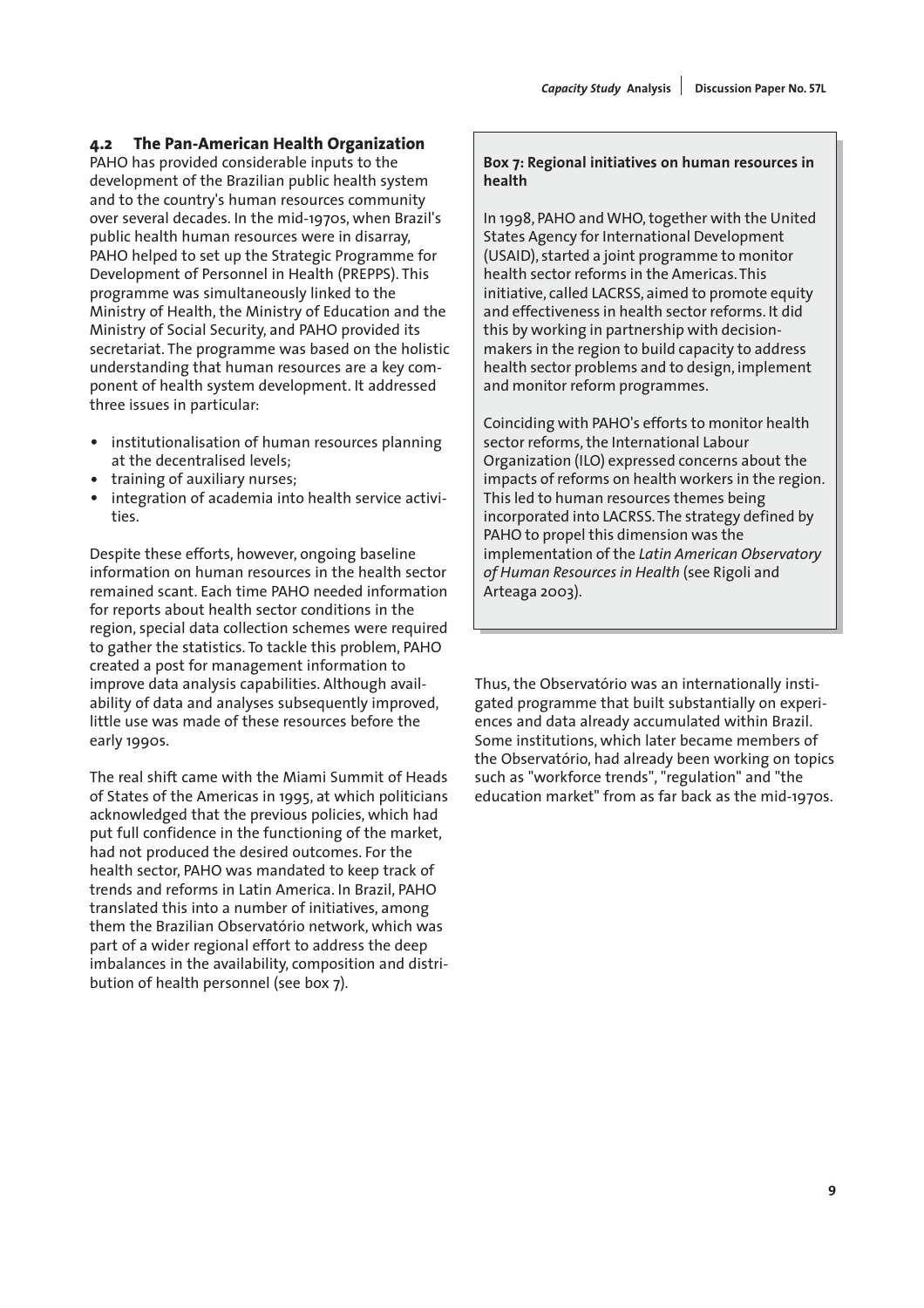# **5. The observertório and its stakeholders**

### **5.1 The Observatório network**

The Observatório Network on Human Resources in Health<sup>12</sup> began to function under that name in Brazil in 1998 following a proposal tabled at a PAHO-convened meeting in Santiago, Chile. Today, the Observatório consists of 13 independent members and a secretariat housed at the federal Ministry of Health in Brasilia. The network consists of public as well as private organisations, most of which are academic institutions, though service institutions are also represented. These function at both the federal and state levels (table 1).

#### **Table 1: Composition of Observatório workstations**

|               | Academic Service<br>institutions institutions | Total |
|---------------|-----------------------------------------------|-------|
| Federal level |                                               |       |
| State level   |                                               |       |
| Total         |                                               | 13    |

Many federal and state-level institutions were working on human resource issues well before the Observatório was formally created. As such, no precise timeline can be drawn for the network's creation; the process unfolded gradually.

As early as the mid-1970s, some individuals, many employed by health research and teaching institutions, began working on human resources topics. From then on, a community of specialists on human resources in the health sector began to emerge as part of a steadily growing movement to reform Brazil's public health system. The previous section described this movement. The accumulated experiences of half a dozen research and training institutes were brought into the network when it was launched in 1998. On PAHO's invitation, other institutions joined over the years to cover specific knowledge areas like nursing and history and regions that had not been adequately dealt with before but for which the secretariat had identified a need for more

research and analysis. These new institutes brought experience and complementary perspectives from other public health networks of which many were also members (see figure 1 on intensity and growth of the network).

### **Figure 1: Intensity and growth of the network**



Most of the Observatório's current members are concentrated in the south-east, following the distribution of Brazil's academic, technological and economic resources (see map). Network members also maintain contacts with other academic institutions in the northern and western-central parts of the country. The secretariat expects these exchanges to enhance the capacities of institutes located in the poorer parts of Brazil.

From the onset, the network was composed of a heterogeneous mix of institutions. In the absence of a single institution that could cover all topics in the field of human resources in health and in view of the wide array of issues that needed to be dealt with, the idea was to construct a matrix of experiences, with some institutions working more along thematic lines and others more regionally driven. This matrix structure would also facilitate mutual and decentralised strengthening of the different institutions and thereby help to increase the network's impact on dialogue and policymaking related to human resources in health. Table 2 presents the logic of the matrix (the list of themes is incomplete).

Notes

**<sup>12</sup> In Portuguese,** *Rede Observatório de Recoursos Humanons em Saúde***.**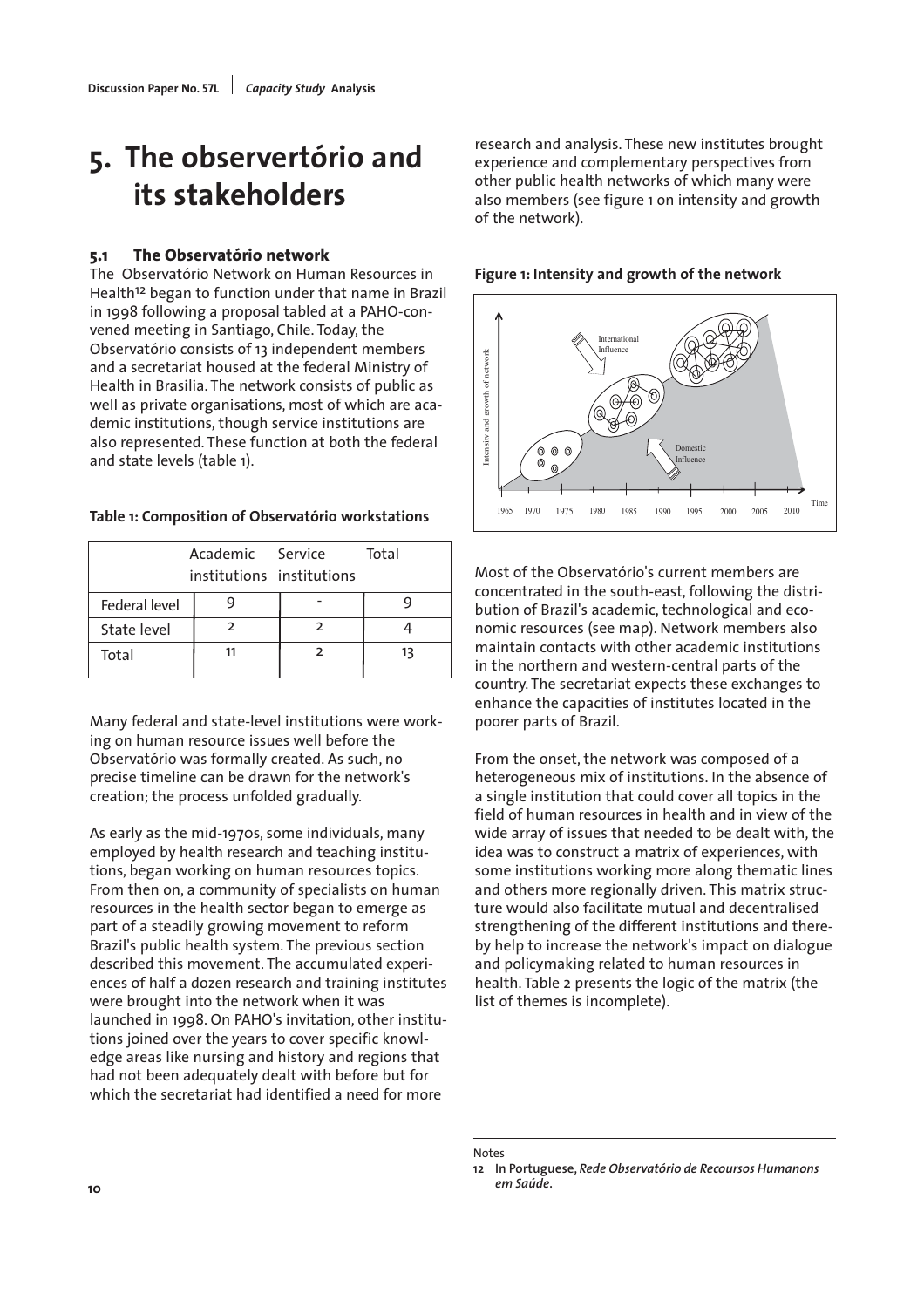| <b>Theme</b>                           | Region A Region B State A State B Etc. |  |  |
|----------------------------------------|----------------------------------------|--|--|
| Education<br>trends                    |                                        |  |  |
| Labour market                          |                                        |  |  |
| Professions                            |                                        |  |  |
| Legislation<br>and<br>regulations      |                                        |  |  |
| <b>Nursing</b>                         |                                        |  |  |
| Technical-level<br>personnel<br>issues |                                        |  |  |
| History                                |                                        |  |  |

#### **Table 2: Observatório's matrix structure**

#### **5. 2. Collective functioning facilitated by a secretariat**

What members of the Observatório network describe as their "secretariat" is in fact no more than the combined efforts of two individuals. The first holds the position of coordinator of the Observatório unit within the Ministry of Health's Secretariat on Management of Education and Work in Health. This

positioning enables the Observatório to coordinate its own activities and functions under the Ministry's Department of Human Resources Planning. The other secretariat staff member is a PAHO advisor who is in charge of the Human Resources Development Programme of the Brazil PAHO office. Both staff members are based in Brasilia, and the proximity has facilitated intense collaboration and coordination.

The Secretariat on Management of Education and Work in Health (previously the Secretariat of Human Resources) has seen a regular turnover of key staff during the years due to Brazil's rapidly changing governments. The PAHO office, on the other hand, has been able to keep in place its advisor dealing with human resources. The employee is a Brazilian national who spent his early career as part of the community of public health specialists initiating attention to human resources. Some thirty years ago, in 1976, he was recruited locally as a PAHO technical assistant/advisor, a position he has since held continuously except for an eight-year break during which he worked at a federal ministry.

The continuous presence of a local expert on the topic of human resources in health and of a secretariat member sensitive to and knowledgeable about ongoing developments in the sector played a key role in carrying the Observatório idea forward. The network's official recognition in Brazilian law drew institutional ties between the Observatório members and the Ministry of Health tighter, since the Observatório became the only public health network with a legal base (see box 8).



Note: See the acronym list and table 2 for details on the workstations.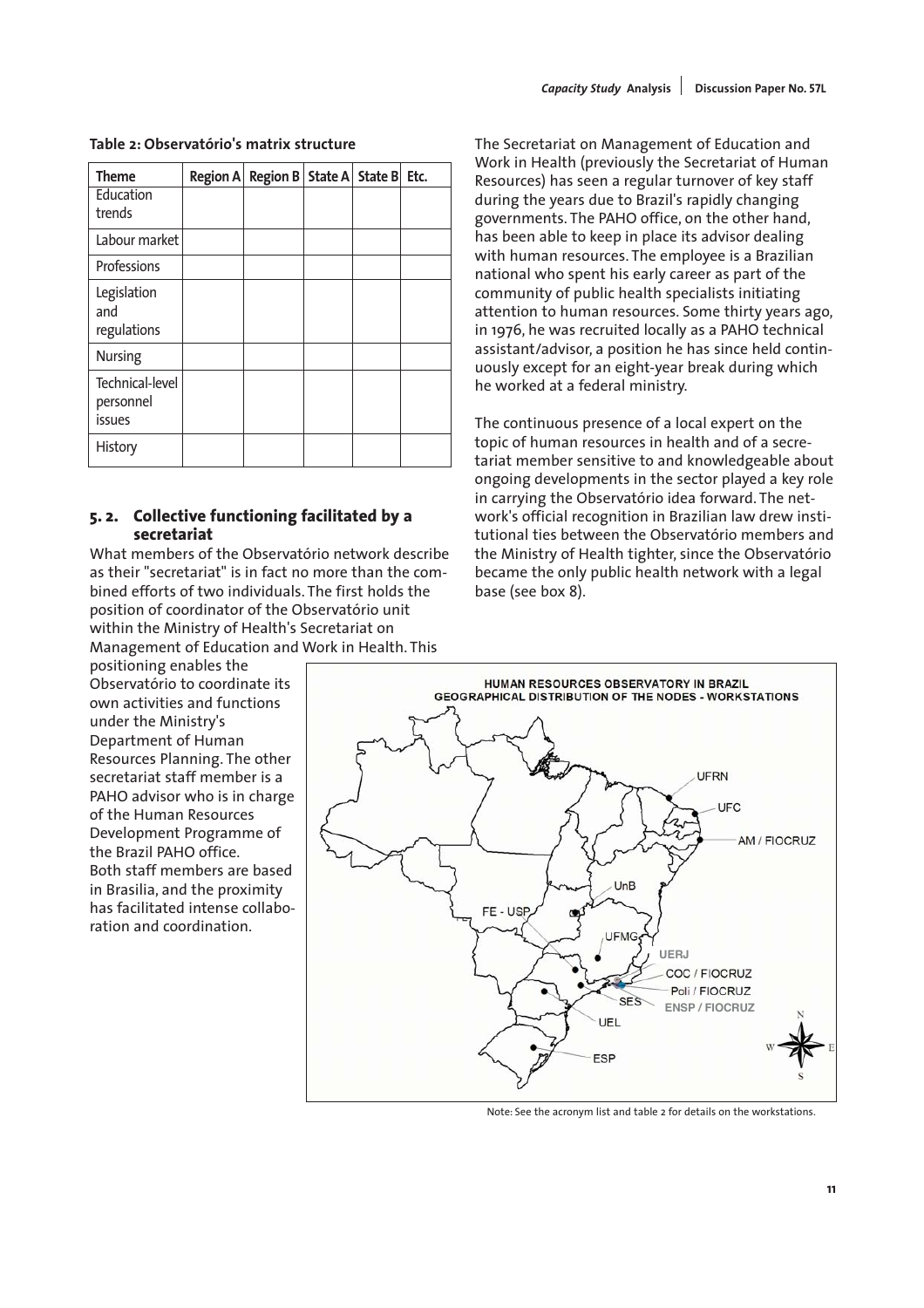#### **Box 8: The legal base of the Observatório**

The Observatório was officially recognised by Presidential Directive (*Portaria*) 26, signed by the Secretary of Health Policies on 21 September 1999.13 More recently, this directive was replaced by the Ministry of Health's Official Directive Number 1, dated 11 March 2004,14 which stated that proper information is needed to regulate, manage, develop and pursue policy on human resources in the health sector. The objectives of the network are stated as follows:

- to develop studies and methodologies to support analysis and policymaking in managing, educating and regulating health professions and occupations in health;
- to follow up social, demographic and sociopolitical aspects of supply and demand of professions and occupations;
- to analyse, assess and establish guidelines for strategic and methodological development in training and education on human resources for health;
- to follow up and analyse employment and working conditions in the health sector;
- to develop studies, methodologies and indicators that allow assessment of efficiency, efficacy and effectiveness of work in health sector;
- to foster the development of mechanisms for managing the health workforce, especially related to recruitment, remuneration and incentives;
- to monitor demands for regulation of professional practices and health occupations;
- to support all levels of government in establishing sound policies and practices regarding management, regulation and education in health.

With the arrival of the Lula government in 2002, the institutional and financial base of the human resources in health community enjoyed a boost unprecedented in history. The Observatório network's coordination unit was strengthened and funds for the Ministry of Health's Secretariat on Management of Education and Work in Health were increased more than ten-fold, to some US \$150 million annually.

Almost all funds for the network's functioning originate from the Ministry of Health's budget but are channelled via the PAHO's regional office to the network members. This "administrative assistance" by PAHO has been a point of friction between the Brazilian Court of Audit and the Ministry of Health. Though cumbersome, this is a pragmatic and flexible solution to reduce the risk of bureaucratic regulations delaying the execution of important auxiliary work. PAHO's contribution to the Observatório is its financing of the technical assistant, who deals with a range of human resources support programmes, of which the Observatório is one. It also offers some seed money for activities and meetings and ICT support to keep the Observatório present on the Internet.

The Observatório is an open network. Its founding presidential directive spells out that all teaching, research and service institutions willing to participate can do so. Today, prospective members must submit a letter of intention to the Ministry of Health stating that the institutional profile, academic production and proposed activities are compatible with the Observatório's objectives. Also required is a summary of the institution's professional staff and its experience in the field of human resources in health over the past five years. To become a member, institutions must agree that the national health system may use all outcomes from their network-related activities. Member institutes are further required to produce an Internet site which makes all of their products electronically available to the network and to the public, an obligation that not all institutes have realised so far. PAHO's regional office has set up a gateway for the websites.15

Decisions are taken collectively (box 9). There are two network meetings per year at which the secretariat and members approve biannual working plans which identify tasks and priorities. Task forces made up of staff at different workstations are formed to address particular themes or projects. This is the main way of working, as there is a need for interdisciplinarity and specialisations are spread throughout the country. This matrix structure might mean that a staff member at Workstation 1 takes the lead on Theme A, whereas a colleague at Workstation 1 participates as a member of another task force, on Theme B, led by Workstation 2. But it could also mean that a workstation carries out a task entirely on its own, with its own staff. Research proposals are discussed at these

#### Notes

- **13** *Portaria No. 26, Secretaria de Politicas de Saude publicada no Diário Oficial***, 21 September 1999.**
- **14** *Portaria No. 1, Secretaria de Gestão do Trabalho e da Educação na Saúde***, 11 March 2004.**
- **15 http://www.opas.org.br/rh/redes.cfm?id\_rede=11**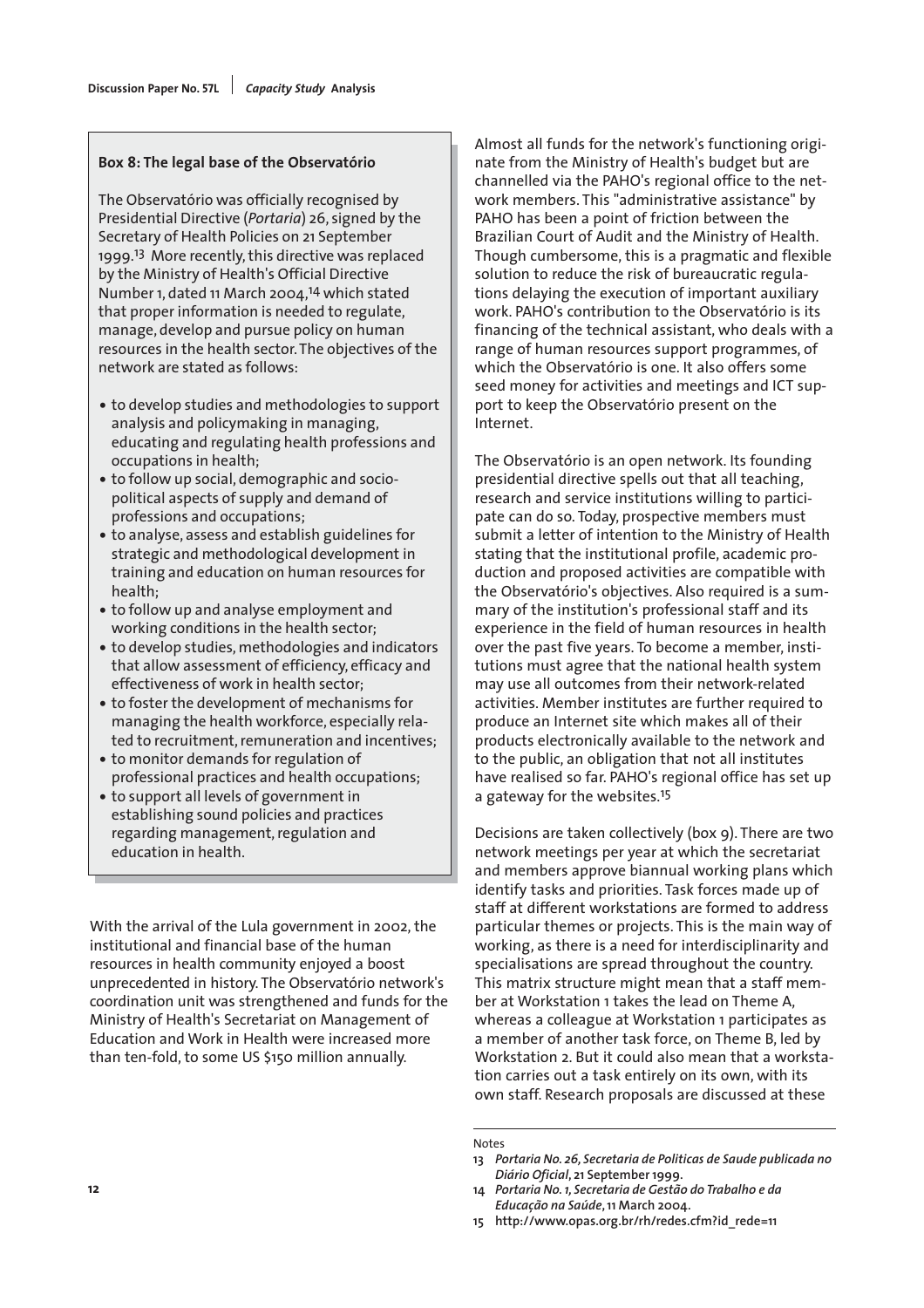biannual meetings, and those that do not fully correspond with a theme are - if rejected - referred elsewhere for funding.

#### **Box 9: Working collectively**

To ensure that agendas are set jointly, stakeholders working in public health identify tasks to be accomplished and studies to be undertaken and propose them to the network members and secretariat. At a recent Observatório meeting, for example, stakeholders identified three themes as priorities:

- development of local-level managerial capacity to deal with human resources issues;
- types of institutional links and contractual arrangements between workers and health institutions;
- Ministry of Health outsourcing practices and their impact on the services delivered. Once the priorities were identified, the network was invited to intervene. The network formed three task forces comprising members of different institutes to look at these sets of issues.

The prioritisation and selection process is informal. Network members know one another well enough to decide who is best placed to do a job. Multilateral agencies and development banks have attempted to make this process more transparent through tender procedures. But because the network is not homogeneous and there are still strong and weak workstations specialised in the different areas, they generally form consortia to bid for a contract. Afterwards, tasks are divided similar to the way it would have been done without the formal bidding process.16 As the number of members is still relatively small, there has been no clear competition between them so far.

#### **5.3Observatório members**

Most Observatório members are academic institutions linked to a university. On average, each member has three academic staff associated with the network (per institution, this varies between two and five persons). In addition to research and service delivery executed from within the Observatório's work portfolio, these staff may also be involved in teaching and other research at their mother institution. It is quite common for these staff to serve in other public health networks as well.

Work executed within the Observatório work plans is done on a project or research programme basis and the network secretariat provides funding. The stronger and better established workstations enjoy a reasonably solid institutional and economic base within their own institutions. This facilitates academic independence and the ability to engage in research and policy dialogue on topics which the institutes themselves consider relevant and important. However, funding from the secretariat is the main source of income for most of the institutes associated with the Observatório. But the institutes still feel they can maintain independence, since budgets that would allow them to engage in similar research programmes are also available from other government sources. On average, some 75 per cent of members' budgets originates from the secretariat.

Thematically, the projects and research programmes represent a wide range of topics relevant to human resources in health. Examples are "labour market quality and statistics", "legal aspects", "education and training", "productivity and quality of services", "governance and labour conflict", "history of the labour market" and "demographic, social and political trends". Table 3 summarises specialisations per Observatório workstation.

#### Notes

**<sup>16</sup> When the network accommodated this requirement by forming a consortium, it was accused of acting as a cartel to win the bids. This led Observatório members to change their strategy. They subsequently first competed for clusters of projects and then organised the cooperation afterwards, regardless of who won the bid. They also invited institutions from outside the network to participate, depending on the specific needs of the project.**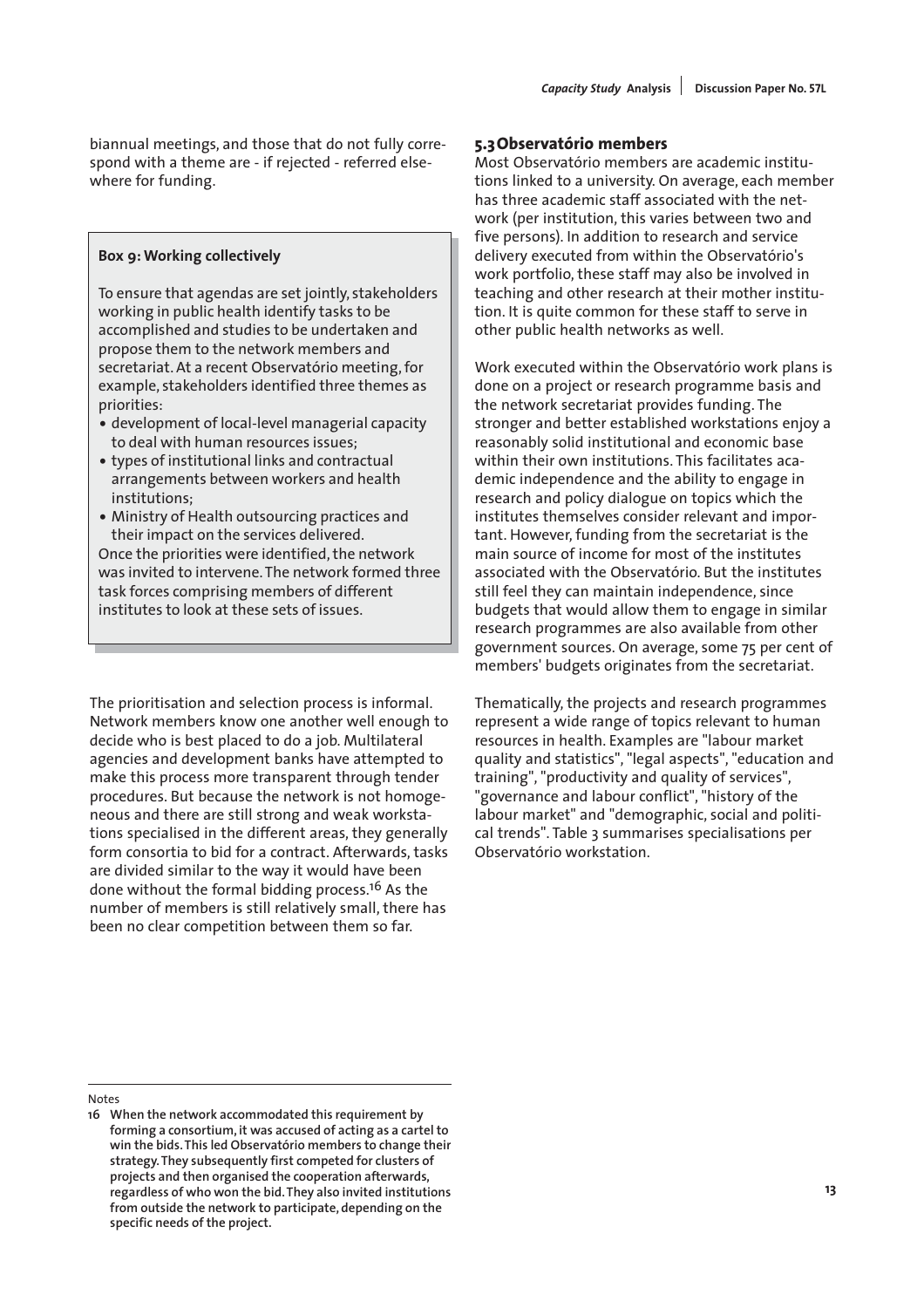### **Table 3: Observatório workstations and specialisations**

| Workstation                                                                                                                                                                              | Specialisation                                                                                                                                                                                                                                                                                                    |
|------------------------------------------------------------------------------------------------------------------------------------------------------------------------------------------|-------------------------------------------------------------------------------------------------------------------------------------------------------------------------------------------------------------------------------------------------------------------------------------------------------------------|
| Programme on Policies in Human Resources for Health,<br>Nucleus of Studies in Public Health, Centre of Advanced<br>Multi-Disciplinary Studies, University of Brasilia (UnB),<br>Brasilia | * Legal and regulatory aspects of the health labour market<br>* Management technology<br>* Statistics on the composition, use and distribution of per<br>sonnel within the National Health System<br>* International trends in the health labour market and in<br>human resources management in the public sector |
| Station for Research in Labour Market Signs in Health,<br>Nucleus of Research in Public Health, Federal University of<br>Minas Gerais (UFMG), Belo Horizonte                             | * Statistics on work and employment based on labour<br>ministry databases<br>* Analysis of legislative proposals and bids affecting<br>human resources in health<br>* Telephone research on human resources<br>* Institutional profiles of technical schools                                                      |
| Workstation Observatório of Technical-Level Health<br>Workers, Polytechnic School, Oswaldo Cruz Foundation<br>(Poli/FIOCRUZ), Rio de Janeiro.                                            | * Online database on technical personnel in health,<br>including new health professions<br>* Directory of technical schools, including quantitative and<br>qualitative data on candidates and applications<br>* Studies on the new roles of technical professionals                                               |
| Workstation of the Social Medicine Institute, State<br>University of Rio de Janeiro (UERJ), Rio de Janeiro                                                                               | * Online database on undergraduate and graduate<br>education opportunities, based on educational sources<br>* Quantitative and qualitative studies of the cohorts of<br>health professionals                                                                                                                      |
| Observatório of Human Resources, Nucleus of Research in<br>Public Health, Federal University of Rio Grande do Norte<br>(UFRN), Natal                                                     | * Online database on trends in health-care human<br>resources in Rio Grande do Norte<br>* Changes in employment and links between education<br>and human resources development in the state                                                                                                                       |
| School of Public Health of Rio Grande do Sul State, Health<br><b>State Secretariat (ESP), Porto Alegre</b>                                                                               | * Follow-up on undergraduate studies and continuous edu<br>cation in the health sector in Rio Grande do Sul                                                                                                                                                                                                       |
| Observatório of Human Resources, School of Nursing,<br>University of São Paulo (FE/USP), Ribeirão Preto                                                                                  | * Follow-up on demographics and political and social<br>trends linked to the labour market for nurses<br>* Pedagogical methodologies and approaches<br>* Efficiency and effectiveness of health workers                                                                                                           |
| Observatório of Human Resources, National School of Public<br>Health, Oswaldo Cruz Foundation (ENSP/FIOCRUZ), Rio de<br>Janeiro                                                          | * Research on health profession dynamics and profiles of<br>occupations related to the organisation of the National<br>Health System                                                                                                                                                                              |
| Observatório of History and Health, Oswaldo Cruz House,<br>Oswaldo Cruz Foundation (COC/FIOCRUZ), Rio de Janeiro                                                                         | * Historical analyses of education in health and human<br>resources management with the aim of improving<br>management, regulation, education and policymaking<br>linked to the sector                                                                                                                            |
| Observatório of Human Resources in Paraná State, Health<br>Sciences Centre, State University of Londrina (UEL), Londrina                                                                 | * Methodologies and strategies for education and training<br>* Education in human resources issues for health managers                                                                                                                                                                                            |
| Workstation of the Human Resources in Health<br>Observatório Network, Aggeu Magalhães Centre, Oswaldo<br>Cruz Foundation (AM/FIOCRUZ), Recife                                            | * Database on availability of health-care workers for<br>Pernambuco State, harmonised with the national human<br>resources database                                                                                                                                                                               |
| Observatório of Human Resources of the National Health<br>System, Office of the Secretary of Health of São Paulo State<br>(SES), São Paulo                                               | * Health employment trends and their impact on<br>performance<br>* Regulation of professions in the health sector                                                                                                                                                                                                 |
| Workstation of the Centre for Training and Development,<br>Federal University of Ceará (UFC), Fortaleza                                                                                  | * Nursing and intermediate-level health workers<br>* Market analysis and professional regulation                                                                                                                                                                                                                  |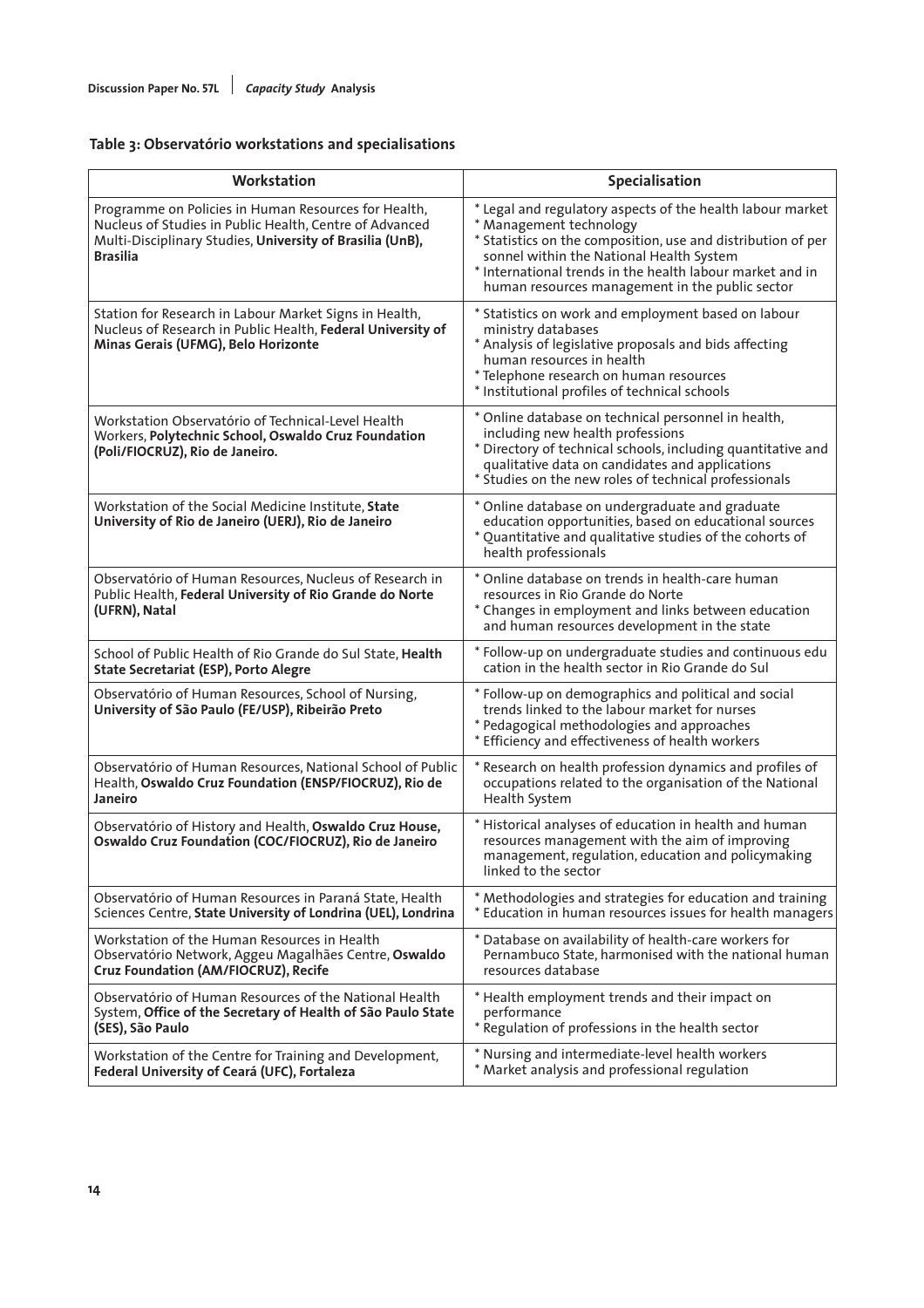### **5.4 Public health networks and institutions**

The Ministry of Health, PAHO's regional office and the respective workstations are all actors in and stakeholders of the Observatório. In addition, a number of other national and international institutions and networks take an interest in the Observatório's functioning (see also figure 2 on interlinking networks).

At the international level, the Brazilian Observatório is part of the Latin American Observatory of Human Resources in Health (LA-ObsNet), which was constituted under the PAHO umbrella and encompasses 20 of the region's 38 countries. Though the regional Observatory provides no financial support to the Brazilian network, its role in providing content support and advocacy is perceived as important by the members. It interacts with the Brazilian workstations and other national networks via the Internet and at annual meetings, at which the synchronisation of approaches across countries is reported on and discussed. The Latin American Observatory formally belongs to PAHO's Human Resources Development Programme, for which PAHO headquarters in Washington, DC, also provides secretarial support. The Brazilian Observatório is cofounder of the regional Observatory and is generally seen as its most active member. Peers closely follow the Brazilian network's functioning, since it is seen to have achieved nationally the objectives formulated by PAHO for the overall Observatory network idea (box 10). Most other countries in the region lag considerably in Observatory activity and outputs.

### **Box 10: Excerpts from the 134th meeting of the PAHO Executive Council**

The regional Observatory of Human Resources in Health was launched in 1999 to raise awareness of the importance of placing human resources issues on the health policy agenda and to support the participatory development of the related policies. The regional network promotes active networking and collaboration among relevant institutional stakeholders at the national level to discuss and analyse data, monitor trends, prioritise issues and build consensus on policy interventions.

> Source: From official documents CE134/11, 18 MAY 2004 presented to the PAHO Executive Committee.

Within Brazil, the Observatório is part of several academic and service networks in health. First is the Brazilian Academic Network (BR-AcadNet), an informal network of all the institutes that teach pubic health in Brazil at the undergraduate or graduate level. This is an informal meta-network which deals with an array of public health topics. Some BR-AcadNet members are formal institutes which, for instance, teach accredited master's and doctoral degree programmes in public health. Others are more thematically oriented, for example, linked to multidisciplinary research proposals or specialised courses. BR-AcadNet is informally coordinated through ABRASCO, the Brazilian Association of Graduate Studies in Collective Health. The network maintains strong academic and personal ties with the Observatório mainly through its working group on human resources in health.

Both the Observatório and BR-AcadNet are embedded within a much broader informal network, the Brazilian Network for the Reform of Health Systems (BR-HsRefNet). This network is made up of academics, practitioners and policymakers active in the reform of the Brazilian health sector. It interacts intensively with Parliament, the Ministry of Health, decentralised health organisations, service providers and academic institutions. Since its inception in the mid-1970s, it has developed into an umbrella network encompassing various schools from the left to the centre of the political spectrum. As mentioned, the Brazilian Centre of Health Studies (CEBES) and ABRASCO serve as hubs, from which content discussions and initiatives are launched, directed and pursued up to the policy level.

Within these broader networks exists - next to the Observatório - a series of thematic networks and working groups related to human resources in health. The PAHO regional office in Brasilia has been instrumental in setting these up and in keeping them going.17 They are seven:

- the network associated with the national course to improve training in human resources in health (CADRHU - *Desenvolvimento de Recursos Humanos em Saúde*);
- the network of academic institutions linked to health services;
- the network on managerial skills for health units in the SUS (GERUS - *Gestão de Unidades Básicas do SUS*);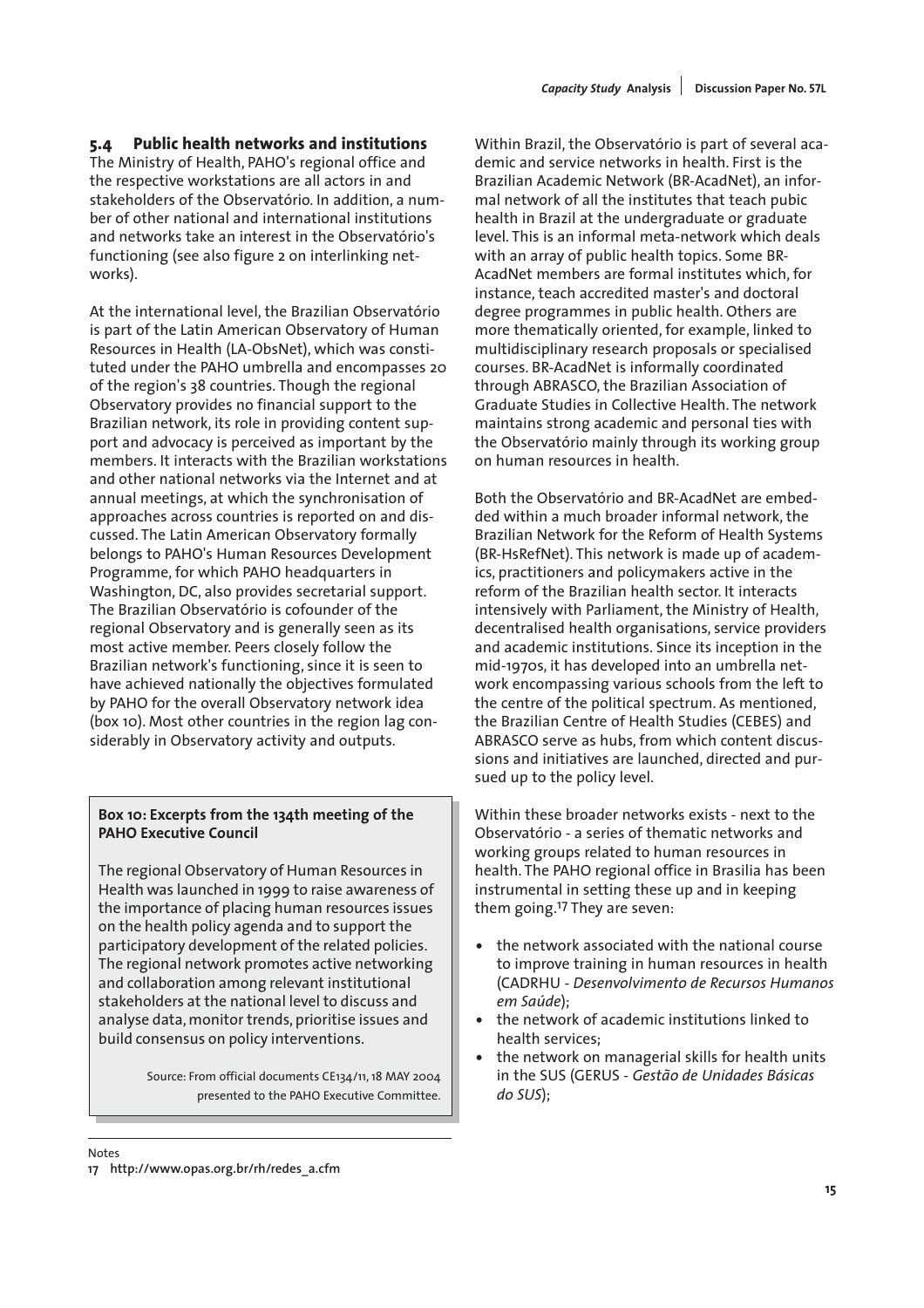

**Figure 2: Brazil's interlinking networks in the public health sector**

- the network of technical schools linked to the SUS (RET-SUS - *Rede de Escolas Técnicas do SUS*);
- the forum of institutions working for educational changes (FMG - *Fórum Mudanças na Graduação*);
- the network of collective bargaining on working conditions (NCT - *Negociação Coletiva do Trabalho*);
- the network on continuing education in nursing (IEPE - *Educação Permanente em Enfermagem*).

While the Observatório exists alongside these other networks, it is important to note that it is the only one with a legal base and strong ties to the Ministry of Health. It is common for member institutions of the Observatório, or their individual staff members, to be linked to the other networks mentioned above.

The Observatório is thus embedded simultaneously in the Latin American Observatory initiative and in a Brazilian academic network that itself is closely linked to an informal meta-network which nurtures health sector reform in the country. At the same time, regular interactions exist with other smaller public health networks, as well as with other cooperative processes not associated with the PAHOsupported networks. There are dozens of such initiatives, including networks of healthy cities, networks to promote health and social participation, networks

of university hospitals, and so on. This conjunction of networks is spread throughout the country, like the interlocking pieces of a jigsaw puzzle. Some institutions participate in several of these networks but not necessarily in all of them, others participate in just one. As such, the boundaries between what is inside a network partnership and what is outside are fluid. Actors that are outsiders today used to be insiders, and vice versa. What holds them together is the common desire to improve the national health system. They pursue that aim through this very complex web of groups, platforms and networks in which interactions are ongoing and the formation of shared ideas is continuously nurtured.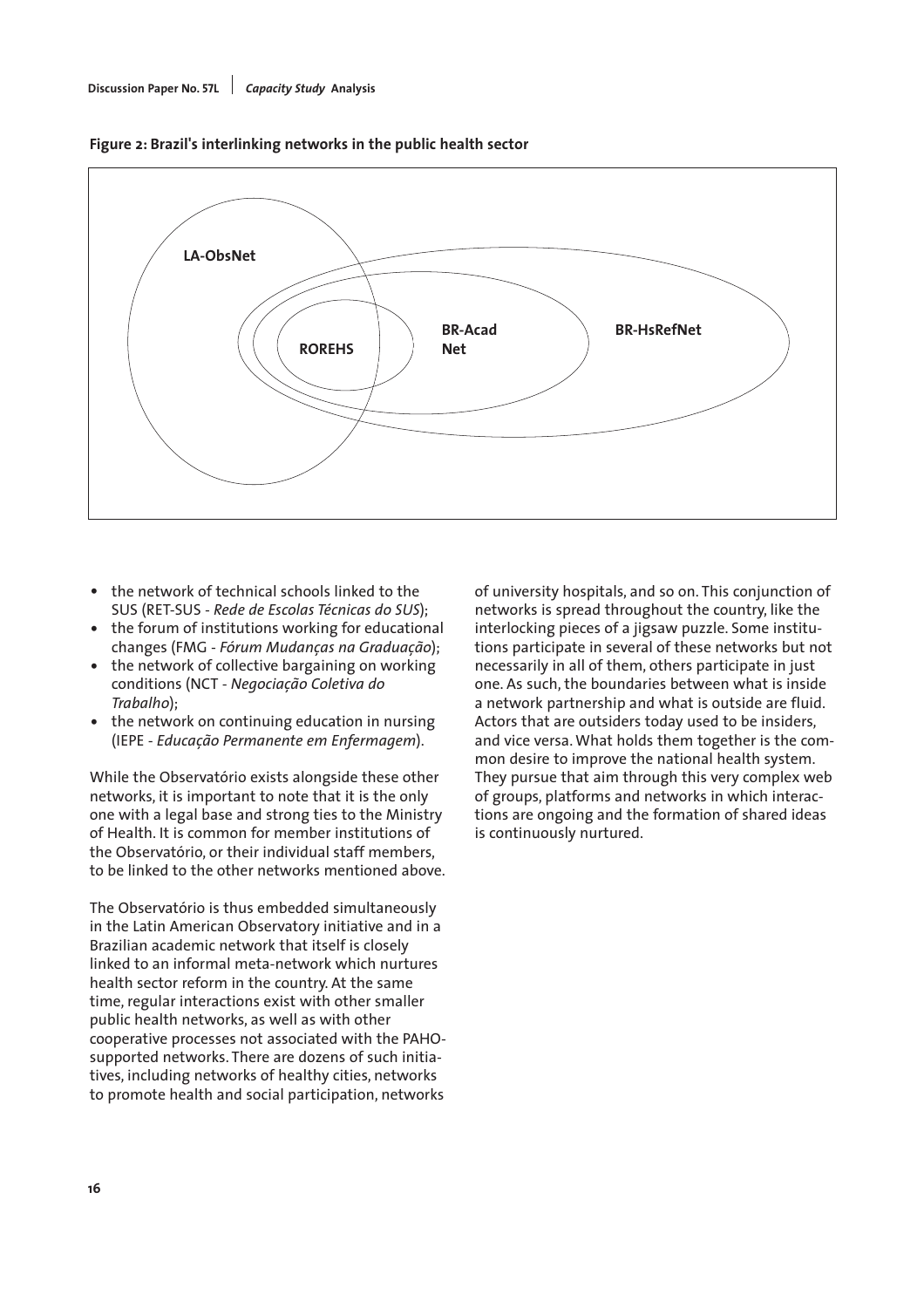# **6. Endogenous change and strategy development**

### **6.1 Network dynamics**

#### **An initially slow and hidden growth process**

The Observatório emerged in a specific socio-political and cultural context. Its seeds date back to the 1970s, at which time developments in the Brazilian health sector were carefully and modestly stimulated from outside of the country. The network gained momentum in the context of civil society's movement towards democratisation and emancipation as of the 1980s. It was during these years that public health advocates in the country linked their desire for political and societal change with the specifics of health sector reform.

This period also provided a playground for myriad informal exchanges among a diversity of actors concerned with public health. Oriented by a loosely formulated desire for reform, a set of decentralised actions shaped a pattern of unstructured cooperation and joint efforts carried forward via an ongoing professional exchange of information and ideas and disputes in the area of public health.

While these exchanges benefited from the existence of professional associations and networks that could provide platforms for discussions, never was any attempt made to formalise or to build hierarchies. The emerging networks paradoxically benefited in the late 1970s and early 1980s from the political leadership which opposed the emergence of participative structures and declined to provide institutional support to the work on human resources in health that was getting under way. This context stimulated creativity in terms of finding partners and colleagues, interacting and seeking out ways of doing things. One interviewee summarised this situation as follows: *'We [health professionals] organised in sub-groups and worked in different informal and non-structured ways because this was the only possibility for us to pursue our professional goals.'* 

Notes

#### **Interactions between network members**

The legacy of the 1970s and 1980s still informs the nature of today's interactions among network members and between the network and outside stakeholders. The web of interactions allows for continuous exchanges and learning, knowledge-sharing and creation of a common "mental model"18 among participants. This web has provided fertile grounds for nurturing capabilities and contributing to capacity development in the sector as a whole.

The past also created a culture of openness and willingness to test new ways of doing business. For instance, network members wholeheartedly embraced the introduction of the Internet in the 1990s. These new technologies in turn provided a major boost to the frequency and quality of network exchanges. Willingness to experiment and to connect to the broader Latin American Observatory introduced by PAHO can be seen in a similar light.

From the beginning, the Brazilian network took on a life of its own. Many of the participants interviewed stated that independent of the Ministry of Health, common projects started to emerge with various partners and at different levels of the health system - even with institutions outside of the health sector. No particular strategy or formal leadership was in place to guide the Observatório's emergence. There was rather a small movement of public health specialists dealing with human resources issues who benefited from inputs by intellectual leaders.

Today a number of groups have become well established in certain thematic areas. Because this makes it difficult for younger institutes to compete, the older institutes encourage those that are just starting to set up cooperative programmes and share in the established partners' knowledge and expertise. So far, some competition for research contracts has arisen, but it has not been fierce or aggressive. Most interviewees pointed out that so much work is left to be done that it is impossible to tackle all of the challenges, an ideal situation for cooperation to prevail over competition.

The growing demands for accountability and competition - for example, through bidding procedures might change relations in the future. In view of these demands, and increased pressure for performance in terms of policy relevance, efforts are under way to

**<sup>18</sup> According to Senge (1990), "mental models" are conceptual structures in the mind that drive cognitive processes of understanding. They influence people's actions because they mould people's appreciation of what they see. People can therefore be said to observe selectively. Mental models invisibly define our relationships with each other and with the world in which we find ourselves.**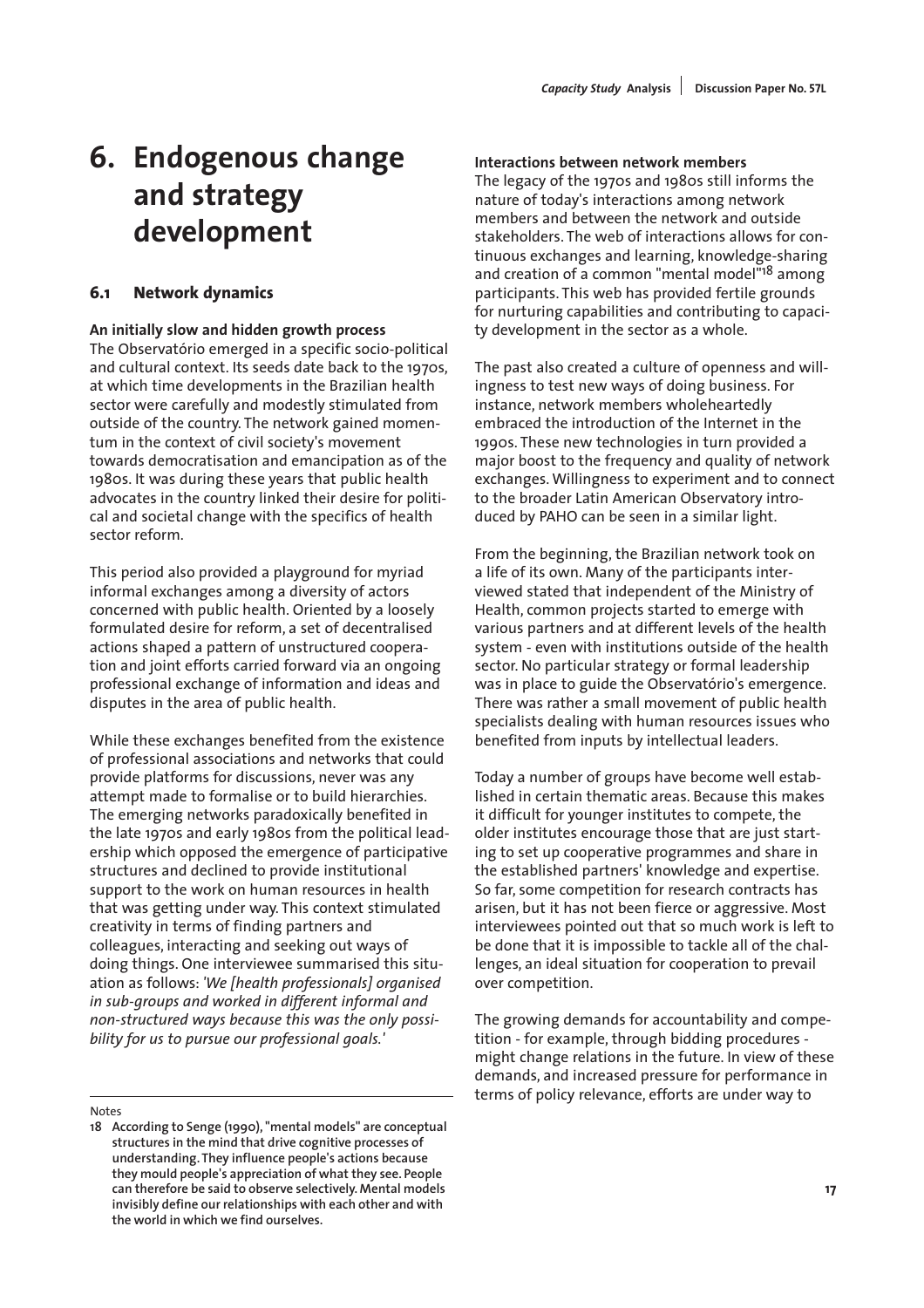formulate a strategy for the network. The strategy document will bring some order to the growing complexity of ongoing operations. It will help newer members to better integrate into the network and it will outline an approach to deal with outside actors and external demands. The strategy should also help to clarify the roles of the different network actors, in decision processes and in fulfilling accountability requirements, as many processes are currently based on interpersonal links and relationships. Interviewees agreed that transparency is needed to avoid protective, cartel-like practices which could undermine the network's very existence.

#### **Relations with the Ministry of Health**

The interactions between network members and the Ministry of Health have grown increasingly intense and productive over the past decade. A key element here has been the exchange and rotation of health professionals between public health institutes and ministries at the federal and state levels. Some professionals have gained international experience through work at PAHO headquarters and the WHO. This has enabled them to view the interactions between the Ministry of Health and network members from a more distant perspective. At the same time, it has built a cadre of professionals with a regional view and understanding of human resources problems in health.

The Ministry of Health has performed its facilitative and stimulating role without any attempts to instrumentalise the network. Nor has it misused the network to serve political goals. Pragmatism and flexibility have prevailed, which led to the grounding of the Observatório in law and ensured that the results of the network's activities could serve policymaking and planning while leaving individual network members space to develop their own specialisations. Moreover, procedures and regulations which threatened to delay the execution of urgent work have been dealt with in a flexible and non-bureaucratic manner, as illustrated by the provision of funding through the PAHO office in Brasilia.

A factor that has facilitated the growing interaction between the institutes and the Ministry of Health is the existence of a degree of "thematic" or "content" space within the human resources for health topic. This has enabled institutes to specialise in certain sub-themes and provided incentives for new members to shape their profile, build their professional capabilities and carve out a space within the network.

#### **Box 11: Guidance, participation and autonomy a balancing act**

Autonomy of the Observatório has arisen as a major issue between network members and the Ministry of Health. Network institutions depend primarily on the government for resources to sustain their work in the area of human resources for health. While state and municipal-level authorities call upon the services of Observatório members, they provide little funding. Nor does PAHO function as a financing partner. With both demands and funding coming primarily from the Ministry of Health, there are questions as to whether the Ministry's monopoly will bend members (particularly the weaker ones) to the demands of those in charge.

Questions on the network's intellectual independence have been posed, for example, by actors submitting proposals related to work areas outside the immediate priorities of the Observatório and for which few resources exist from other sources. If these proposals are rejected, then questions invariably arise as to the network's priorities. Yet the more general issue remains whether the

network will be able to remain autonomous if academic vision conflicts with official priorities.

One way of addressing this concern is with the collective planning and priority setting process described earlier. However, because there are few formal rules and procedures, this collective process is difficult for outsiders to comprehend.

Since the network is composed of a wide range of independent research and teaching institutions, representing a broad spectrum intellectually and, to some extent, economically, members agree that there must be other aspects enabling the network's growth. A key factor mentioned by interviewees was the constructive role which the Ministry of Health played to reinforce existing ties between the research and policy levels. The Ministry has helped to tighten links between research and policy. This process, though carefully managed from a distance by the Ministry in cooperation with PAHO-Brasilia, benefited from exposure to continuous efforts to safeguard the autonomy of the network (see box 11).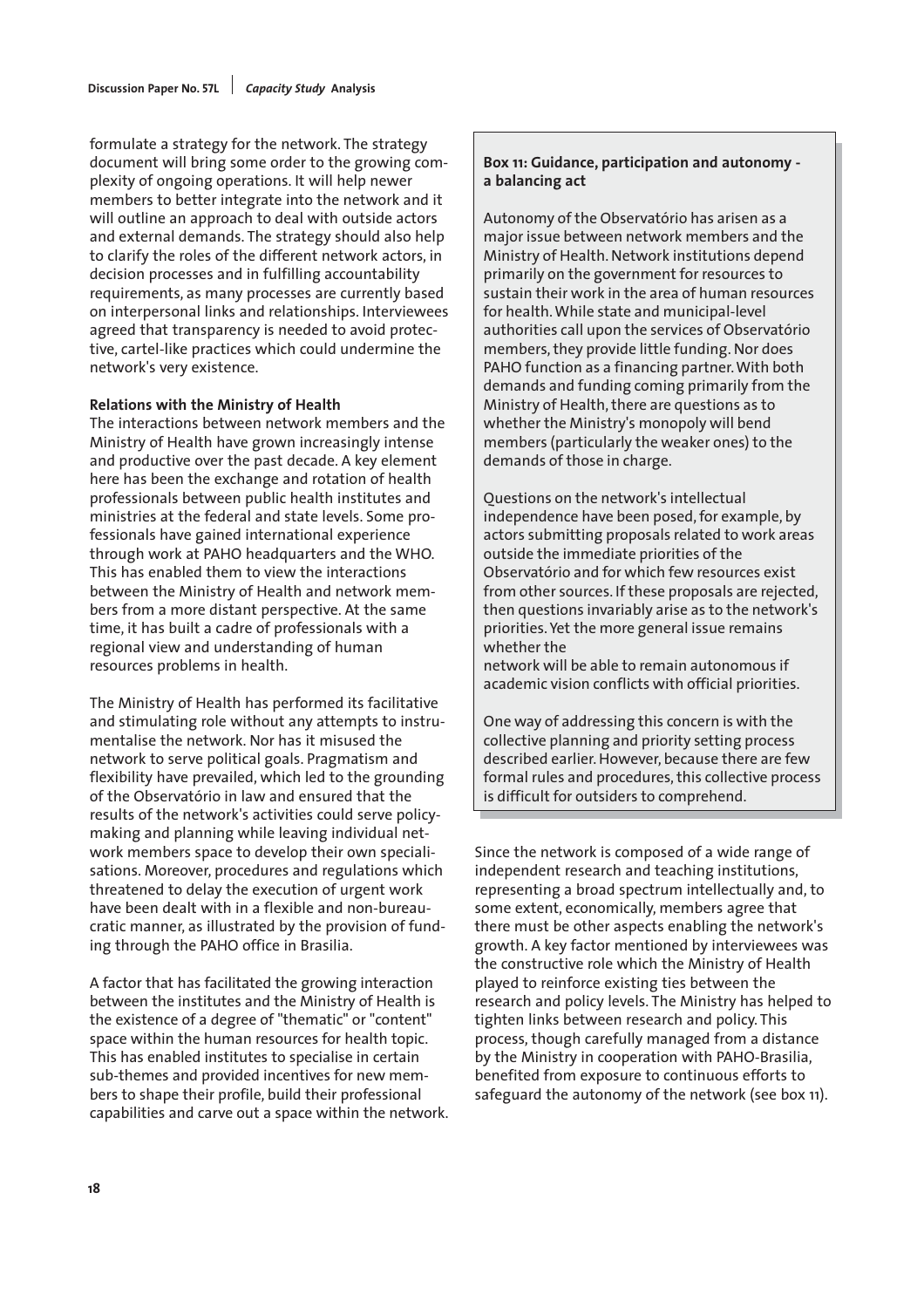#### **The role of PAHO**

PAHO played a decisive role in the formalisation of the Observatório network. Most essential was the overall approach to assistance which the organisation developed and pursued over the years. The approach was characterised by the provision of guidance, setting out broad policy orientations and building on internal developments (box 12). This was complemented by targeted funding to initiate selected and strategically important processes, such as the pan-American initiative by PAHO and USAID to monitor health sector developments in the region.

#### **Box 12: Building on existing dynamics**

PAHO has encouraged horizontal interactions among the Observatório workstations and exchanges with the secretariat. But the organisation is not alone in this motivator role. Long before the Observatório came into existence, teaching activities had begun related to a course on development of human resources in health (CADRHU). CADRHU was initiated in 1967 to groom professionals who showed high commitment to the field of human resources.

Initially, the stronger and more consolidated institutes offered the course. Regional and state institutions participated at other levels, some assuming one or two training modules, others just acting as tutors. Many steadily expanded their involvement. At an intermediate stage some took on responsibility for the course, often drawing on external technical expertise.

There was thus a process by which institutes joined proactively at the level best suited to their current capacity. They decided what their level of involvement would be. The process was not prescribed. Both well established and new institutions found a place in the network. Finally, almost a dozen institutions were teaching the course largely independently.

**19 As early as the 1970s, PAHO had learned that technical assistance which leaned on strong foreign inputs was unlikely to work in the long term. Similarly, "twinning arrangements" which coupled institutes in North America with those in Brazil showed unsatisfactory results. PAHO then went a different path, favouring horizontal cooperation which stresses collaboration between equals rather than vertical relationships based on top-down advice from "seniors" to "juniors". This went somewhat against common thinking at the WHO at the time, though it was integrated more widely in the WHO over the years (from interview with José Roberto Ferreira).**

Starting in the early 1970s, PAHO provided seed money for a variety of activities to stimulate public health research and human resources planning. The idea was to bring schools of public administration together with health system planners, to stimulate thinking through exchanges between academics and health service professionals and to support the creation of health-related professional associations. Aware of its limitations as an external actor, PAHO invested time and resources to understand the specifics of the national situation and acted pragmatically as a part of the process shaping the public health reform. PAHO became integrated in the local dynamics, setting up a parallel in-country capacity with profound knowledge of the national context. With the aim of playing a facilitating role, the PAHO country representation became part of the intra-network dynamic, and even a co-shaper of it.

The Observatory network concept became a prominent example of PAHO-Washington's work and its understanding of the Latin American continent. As a strategy, the network was fully designed by PAHO headquarters, including its objectives and its approaches to implementation. Yet this broad policy initiative was taken up in its entirety by public health actors in Brazil, many of whom in the 1970s had been exposed to human resources issues and had worked on the topic in the context of PAHO-Brasilia programmes.

In terms of integration in the local context, PAHO's recruitment of a Brazilian technical assistant to promote attention to human resources in health cannot be underestimated. Based at PAHO's Brasilia office, the technical assistant was recruited in the 1970s, and he continues to work in that capacity today. While such an arrangement goes against conventional practice in development cooperation, decision makers at PAHO headquarters and in Brazil were convinced of the need for a staff member who understood the complexities of the sector, was professionally specialised in human resources and who could provide continuity in accompanying the sector.19 In view of the high turnover of personnel at the Ministry of Health, due to political changes, this safeguarding of capacities in an independent position proved decisive in the emergence of the Notes Observatório.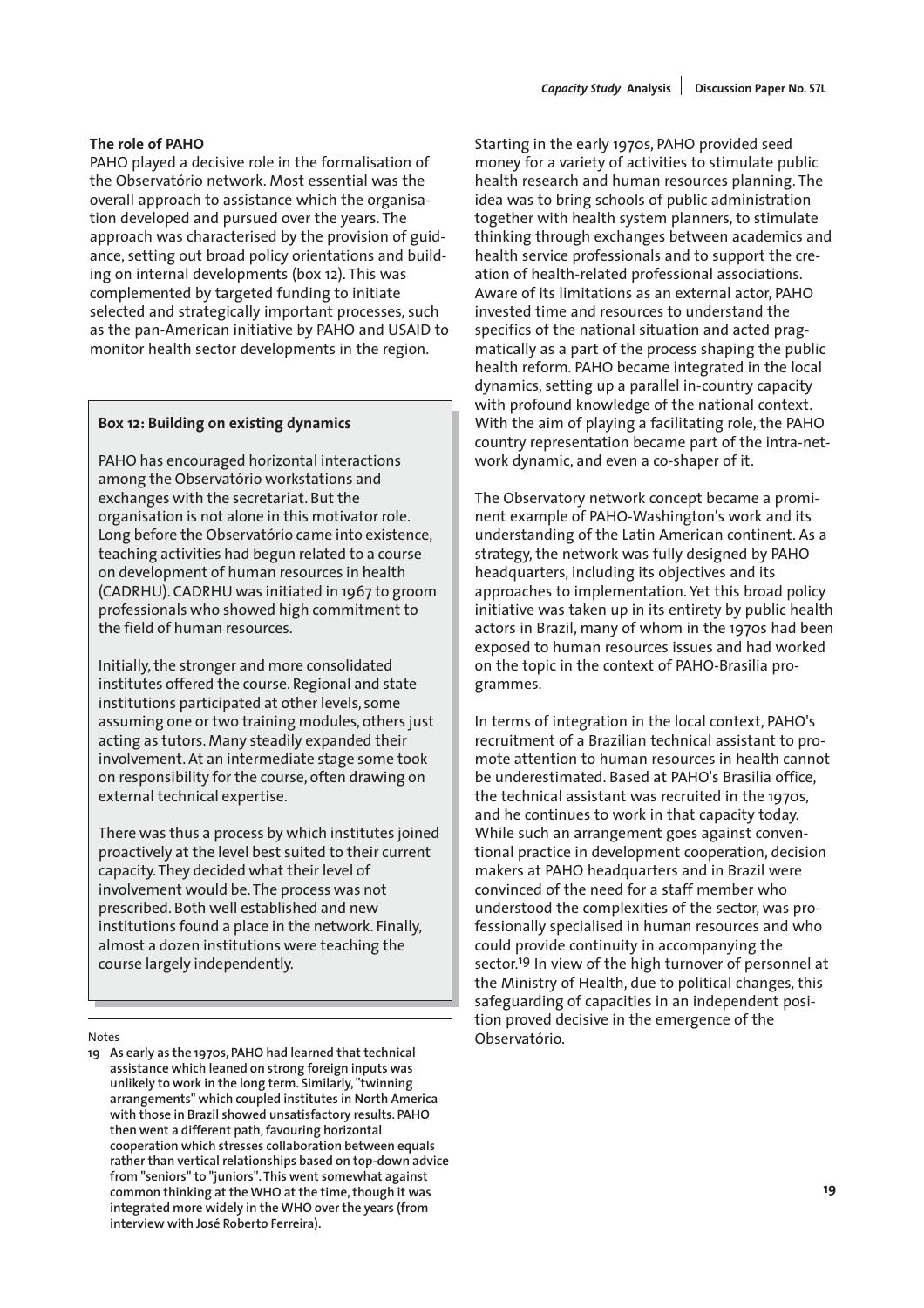Paying for this technical assistant was the PAHO's main financial contribution to the network, in addition to the seed money it made available to initiate of activities, the setting up and hosting of Internet facilities and limited contributions for meetings and conferences. With regard to content, the PAHO office in Brasilia was able to organise external intellectual inputs through its links with PAHO headquarters and the WHO.

#### **What about leadership?**

The intellectual and informal leadership which directed the early days of Brazil's public health reform movement still characterises the functioning of the Observatório. This leadership is not particularly embedded in any of the institutions, or workstations. Rather, it is present in a group of persons who share similar ideas and professional backgrounds and who today occupy leadership positions in the health sector.

According to some commentators, the Observatório is directed by an *'invisible steering group'*, or an informal governance agreement among key members of the network. This group is present within the Ministry of Health as well as at a number of the principal workstations. These members have frequently rotated across functions, which has helped to reduce distances and break down barriers. The group of public health specialists that operated in Brazil in the 1960s and 1970s was rather small. Much of this "first generation", which was spearheaded by the famous Sergio Arouca (see box 5), is now retired or has passed away.

It was replaced by a second generation, a rather decentralised group of some 100 professionals in leadership positions spread across Brazil but holding similar ideas about the health sector and how it should be shaped. Certain people take on the management or intellectual leadership at a given point in time, but reduce their proactiveness if (political) circumstances change or if others are better placed to move ahead. Hence, an interplay based on exchange and participation has emerged, resulting in leadership and governance of the network without overly formalised structures or procedures. The weakness of this system, however, became clear to network members and impelled them to formulate a strategic plan to keep the network running and effective.

PAHO plays a supportive, but also a proactive role. It contributes limited but targeted institutional support to strengthen the ongoing network process, but it has no distinct leadership position. Rather, it is facilitative, being well embedded and accepted in a collegial fashion within the network.

#### **6.2 Factors explaining change**

The triangular interaction between health institutes, the Ministry of Health and PAHO grew organically and interactively, with each of the parties taking on a distinct role.

Vibrant professional interest in the topic of human resources in health, combined with a keen underlying desire for social and political change, was the prime driver carrying the public health movement forward. This *orientation on content* was successfully managed through loose and flexible, but fully informed, coordination by the Observatório secretariat. One of the partners in the secretariat, PAHO-Brasilia, played a successful *facilitation role* which also provided for continuity and added professional quality. The Ministry of Health has acted as a distinct "operator" in the background ensuring *political backing and financing*, but doing so without directly interfering in the proceedings of the network.

Too much integration into the Ministry of Health would risk taking initiative and decision-making away from network members, thereby undermining their motivation. As it stands, intellectual and financial inputs are injected into the network, but enough space is left for *independence*, specifically the free development of ideas, priorities and action. This is a key concern of the proponents of the networking idea, who underline that independence is vital for *'the network to remain ours'*, as one interviewee said. Without independence, motivation and content production would fall apart. The *careful balancing* act by PAHO and the Ministry of Health between providing guidance and respecting independence is a major factor contributing to the success of the network.

*Pragmatism and flexibility* have prevailed both in the period preceding and after the formal inauguration of the Observatório network. This is evident in the role of PAHO and in the creation of informal sub-systems and networks (e.g. the setting up of various networks dealing with human resources in health) to complement the functioning of the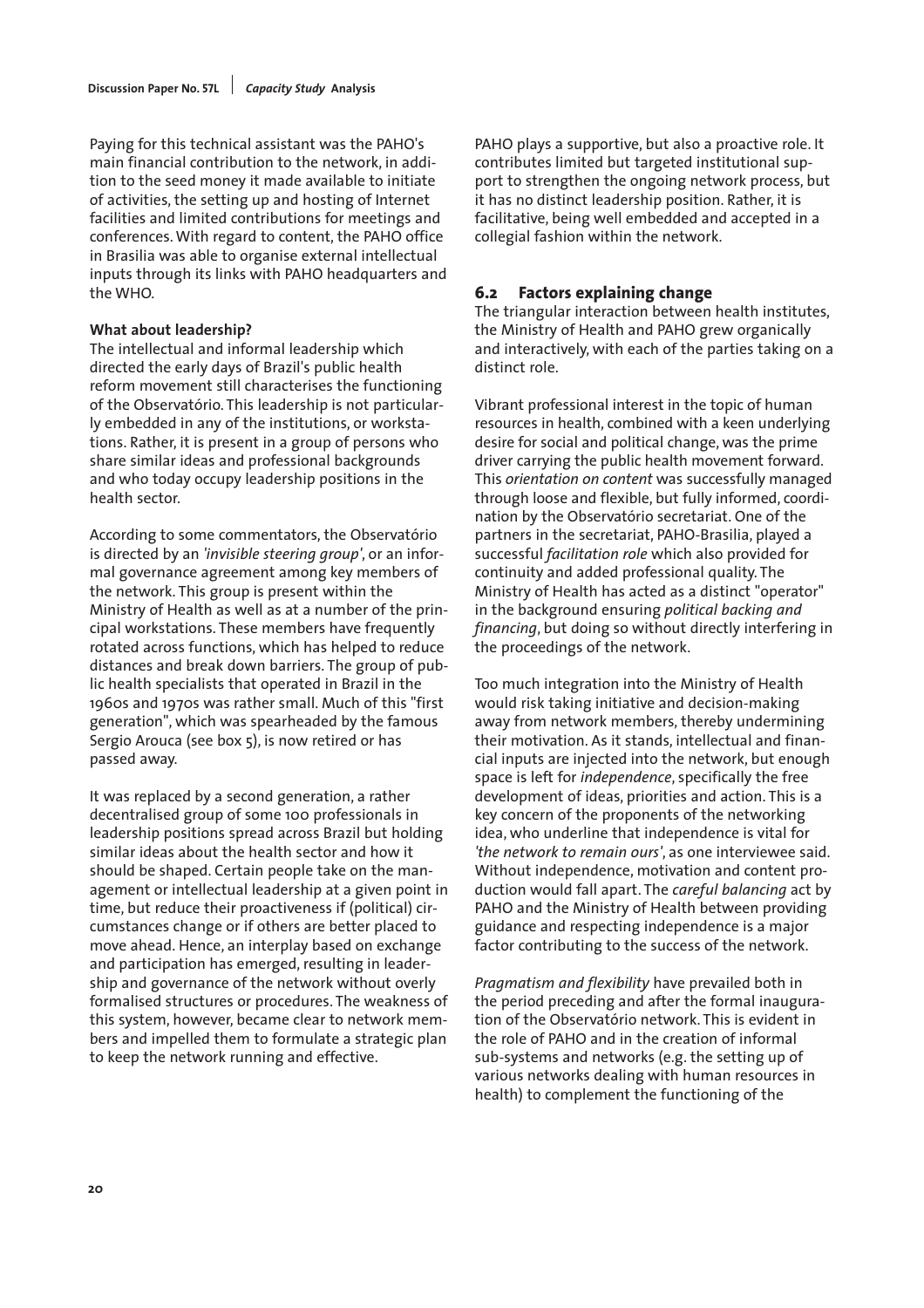Ministry of Health without undermining its role. Such complementarity could only arise in a climate of mutual trust and profound understanding allowing non-dogmatic solutions and flexible handling of system requirements. The rationale was simple: The system should not dictate goals; rather, the goals should inform how the system is utilised.

Without doubt, the *availability of the Internet* has been key in keeping the network moving, conserving momentum and increasing the quality of interactions. The technical possibilities of the innovative information and communication policies and technologies introduced in Brazil in the 1990s were immediately recognised by PAHO-Brasilia and incorporated into its approach to networking. Suddenly huge distances could be bridged and essential information shared in a decentralised manner at relatively low cost and within short timeframes.

A final factor explaining change is the *openness* of the triangular interaction. Perhaps most notable here is the ease with which the network accepts new members (though recognising that there is a limit to the number of institutes that can join). Network members have been similarly unreserved in cooperating with partners outside of the network. A further sign of openness is the exchange and rotation of knowledge and personnel between the various entities, in particular between academia and government. This has offered distinct benefits in consolidating understanding, engaging in joint action and building capabilities. Clear boundaries between academia, service institutions and policy are fading as professionals move back and forth across academia, services and government. Experiences accumulated at the managerial level become the subject of academic reflection and part of an informal feedback process that informs policy. Regular regional exchanges and interactions with the international public health community, including the posting of professionals in international organisations, reinforce this pattern and are still proving their added value today.

# **7. An Evolving mix of key capabilities**

Similar to other research on networking and the emergence of networks, our analysis of the Brazilian Observatório network shows a mix of activities executed in three main areas:

- *learning* research and information exchange;
- *service delivery* information provision and training;
- *advocacy* promotion of reforms and enhanced exchanges between the policy level and the academic community.

These activities are performed interdependently and in parallel, which requires a distinct mix of capabilities.

### **7.1 Different times, different capability requirements**

Following the framework presented in section 2, we group capabilities into four types: *external, internal, technical* and *generative*, or *soft* (see also box 3). Each of the types is clearly present in the Observatório network, but there are differences in terms of their importance and use. The framework helps us to analyse the relevance of these respective building blocks in creation of the overall capacity of the network.

**Capability development as of the early 1980s** Informal exchanges and joint action among public health specialists were established largely through the interplay of two types of capabilities: (i) the *technical capabilities*, or qualifications, of the network members, based on professional interests and specialisations and (ii) a range of *generative capabilities* which gradually developed in the context of social and political change in Brazil. The latter can be characterised as flexible, creative, autodidactic, entrepreneurial and inventive within a non-facilitative environment. Early on, openings had to be identified and taken advantage of as they arose. These capabilities were performed with a particular idea in mind on how the overall system should be shaped, but without fully envisioning the path by which to proceed.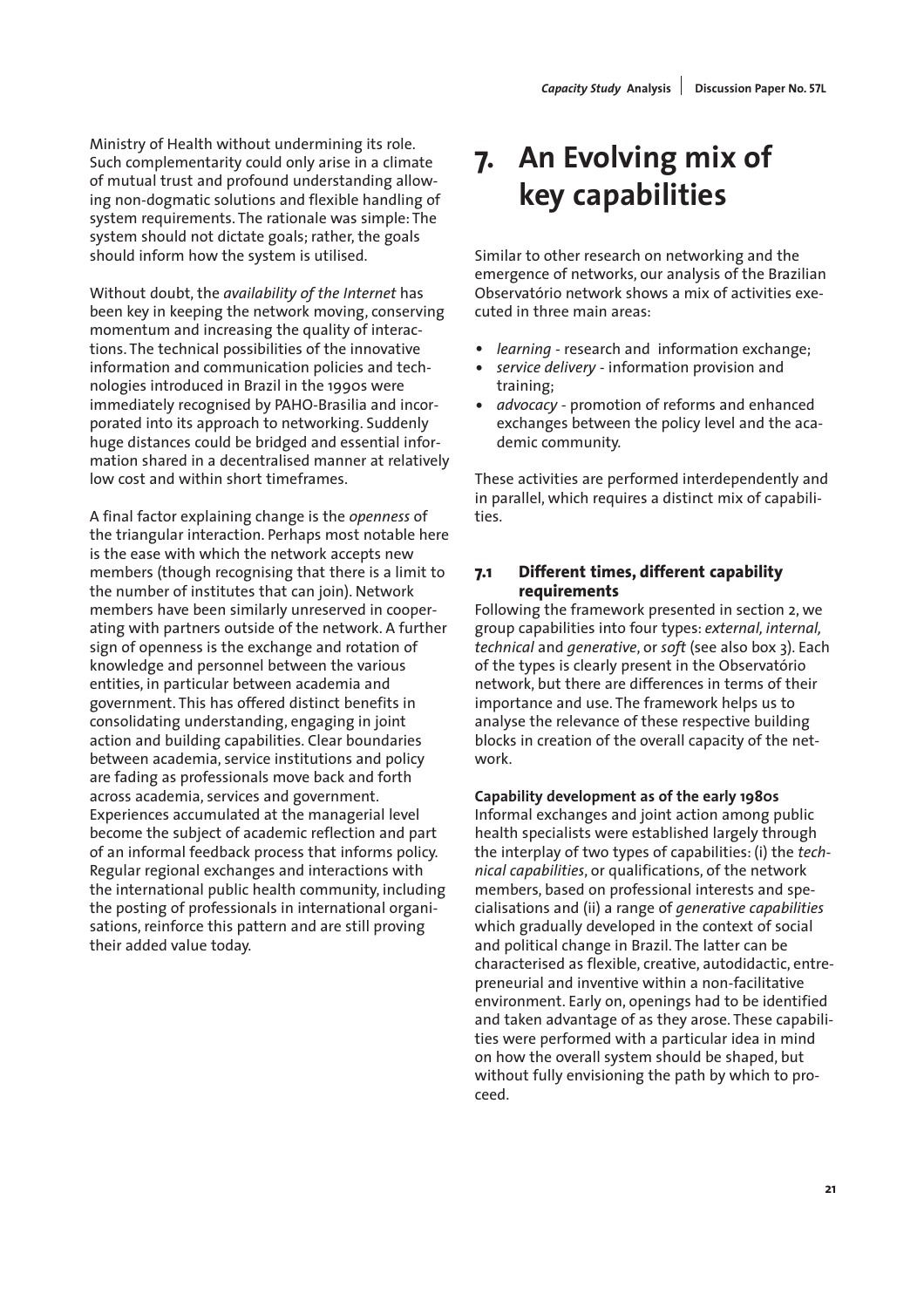The *technical and professional capabilities* formed the foundation of the entire exercise. They provided the platform on which members could develop a joint language as well as legitimacy in interacting with the outside. Research produced by individual institutes earned high acclaim, as did a variety of projects to deliver services to the public health system, such as in education and training. These activities grew organically and were combined with elements of advocacy for better public health policy. Ultimately, the advocacy element became so successful that the proponents of the human resources for health community entered into the health institutions and contributed to shape the legally recognised structure that the Observatório is today.

Regarding *external capabilities*, some advocacy and lobbying was facilitated through the delivery of high quality outputs and the initiation of an informed policy dialogue. But neither public relations nor securing outside assistance to get the network going was a priority. Contacts with actors at the regional and international levels existed but were construed merely as complementary inputs to an ongoing dynamic. These inputs were nonetheless used creatively and efficiently, as the cooperation with PAHO shows. From these a *strategic partnership* emerged (although this term was never used in the context of the Observatório's work), allowing the injection of incentives and ideas to nurture the networking exercise.

Of lesser importance in the initial period were the *internal capabilities*, such as structures and systems for interaction, financial management and the like. A governance arrangement emerged, but it was hazy and obscure - a situation which persists today. Associations were also created, but they were used only as a platform for exchange and dialogue. Most notable in terms of internal capabilities was the implicit agreement that the movement needed to get into the research and service institutions to be able to take decisions. But no explicit strategy was in place to spell out the steps to be taken or to orient the network members towards interacting to accomplish a set of objectives. It all developed organically.

**A changing capability mix as the network matures** The legal recognition of the Brazilian Observatório in 1999 did not fundamentally change its character. Today it continues to display a mix of the four capability areas. But in the course of institutionalisation and growth, as of the mid-1990s, the *internal capa-* *bilities* - mainly executed by the Ministry of Health and PAHO - as well as the *external capabilities* grew in importance. This was an induced change through which formerly external actors became part of the network and able to share in shaping its course. An example is the request to the network to set up coherent reporting structures and procedures for managing research funds and monitoring their use. Similarly, demonstrating preliminary and final outputs and producing financial reports has become indispensable to keep options open for follow-up funding.

The increased interaction of network members with a government ministry, assisted by PAHO, has raised voices demanding clarification of the Observatório's governance structure: How are research funds allocated and work evaluated? Intense discussions are ongoing in this regard within the network, but no final suggestions are yet on the table for how to guarantee more transparent decision-making processes. What has emerged is the conviction among network members that a strategy should be in place to guide the network into its future. Work on this began recently, with the process viewed as key to sustaining the network in the longer term.

In the course of maturation, complementary *external capabilities* have emerged. For example, network members have intensified their engagement in partnerships and in networking with other institutions in Brazil. They have also strengthened their ties with members and stakeholders of the pan-American Observatory. At the same time, awareness has grown of the need for enhanced outreach to show that health investments do lead to valuable outputs as well as to greater performance of the public health system overall. The forthcoming strategy will note this need for outreach to the public.

Concerning *technical capabilities*, the individual institutes continue to invest in shaping and nurturing their knowledge through learning. But as voices grow louder demanding evidence of performance, members acknowledge their need to further beef up their capabilities in policy analysis and dialogue. Early on, technical information on human resources in health was welcomed as a primary input to public health planning. Now, however, there are demands for more sophisticated syntheses and analyses to inform policy more adequately and in a more timely manner.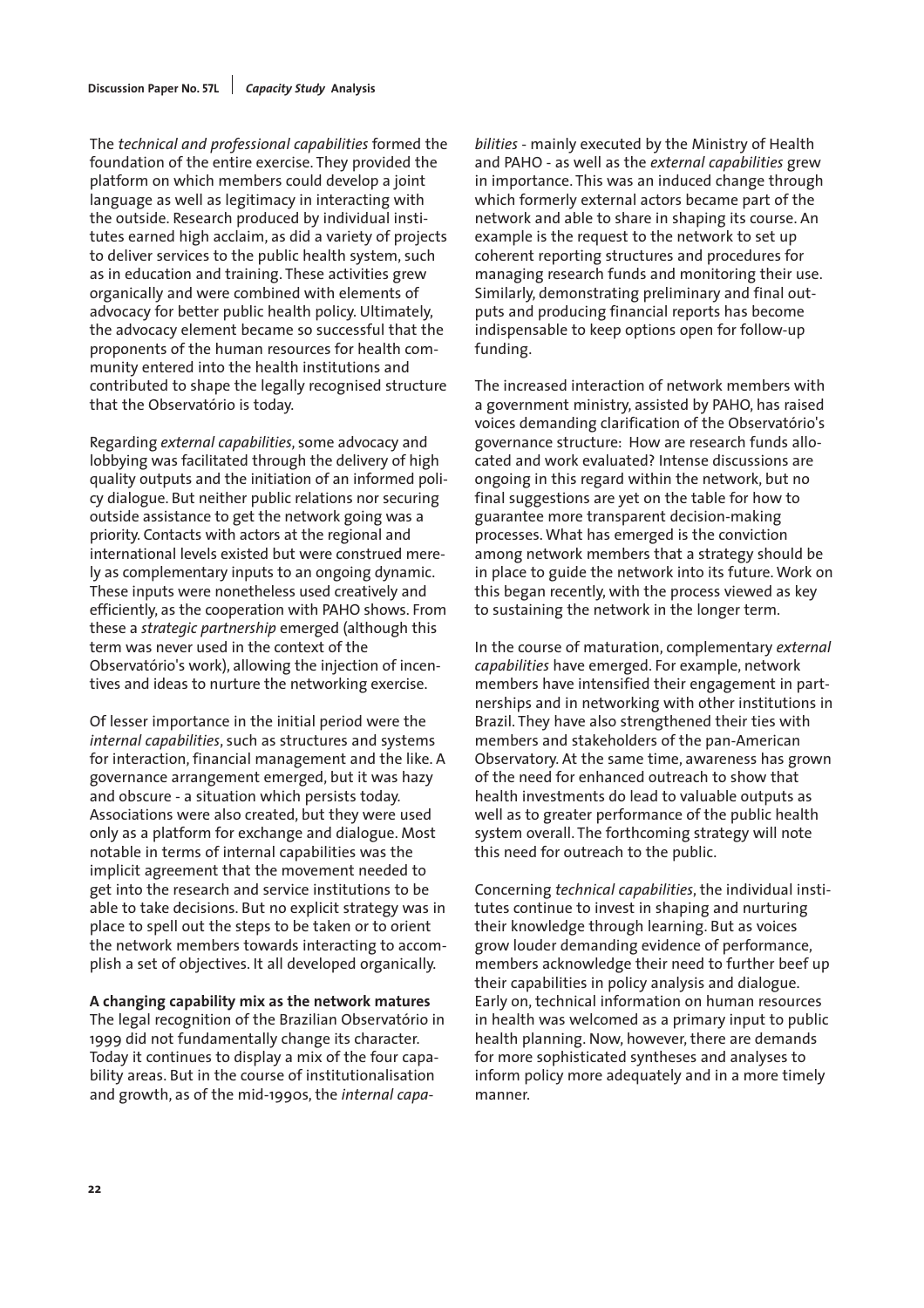Keeping the *generative or soft capabilities* alive will be a challenge for the network in view of its institutionalisation, demands for accountability and its need to comply with government procedures and regulations. So far, the network has managed to maintain flexibility and an informal dynamism and to balance these qualities with interdependence and fulfilment of system requirements, such as being transparent and accountable to stakeholders. Member institutions have similarly found mechanisms by which to cope with competition while maintaining intense and fruitful exchange of knowledge and information. Long-serving members are aware that these soft capabilities are dearly needed to keep the network running. As such, they will likely be nurtured in the implementation of the forthcoming strategy.

#### **7.2 Balancing political and professional dynamics with system requirements**

#### **Motivation and group learning**

It is revealing to look at the respective capability areas and their relevance to the emergence and running of the Observatório. But comparing, weighing and assessing the importance of the different types of capabilities at a given point in time tells us little about what enabled their simultaneous existence and execution. Or, put differently, what glue has held the network together over such an extended period? Our review points to two factors which, though not necessarily conclusive, help us to understand a good deal of the puzzle.

First is the motivation of the Observatório's advocates. Many of the network's current decision makers relate their professional and activist origins to a period of political turmoil, transformation and creation of a new social system. They belong to a much bigger movement with an interest in staying integrated and progressing at the same time. Political factors united this movement. Activists sensed an opportunity to change their country for the better. This may seem idealistic or naïve, but it gave strong roots to the social and political changes that followed. Being a sub-group of this movement, the "health sector reform party", as the public health advocates still call themselves today, translated the broader vision into an aim for a better health system. As a result, health sector reform is now at the top of Brazil's political agenda.

But why has this not happened as strongly in other social sectors in Brazil? The answer may lie in the second possible factor acting as the glue holding the network together: the continuing exchanges and interactions among members. This pattern existed from the network's early days. Exchanges and joint action helped to bridge the gap between individual learning and the network's overall capacity for action. Interactions were regular and oriented within the loose structures provided by associations, platforms and smaller (working) groups. The process was not deliberately guided - it was rather facilitated and stimulated. Collisions, convergence, integration, friction and separations generated energy, leading to added value, or group learning.

Across different actor groups, this process encouraged exchange of ideas and, ultimately, the creation of mental models from which shared visions, ideas and values crossed existing boundaries and were loosely aligned in an expanded new way of thinking. This entire process originally took place on the basis of peer mechanisms, but later was informed and gradually supported by inputs from the outside.

#### **Looking ahead**

It will be important to maintain an adequate mix of the four types of capabilities in the future. Professional knowledge and technical capabilities will remain a cornerstone of the network. To maintain the requisite ownership, commitment and dynamism, the soft capabilities that shaped and determined the character of the emerging dynamics over time will require special attention. The network's momentum depends on it. The challenge now is to balance maintenance of these capabilities with the demands of the Brazilian government and of stakeholders outside of Brazil to enhance the internal and external capabilities. Compliance with accountability, transparency and procedural and international management standards is on the agenda, which seeks to do away with informalities and personalised relationships driving decision-making though these are precisely the elements that contributed to the network's early vitality and success.

The forthcoming strategy might map a path for the future. If used effectively as a tool, it could set out an approach to integrate the useful, but keep at bay the demands and requirements that could potentially prove undermining.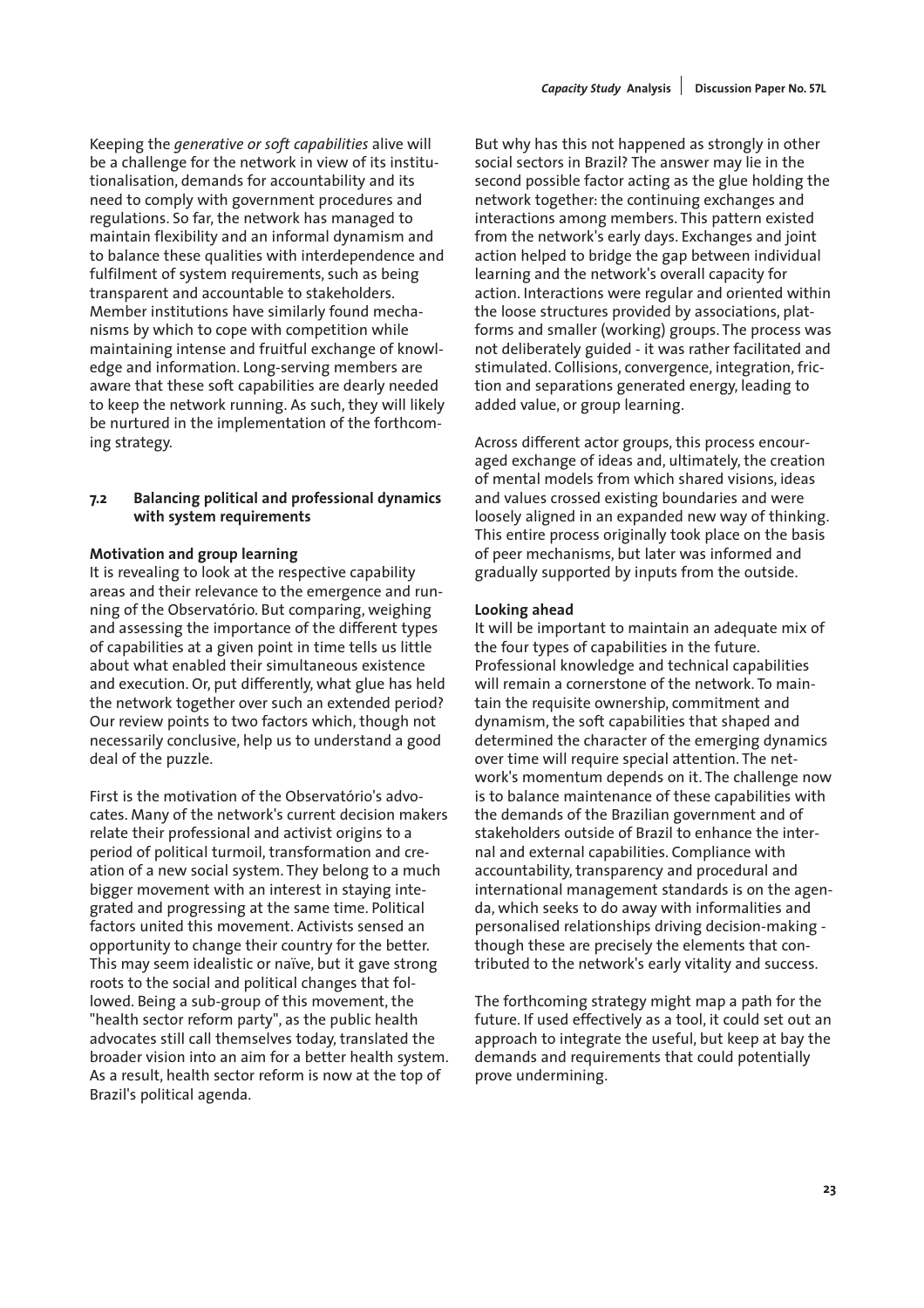# **8. Performance: achievements and challenges**

The Observatório network emerged independently of the Ministry of Health. Projects arose fairly spontaneously through horizontal interactions and in collaborative programmes involving a variety of government and non-government institutions within Brazil and in the region.

Over time, this "movement" filtered into government. A coalition of academic thinkers and researchers, health professionals, managers and even consumers made the case for an equitable and universal health system. Alliances were formed and persistent advocacy - supported by a multiparty coalition of the left wing and the centre - helped to build political will for change. In the end, advocacy for an improved public health system resulted in a constitutional amendment increasing funding for health at all levels of government.

The formation and partial institutionalisation of the Observatório were in sync with these wider changes in the Brazilian health sector. Having grown organically at first, the network was formalised by the presidential directive that gave the Observatório its legal status. This status enabled it to coordinate its own activities with the policies and programmes of the Ministry of Health and to take charge of the knowledge network that proved so crucial in strengthening the sector as a whole.

As such, the Observatório itself is an expression of performance. Its very existence demonstrates that the mix of capabilities described earlier resulted in valuable outputs: seminars, publications, associations, and the like. These spurred demand for more quality products and helped the actors of the Observatório develop their core business and a niche from which they could add value to the public health discourse. The network's outputs also contributed to higher level outcomes, such as formal recognition and status, secure funding for research over a longer period of time and - most importantly - the use of network knowledge and results to improve policymaking in public health.

There are indications that *'[a]dvancements in the Brazilian health sector have been made possible as a result of solid health services research, which has brought together researchers, health service professionals, and politically organised groups'* (Elias and Cohn 2003: 47). The Observatório network has certainly contributed to this advancement. Its policy work and academic research in the areas of the history of human resources in health, training, management, the labour market and employment are well known and referred to by the Ministry of Health (see Annex 3 for a list of Observatório publications). Thus, there are also signs that Observatório outputs are used at the ministerial level, though overall evidence that the results are effectively and systematically applied in policy dialogue and formulation remains thin.

To date, indications of the effectiveness of the network are mostly indirect, though a few examples of sound, fact-based policymaking can be mentioned:

- inventorisation of human resources management practices at the local level;
- re-distribution of physicians and nurses to underserved areas (a telephone survey led to a lastminute policy correction that saved public money and allowed for a better coverage of underserved areas in the country);
- better knowledge of the dynamics of the physician's labour market in São Paulo State.

Unfortunately, as pointed out at various international meetings, Brazil like many other countries does not systematically use secondary data about trends in human resources. Capabilities to distil targeted conclusions from research are scarce and mechanisms to systematically absorb and transform analyses for policy discourse are weak. The Ministry of Health shares this concern and has in fact put improved data utilisation on its agenda.

To enhance the quality of the network's outputs, organisers stress the potential benefits of the Internet. According to PAHO's national advisor on human resources, this technology can enhance the articulation of ideas and exchanges. If used effectively, virtual spaces can provide cost-effective venues for deepening knowledge and understanding of approaches, and enhanced dialogue can enable actors to better contribute to the formulation of public policies (Paranaguá de Santana 2004).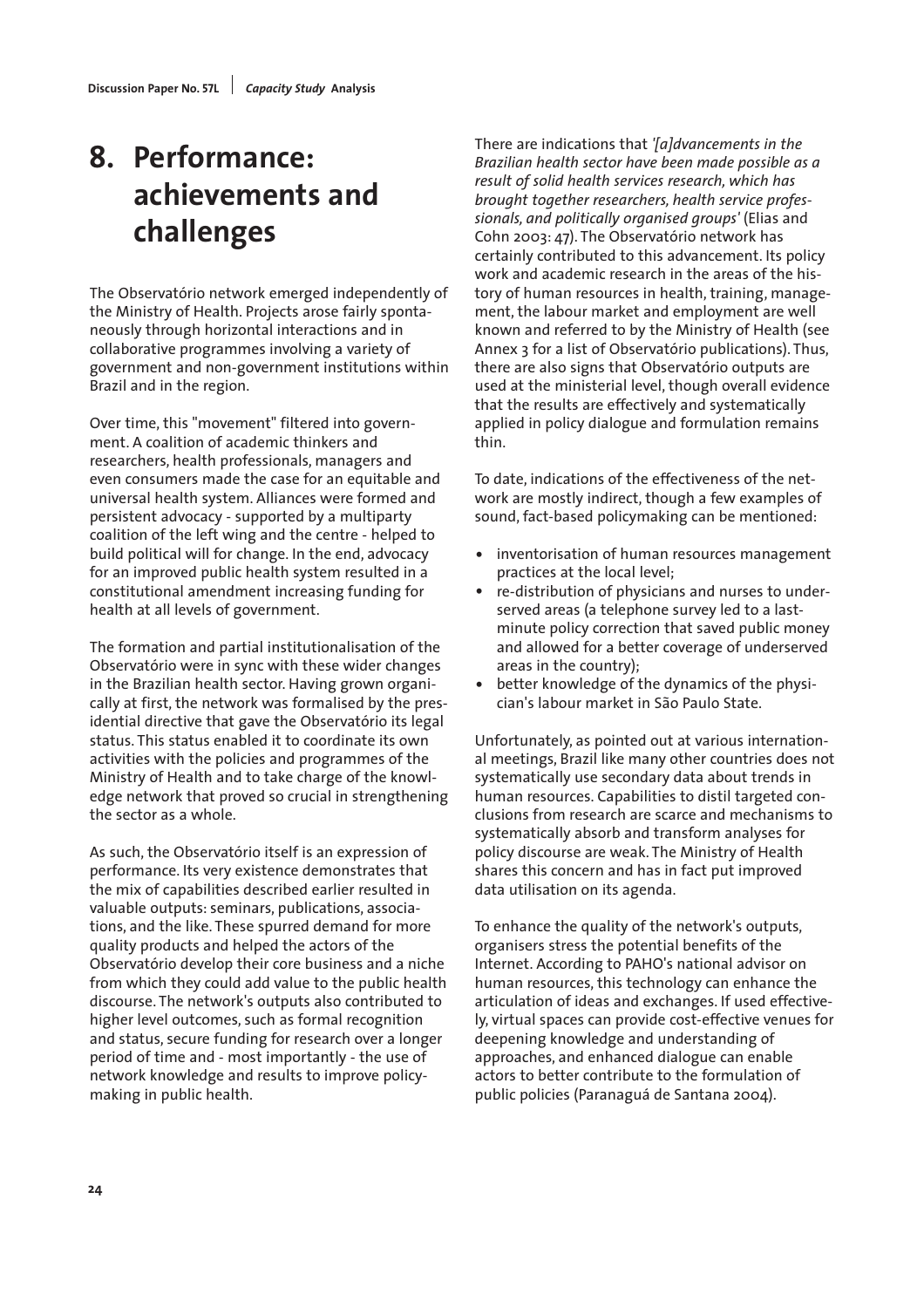Concerns about effectiveness have stimulated debate about current and future challenges, as at a recent network-related workshop in Belo Horizonte, Brazil.20 Stakeholders at this workshop wanted to see the network evolve beyond the publication of research findings, communication among members and organisation of financing opportunities. Nor do these actors perceive occasional meetings or dissemination of information through the Internet as sufficient. Rather, they would like the network to develop into a mechanism which facilitates intense communication between researchers through ongoing dialogue, interaction and joint work.

The need for the network to improve the quality of its work was also raised during the workshop. While the growth in membership in recent years has produced a critical mass of knowledge and given visibility to the theme of human resources in health, there is a need to introduce mechanisms to monitor and evaluate the outputs of the network. Stakeholders might see this as a means to strengthen the links between research and policy while advancing fundamental knowledge.

A third demand, closely linked to monitoring and evaluation, is to introduce competitiveness into network operations and to recognise excellence. Passos Nogueira (2005) suggests revisiting the network's current tendency towards egalitarianism in order for it to maintain its social relevance.

Finally, there was a demand for the network to incorporate the public in debates on public health policy. This would require more interactive processes, supported by the Internet (Famer Rocha 2005).

In terms of performance, one should also look at the interaction between the Ministry of Health and PAHO with regard to the support they have provided to the Observatório. Over time, PAHO has provided a constant and reliable source of assistance. This was particularly important at times when the Ministry of Health was unable to extend support because of the unavailability of qualified staff in the government, for political reasons, or because of lack of funding. Figure 3 shows PAHO support over time. Interviewees confirmed that PAHO as an outside actor performed consistently and helped to support the movement's growth even in difficult periods.

#### Figure 3: PAHO Support over time



# **9. Reflecting on networks and networking**

### **9.1 Drivers of networking in Brazil**

Networking and creation of formal networks is common in Brazil. A careful look reveals some distinct features which may indicate why networks emerge so robustly in this country. From a social and historical perspective - the viewpoint of such recent writers as Olivieri (2003) and Chaves *et al*. (no date) - we see that almost all of today's networks have their origins in the social movements of the 1960s. Though some Brazilian social movements date back to the 1930s, the fight against dictatorship seems to have been particularly formative in shaping a common ground and broad consensus for building up citizenship. In the struggle to create democratic, participatory and decentralised structures in their society, more formal arrangements emerged, such as the Brazilian Association of NGOs (1991) and the Brazilian Forum of NGOs and Social Movements (1992).

In Brazil, the concept of networking is closely related to a social movement based on the principles of democracy, participation and decentralisation - the belief that problems can be solved through compromise and cooperation rather than confrontation. This has led to some innovative practices in terms of the

#### Notes

**<sup>20</sup> Workshop 55,** *VI Congresso Nacional da Rede Unida* **(Belo Horizonte, Brazil, 2-5 July 2005).**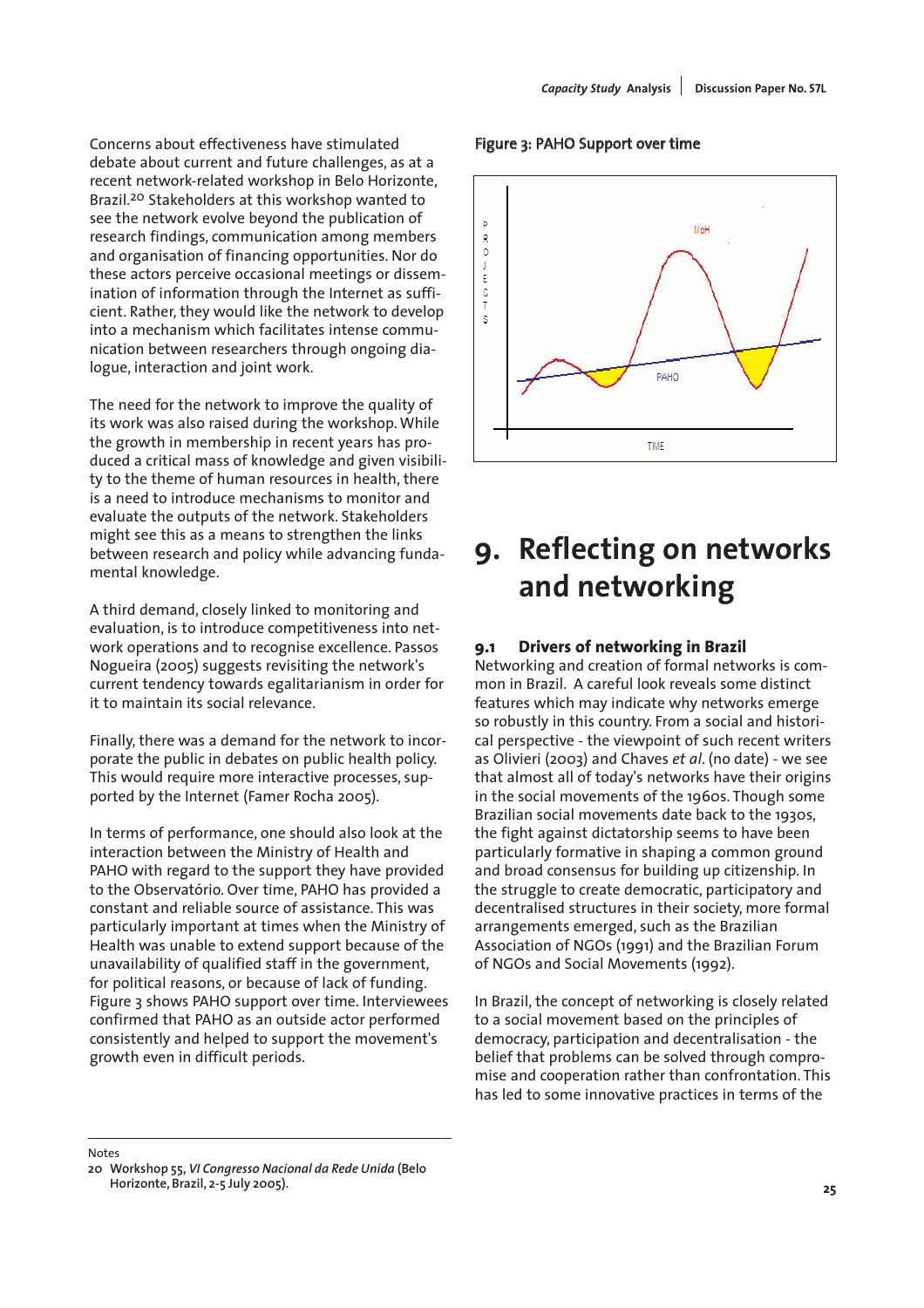relationship between civil society and government, such as "participatory budgeting", which contests patterns of inequality and the clientelism and patronage still present in the country (Menezes 2003). Networks are therefore not only a manifestation of the will of a social movement and of civil society. They also express new forms of relations between civil society and the state (Chaves *et al*. no date).

Many sources mention Brazil's unique social and historical context. But there might yet be other explanations for the Brazilian success in networking. The size of the country, for example, poses huge challenges to connecting and organising in a systemic way. Over such great distances, comprehensive stand-alone arrangements are difficult to set up and maintain, whereas decentralised initiatives based on a common idea are relatively easier to orient and execute. Another explanation could be derived from Brazil's cultural identity, with its distinct mixture of southern European and West African influences. These are clearly hypotheses that go beyond the scope of this paper. But in the context of networking, research on them seems worth pursuing.

#### **9.2 Are networks replicable?**

The Observatório is an exponent of Brazil's community of networks and networking activities. Our review has shown how the Observatório unfolded and how it developed as part of a wider social movement. It is one piece of a jigsaw puzzle, a piece that has found its place within the wider framework of reshaping society. The network would not have emerged as it did without the contextual factors that shaped it.

From this perspective, a network arguably cannot be replicated or designed. But there are certain design elements that can be observed in the context of change processes. Clearly, the more ownership there is of a process, the larger the probability that these elements will be brought to bear. In other words, the more external push and pull, the less likely sustainability and success will be.

In the case of the Observatório, the combination of a repressive environment and a maturing civil society set the scene and propelled the network's emergence. In this same context, a number of design elements helped to fuel the experience. Today, seven

elements are still proving their value in the network's day-to-day operations:

- emphasis on horizontal interactions and exchanges, as opposed to a vertical hierarchy;
- information sharing to link the partners at the various levels, whereby free sharing, access to knowledge and information and openness prevail;
- deconcentration and decentralised decision-making based on the principles of participation, equality and sharing of responsibilities;
- action in accordance with commitment, dedication and motivation, not in response to command and discipline;
- delegation of authority to those best placed at a given point in time, and autonomy and space for network members to explore, unfold and create;
- strategic investment and use of technology to facilitate equal and rapid interaction;
- continuous nurturing, clarification and reconfirmation of objectives - either informally, or through more structured processes leading to strategies and work plans.

The Observatório also illustrates the value of constructing a matrix of experiences and focal areas to orient the work programme and the admission of new members.

The architects of the Observatório realised that while networks are useful, they can also pose problems. For instance, the governance structures of an institution working on its own are considerably simpler than those where multiple parties must be heard and consensus reached before a decision is taken. Brazil's sheer size, its ongoing decentralisation process and the spread of technical and professional expertise across the country helped to propel the decision to implement the network. Perhaps these characteristics explain why other Latin American countries have not taken up the Observatório idea as readily as Brazil, particularly the smaller countries.

The Observatório was never seen as an alternative to other institutional arrangements. For many state functions, networks can offer no substitute. The aim was rather for the network to complement processes ongoing within the government and society. Networking was an added mechanism for interactions that cross the boundaries between state and civil society. Networking was also viewed as a means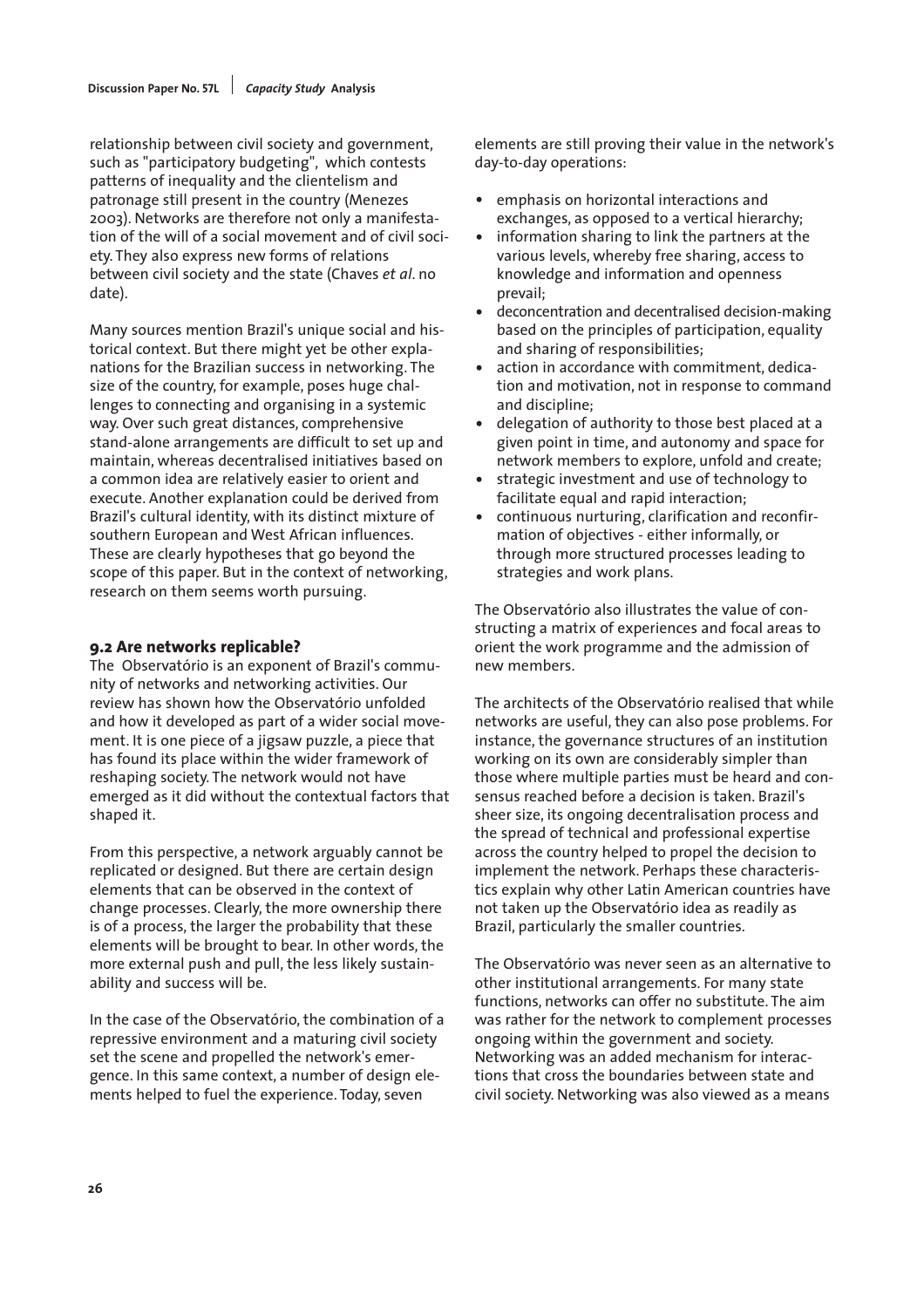to upgrade research and services related to human resources in health. This feature of being additive and complementary to existing structures is common among networks and corresponds to other successful networking experiences both in Brazil and elsewhere (Whitaker 1993).

In the case of the Observatório, individuals and organisations bought into the network idea because it enabled them to advance their own cause and translate their ideas into action. Simply said, it delivered added value. Participants understood the power of interaction in generating synergies and that an arrangement such as that being proposed in the Observatório could strengthen all of its members. The results would benefit their own work and the sector as a whole.

What role did external support play in shaping the network? The stronger workstations would probably have found their own way to pursue their interest in human resources in health. But the Observatório facilitated their progress, allowing them to expend more energy on content matters instead of the search for complementary funds and institutional support. Though the stronger workstations would survive if the Observatório disappeared today, the weaker network members, in many cases the smaller and younger ones, would probably cease to exist. However, past experience in nurturing new members which have now become stronger suggests much potential for the future.

# **10. Conclusions**

This case study set out to investigate the interrelationships between networking and capacity development. Particularly interesting for the overall ECDPM study on *Capacity, Change and Performance* was the question of what types of capabilities are needed to initiate networking and to make networks function over a long period of time. A second key question was how capacities which were created in the context of networks can lead to performance.

Concerning the first question, it is clear that many capabilities emerged. They developed incrementally over the years. Some were growing some thirty to forty years before the network obtained its legal status. Experience helped to connect, shape, organise and nurture them. This was not an orchestrated process, but the accompaniment and facilitation of PAHO was nonetheless critical. A *mix of technical, internal, external and so-called "soft", or generative capabilities* emerged which supported the unfolding and sustenance of the network. But there are differences between these capabilities in terms of their importance and use over time.

The *technical and professional capabilities* of the network members and their motivation to make the theme of human resources key in reform of the public health sector served as a cornerstone in creation of the network. Building and nurturing these capabilities proved vital in the network's infancy and remains so today. The focus on content helped network members maintain intellectual independence while shaping the sense of autonomy that characterises current interactions among the workstations.

During the initial years a number of *soft capabilities* catalysed the technical and professional capabilities. These soft capabilities included flexibility, creativity, pragmatism, inventiveness and entrepreneurial spirit. They provided the only way for the network to find its way in the prevailing context of political repression and dearth of government support for policy, research and services on human resources in health. Informality in procedures became the initiative's only choice. This working culture has remained in evidence through the years, especially in the network's decentralised structure, the frequent interactions among members, the consensual decision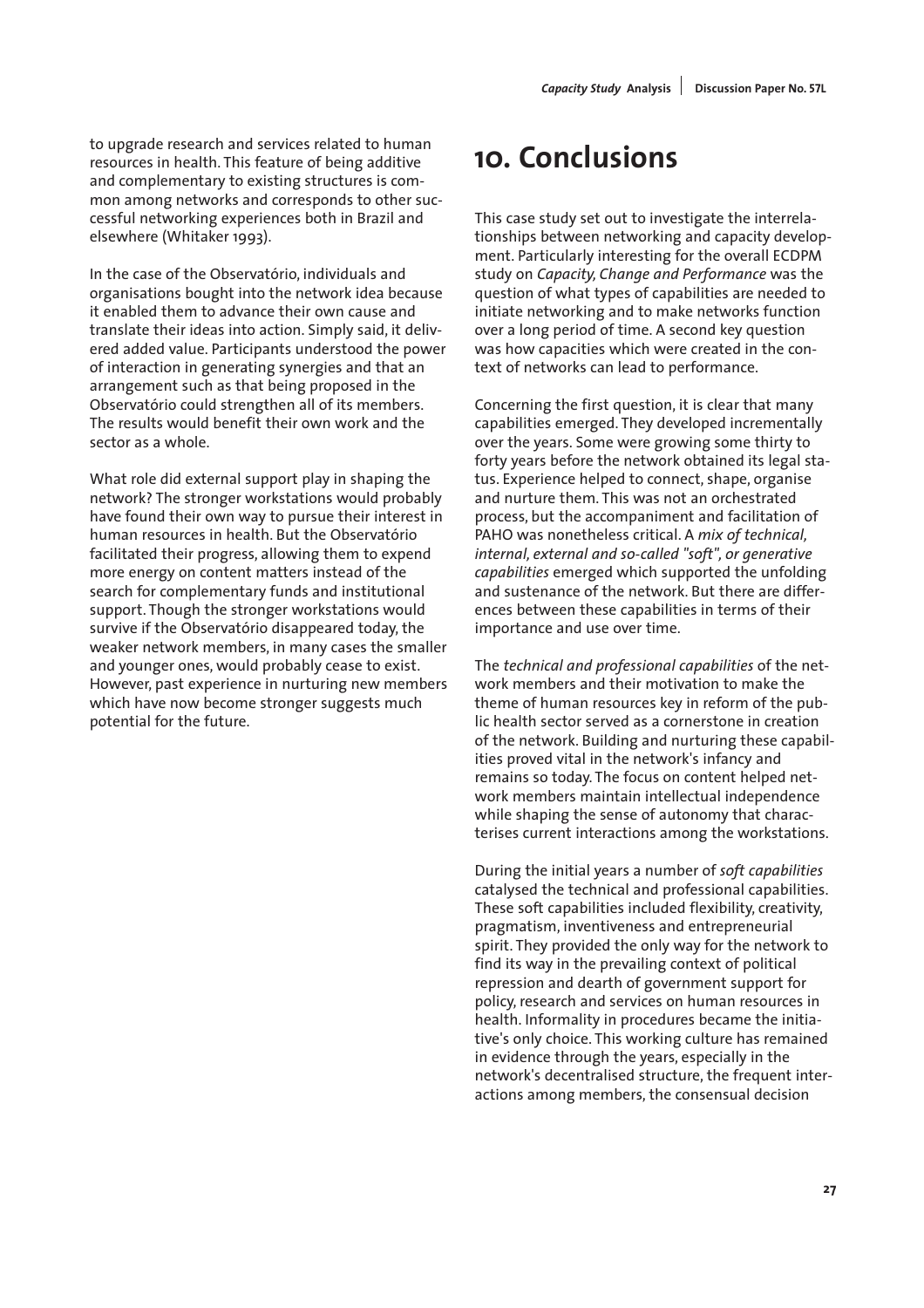procedures and the regular exchange and rotation of professionals among jobs in government, workstations and sometimes the international scene.

This dynamic process resulted in group learning and formulation of shared ideas that reinforced the technical and professional capabilities mentioned above. Moreover, it informed a common thinking about the enhancement of *internal and external capabilities* which became important in the mid-1990s. The network developed an internal approach of facilitation and stimulation which was implemented by the Ministry of Health in cooperation with a wellinformed PAHO office in Brasilia. The network's strategic partner over the years - PAHO headquarters in Washington, DC - provided stabilising support.

The late 1990s saw the enhancement of internal capabilities transformed into a degree of formalisation, institutionalisation (the Observatório becoming legally recognised) and secure funding. Network architects, furthermore, immediately recognised the potential strategic importance of the Internet, and quickly introduced this tool to enhance the quality of the network's interactions, both internally and externally with other networks. Today, exchanges with other networks within Brazil and internationally are more intense than in the past, which has significantly boosted the network's productivity and its profile.

Turning to the second question, *how capacities created in the context of networks can lead to performance*, the case shows that motivation and group learning play key roles in this transformation. Motivation took two forms: professional and political. Vibrant professional interest in investigating the relevance of planning, management and training in human resources for health was blended with political ideals and the conviction that society needed to be fundamentally changed. The pattern of continuous interaction and exchange facilitated sharing and group learning. These twin motivations catalysed the shaping and assembling of the complex capabilities puzzle into a performing network, or - following the terminology from section 2 - into overall capacity.

The case of the Observatório shows that informal networking can evolve into networks with more formal structures delivering outputs and outcomes and potentially impacting on the well-being of society. Yet we should recognise that the Observatório's capacity development process is far from complete. There are demands and challenges to be addressed, such as the recent political turmoil caused by accusations of bribery within the Lula government.

There are also demands from within the network for intensification of the exchange in terms of content and relevance for policymaking, and for the introduction of monitoring and evaluation to ensure the quality and relevance of the network's outputs. With the institutionalisation and the provision of substantial resources, the *'hour of truth'* has arrived, as one network member put it. Funders and the public have expectations for improved outcomes now that the government has fully subscribed to the idea of a formal network contributing to and informing public policy and services. If not, the network risks losing its legitimacy, together with that of the "health alliance" which helped to put it in place.

It seems clear that the future development of the Brazilian Observatório will rely on the dynamics of endogenous processes. Outside actors are welcome to assist, but they must take care not to tear the fabric of the network, which was woven through an inimitable interaction of internal forces and external assistance. Much will depend on the internal steering process of the movement in the near future. In the meantime, network members are vigorously carrying forward the strategic planning exercise in a process which bodes well for the future.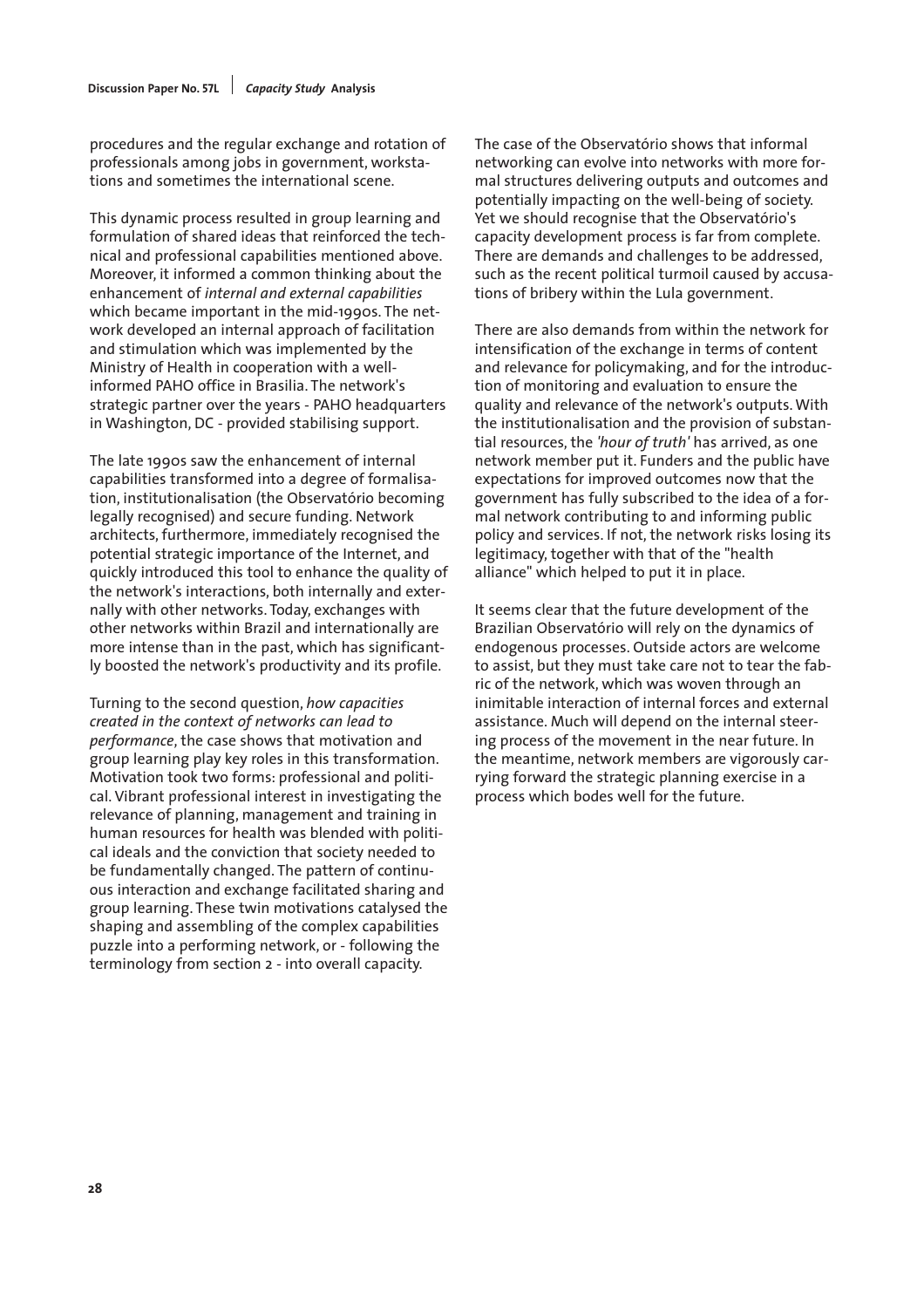# **Bibliography**

Campos, F. 2004. A ABRASCO deve ser dinamica como foi no passado. Available online: http://www.observatorio.nesc.ufrn.br/entrevista\_02.htm

Chaves, A.C. Teixeira, C.A. Silva and E. Dagnino (no date). *The Brazilian report on civil society.* Available online: http://www.ids.ac.uk/ids/civsoc/docs/brazilwhole.doc

Creech, H. and T. Willard. 2001. *Strategic intentions: managing knowledge networks for sustainable development.* Manitoba: International Institute for Sustainable Development.

Elias, P.E.M. and A. Cohn. 2003. 'Health reform in Brazil: lessons to consider', *American Journal of Public Health,* 93 (1); also published in *International Perspectives Forum,* 93: 44-48.

Engel, P.G.H. 1993. 'Daring to share: networking among non-government organisations'. In: *Linking with farmers, networking for low-external-input and sustainable agriculture: ILEIA readings in sustainable agriculture,* C. Alders, K. Haverkort and L. van Veldhuizen. London: Intermediate Technology Publications.

Famer Rocha, C.M. 2005. As redes em saúde: entre limites e possibilidades. Congresso National da Rede Unida, Belo Horizonte, Brazil, 2-5 July 2005.

Liebler, C. and M. Ferri. 2004. NGO networks: *building capacity in a changing world.* Washington, DC: US Agency for International Development.

Menezes, M. 2003. *As redes e o fim do patriarcado*. Available online: http://www.rits.org.br/redes\_teste/rd\_tmes\_nov2002.cfm

Morgan, P., T. Land and H. Baser. 2005. *Study on capacity, change and performance: interim report.* Maastricht: ECDPM.

Nelson, J. and J. Farrington. 1994. *Information exchange networking for agricultural development: a review of concepts and practices.* Exeter: Sayce Publishing (for Technical Centre for Agriculture and Rural Cooperation).

Olivieri, Laura. 2003. A importância histórico-social das redes. In: Segunda versão do texto escrito para a publicação impressa Manual de Redes Sociais e Internet do Centro de Direitos Humanos. Available online: http://www.repea.org.br/redesea/conceitos/importanciahiscult.htm

Paranaguá de Santana, J. 2004. *Desafios para as redes no campo da saúde.* Contribution to the 2nd 'Fórum Nacional de Redes em Saúde - VI Congresso Nacional da Rede UNIDA, Belo Horizonte, 5 July 2005.

Passos Nogueira, R. and J. Paranaguá de Santana. 2003. Human resource management and public sector reforms: trends and origins of a new approach. In: *Towards a global health workforce strategy,* P. Ferrinho and M. Dal Poz (eds). Antwerp: ITG Press: pp. 73 - 103.

Passos Nogueira, R. 2005. Redes de investigação em saúde. Painel - Investigação sobro recursos humanos: trabalho em rede e relevância social. Congresso National da Rede Unida, Belo Horizonte, Brazil, 2-5 July 2005.

Plucknett, D. L., N.J.H. Smith and S. Ozgediz. 1990. *Networking in international agricultural research.* Ithaca: Cornell University Press.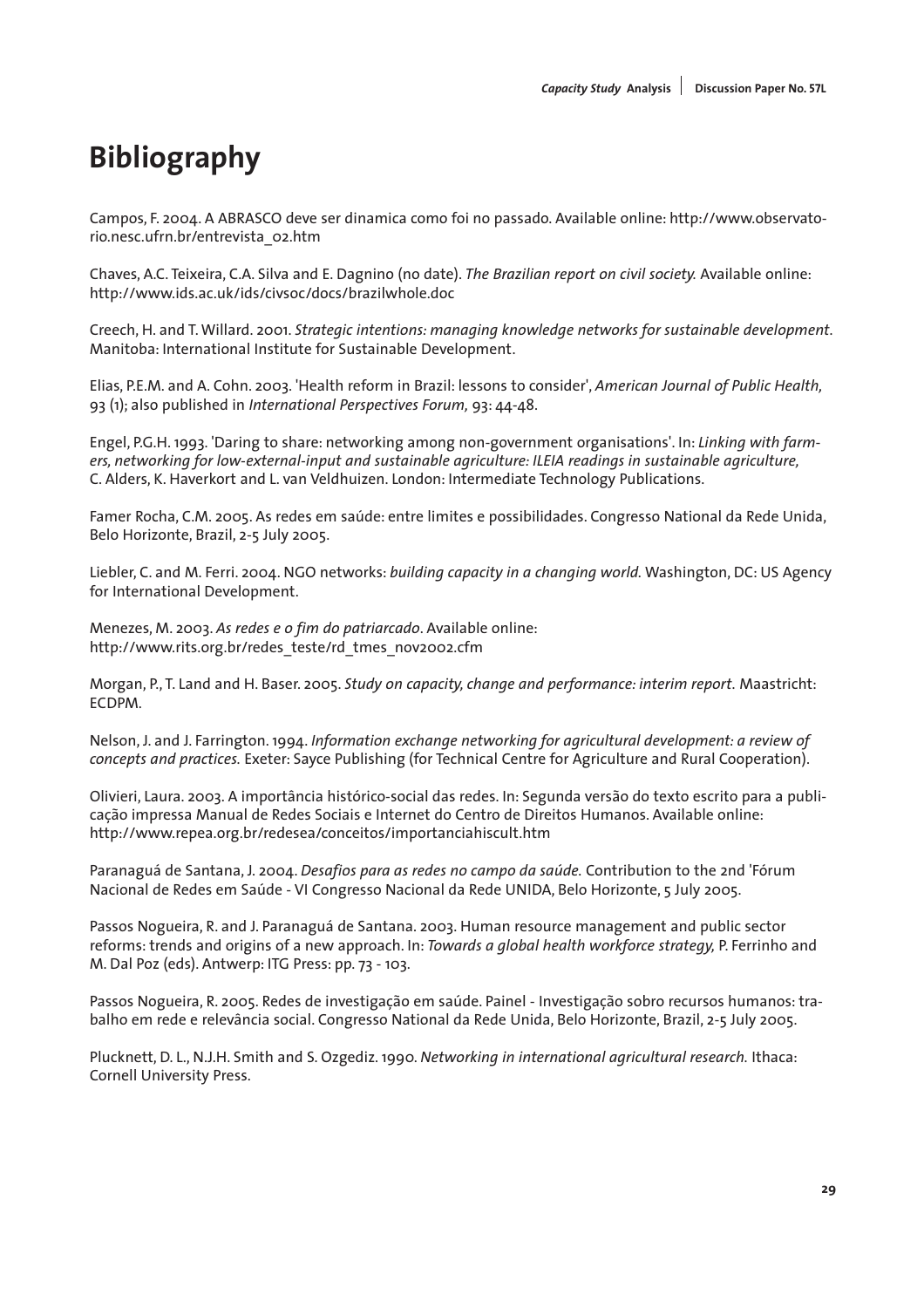#### **Discussion Paper No. 57L** *Capacity Study* **Analysis**

Ranaboldo, C. and T. Pinzas. 2003. *United we stand: a study about networks involved in sustainable development.* London: International Coco Organization.

Rigoli, F. 2002. Os observatórios de recursos humanos na América Latina. In: *Observatório de recursos humanos em saúde no Brasil*: estudos e análises. Brazil: Ministry of Health.

Rigoli, F. and O. Arteaga. 2003. *The experiences of the Latin America and Caribbean observatory of human resources in health.* Available online:. www.lachsr.org/Observatório/eng/pdfs/arteagaObervatoryHR.pdf

Romo Rodríguez, G. 2004. I*nformation and communication technologies and non-governmental organisations: lessons learnt from networking in Mexico*. Dissertation, University of London.

Saxby, J. 2004. *COEP - mobilising against hunger and for life: an analysis of capacity and change in a Brazilian network.* (Discussion Paper 57C). Maastrict: ECDPM.

Senge, P. 1990. *The fifth discipline: the art and practice of the learning organization.* New York: Currency Doubleday.

Whitaker, F. 1993. *Rede: uma estrutura alternativa de organização. In: Revista mutações sociais* (No. 3, March/April/May). Rio de Janeiro: CEDAC. Available online: http://www.rits.org.br/redes/rd\_estrutalternativa.cfm

Zee, A. van and P. Engel, 2004. *Networking for learning: what can participants do?* Available online: http://www.mande.co.uk/docs/networkingforlearning.pdf

UNDP. 1997. Capacity development (Technical Advisory Paper II). In: *Capacity development resource book.* New York: Management Development and Governance Division, United Nations Development Programme.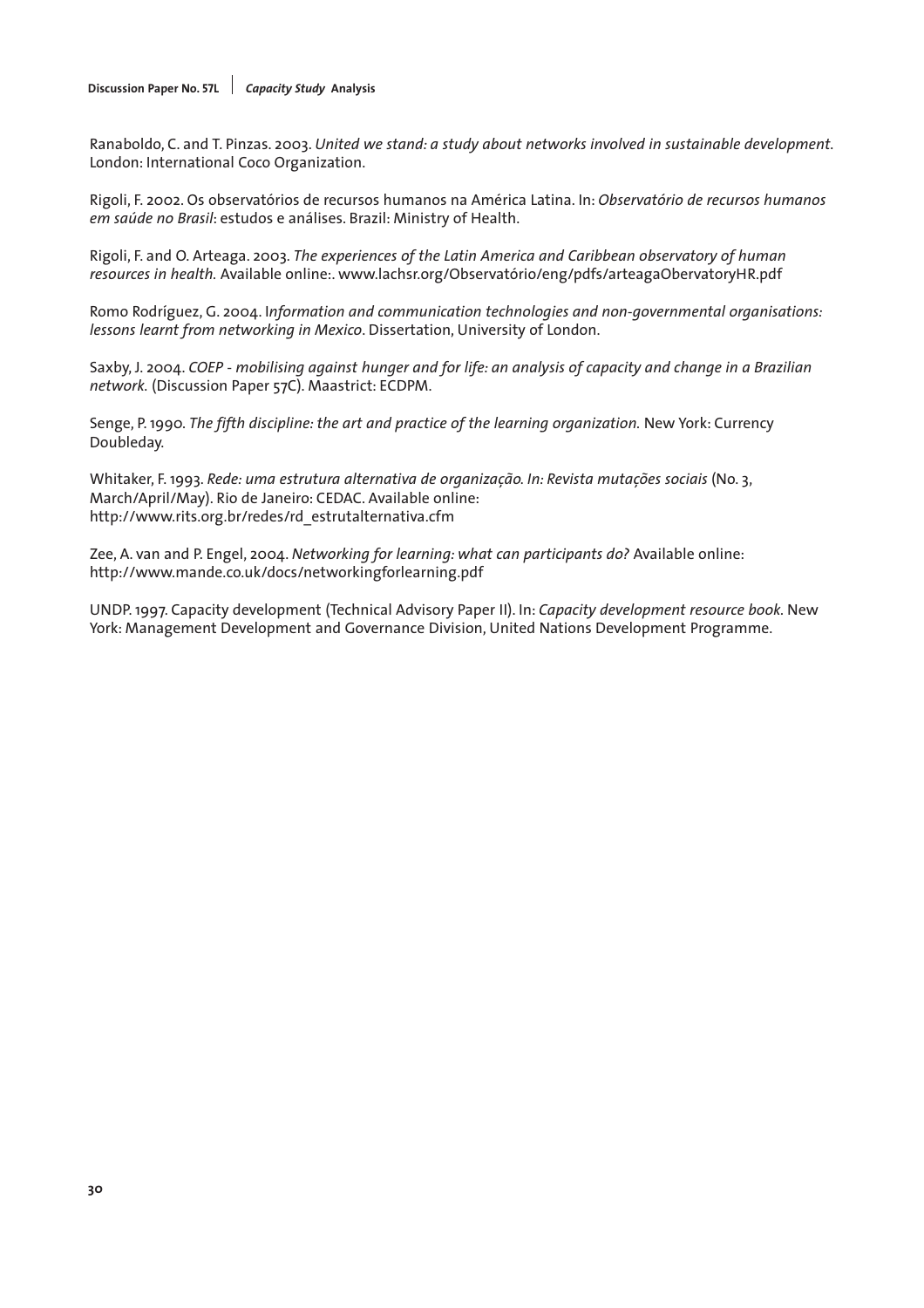## **Annex 1: Brazil key facts**

#### **General**

Brazil has a total area of 8,514,876.6 square kilometres. Its population was estimated at 184 million as of June 2005. There are 26 states and more than 5,500 municipalities.

#### **Demographics and health**

|               | 1980        | 1990        | 1996        | 2000        |
|---------------|-------------|-------------|-------------|-------------|
| Population    | 119,002,706 | 146,825,475 | 157,070,163 | 169,799,170 |
|               |             | $(\%)$      |             |             |
| $0-14$ years  | 38.20       | 34.72       | 31.54       | 29.60       |
| $15-64$ years | 57.68       | 60.45       | 62.85       | 64.55       |
| 65 and older  | 4.01        | 4.83        | 5.35        | 5.85        |
|               |             |             |             |             |
| Urban         | 67.59       | 75.59       | 78.36       | 81.25       |
| Rural         | 32.41       | 24.41       | 21.64       | 18.75       |

Life expectancy at birth 1970–75: 59.5 years 2000–05: 68.1 years

Infant mortality rate (per  $1,000$  live births)<br>1970: 95  $2002:30$ 2002: 30

#### **Education**

|                                  | 1998 1999 2000 2001 2002 2003 |  |                               |  |
|----------------------------------|-------------------------------|--|-------------------------------|--|
| Illiteracy among persons aged 15 |                               |  |                               |  |
| years or older                   |                               |  | 13.8 13.3 12.9 12.4 11.8 11.6 |  |

Combined enrolment in primary, secondary and tertiary schools: 92% (2001/02)

#### **Economy**

|                                  |                  | 1999       | <b>2000</b>           |            | 2001<br>(in Brazilian reals) | 2002               | 2003               |
|----------------------------------|------------------|------------|-----------------------|------------|------------------------------|--------------------|--------------------|
| GDP ('000,000)<br>GDP per capita | 963,846<br>5,771 |            | 1,101,255<br>6.430    |            | 1,198,736<br>6,896           | 1,346,028<br>7,631 | 1,556,182<br>8,694 |
| Unemployment                     | 1998             | 1999       | <b>2000</b><br>$(\%)$ | 2001       | 2002                         |                    |                    |
| Total                            | 7.6              | 7.6        | 7.1                   | 6.2        | 7.1                          |                    |                    |
| Men<br>Women                     | 7.1<br>8.3       | 7.1<br>8.3 | 6.5<br>8.0            | 5.9<br>6.7 | 6.7<br>7.8                   |                    |                    |

#### **Poverty**

1990–2002: 8.2% of Brazil's population lived on less than US \$1 a day; 22.4% lived on less than \$2 a day.

Source: Brazilian Institute for Geography and Statistics, Ministry of Planning, Budget and Management Source: Brazilian Institute for Geography and Statistics, Ministry of Planning, Budget and Management (http://www.ibge.gov.br) and the United Nation's Development Programme's *Human Development*  (http://www.ibge.gov.br) and the United Nation's Development Programme's *Human Development Report* 2004.

*Report 2004.*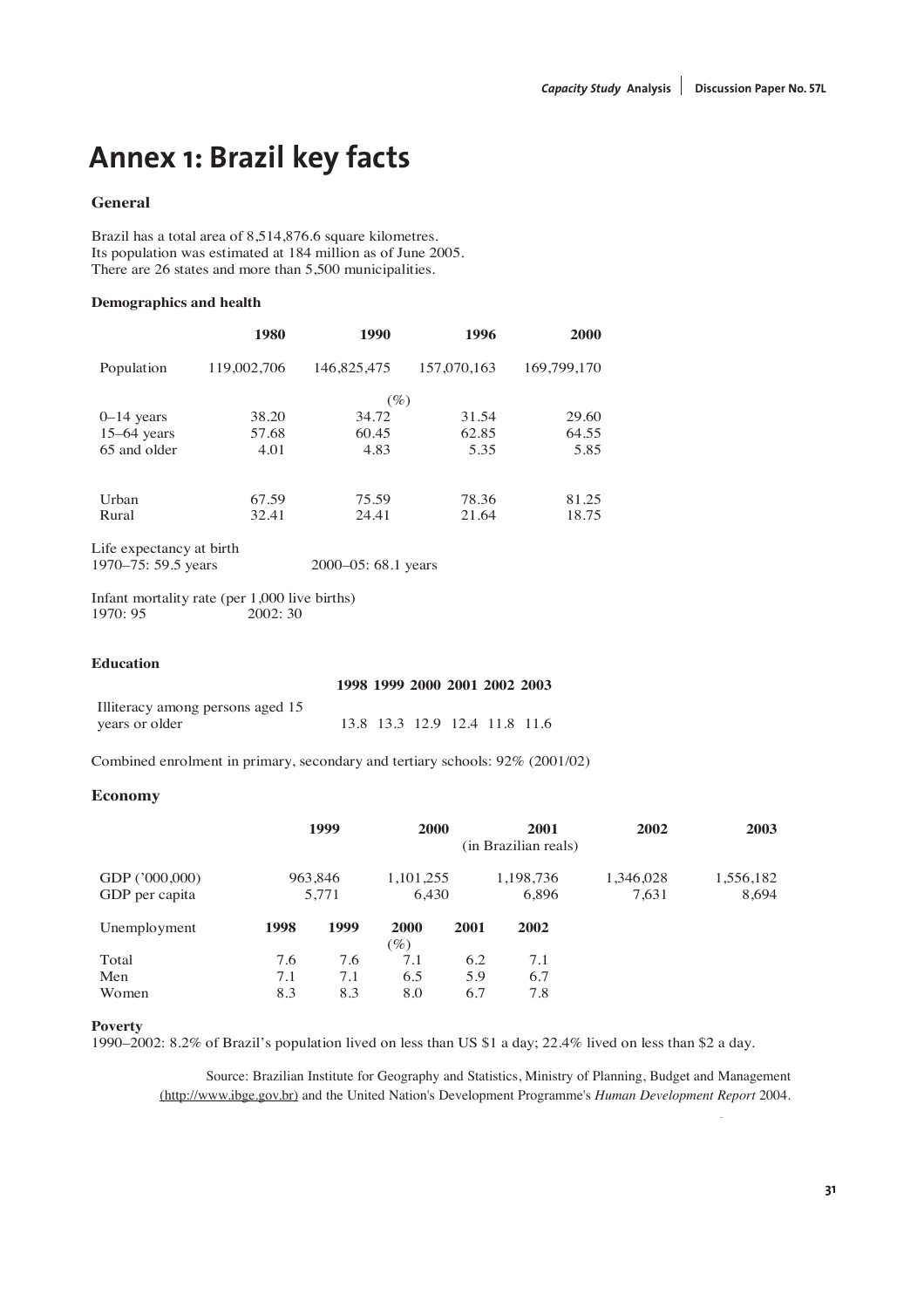# **Annex 2: Case study methodology**

The WHO and the UK Department for International Development (DfID) suggested that the ECDPM look at the Observatório experience as part of our overall study on *Capacity, Change and Performance.* We made first contacts with the network and the Ministry of Health during a visit to Brazil in March 2004. At that time, we held discussions and briefings with Paulo Seixas, Coordinator of the Observatório workstation at the State Secretariat of Health in São Paulo, Pedro Miguel dos Santos Neto, Director at the Ministry of Health in Brasilia and José Paranaguá Santana, Advisor for Human Resources at PAHO-Brasilia. Lively exchanges on the scope of the research led to the Observatório secretariat's appointment of Francisco Eduardo de Campos as a resource person to work with Volker Hauck (of ECDPM) to document the Brazilian experience.

Several meetings followed in São Paulo, Rio de Janeiro and Brasilia in June and July 2004. At these gatherings, the PAHO advisor discussed the purpose of the study with stakeholders of the network and solicited their collaboration. Complementary literature and visits to some of the institutes provided a feel for the latest developments. In consultation with the secretariat, a number of Observatório workstations were selected at which to conduct interviews. The aim was to produce a representative sample of the different types of members, in terms of range of experience, national or regional focus and thematic specialisations. Because the research was seen as a learning experience for the network as well, an extensive bibliography reflecting the products of the different workstations was prepared and later published on the Observatório website (see Annex 3).

Field interviews were conducted by Francisco de Campos of the Federal University of Minas Gerais, Volker Hauck and Paulo Seixas who joined the team as a resource person. The three visited Rio de Janeiro (UERJ and Poli/FIOCRZ), Natal (UFRN), Recife (AM/Fiocruz), Brasilia (UnB) and Belo Horizonte (UFMG) in late August 2004. In Brasilia the team conducted additional interviews with representatives of the Ministry of Health and PAHO-Brasilia. Interviews were recorded for future reference. Volker Hauck conducted complementary interviews at COC/FIOCRUZ in Rio de Janeiro during the first week of September 2004.

The interviews were based on questionnaires developed in line with the conceptual framework of the overall study on *Capacity, Change and Performance* (see inside cover). In writing up this study, the authors made use of initial results of this larger study, as documented in the Interim Report.<sup>23</sup>

Notes

**<sup>23</sup> For both the methodology and the interim report of the overall study, see http://www.ecdpm.org/dcc/capacitystudy <sup>32</sup>**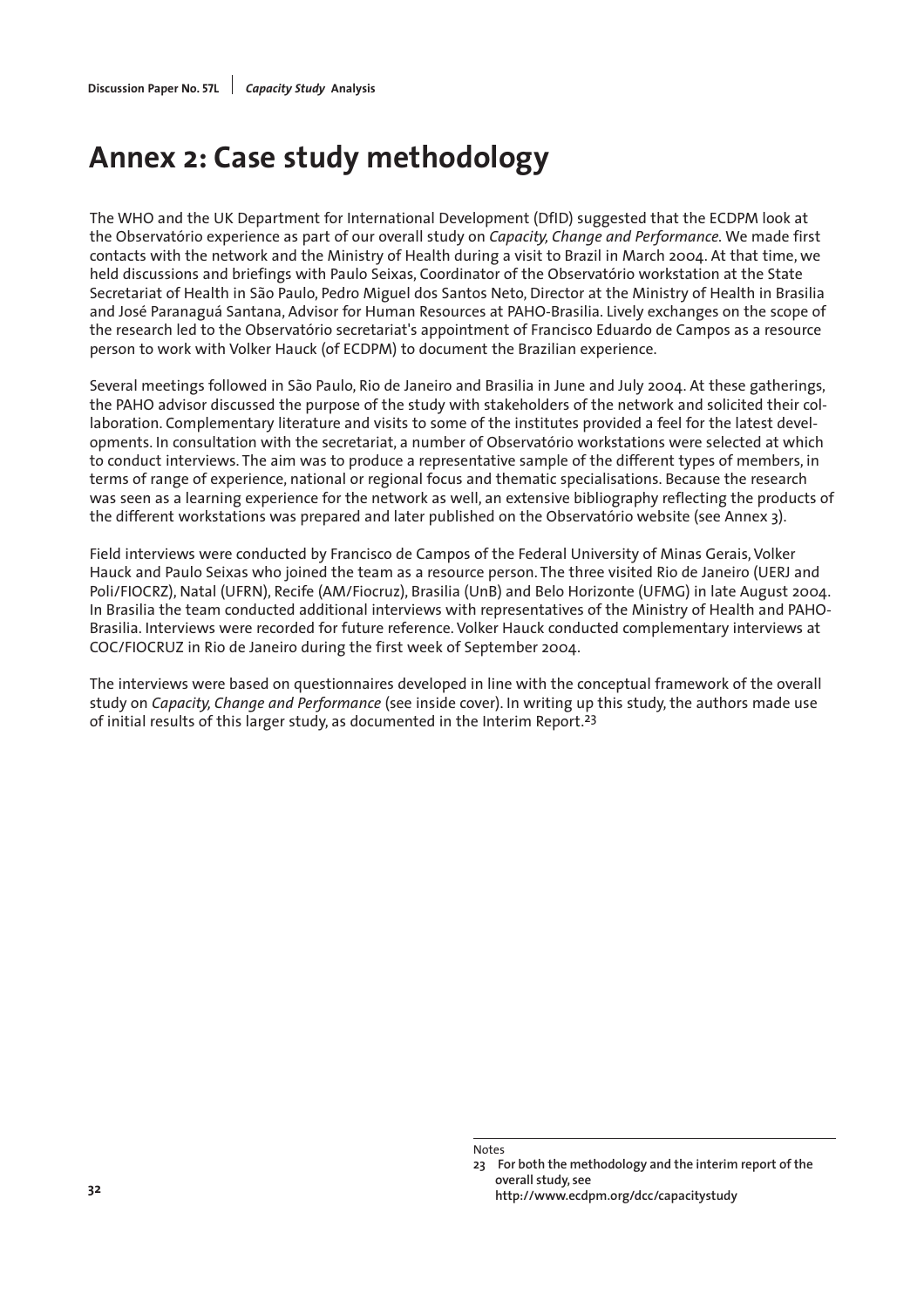# **Annex 3: Selected publications of the Observatório**

### **Background**

- *Observatório de Recursos Humanos em Saúde nas Américas 1999-2004: lições aprendidas e expectativas para o futuro*. Unidade de Desenvolvimento de Recursos Humanos, OPAS/OMS.
- *História, saúde e recursos humanos:análises e perspectivas.* Gilberto Hochman, Paula Xavier dos Santos e Fernando Pires-Alves.

### **Development**

- *Residência médica: prioridades do Sistema Único de Saúde que determinam a distribuição de vagas.* Adriana Rosa Linhares Carro, Aniara Nascimento Corrêa Araújo, Nosor Orlando de Oliveira Filho and Paulo Henrique D`Ângelo Seixas.
- *Educação profissional em saúde: uma análise a partir do censo escolar 2002.* Júlio César França Lima, Luciane Velasque, Mônica Vieira, Renata Reis, Rita Elisabeth da Rocha Sório and Valdemar de Almeida Rodrigues.
- *Tendências do sistema educativo no Brasil: medicina, enfermagem e odontologia.* Ana Luiza Stiebler Vieira, Ana Claudia Pinheiro Garcia, Antenor Amâncio Filho, Célia Regina Pierantoni, Clarice Aparecida Ferraz, Eliane dos Santos Oliveira, Janete Rodrigues da Silva Nakao, Sérgio Pacheco de Oliveira, Silvana Martins Mishima, Tania França and Thereza Christina Varella.
- *Rede de recursos humanos em saúde: os nós constituintes da integralidade em saúde.* Maria Ysabel Barros Bellini, Décio Ignácio Angnes e Suzane de Mendonça e Silva.

### **Labour market and jobs in health**

- *Precarização do trabalho de nível técnico em saúde no Nordeste: um enfoque nos auxiliares e nos técnicos de enfermagem.* João Bosco Feitosa dos Santos, José de Freitas Uchoa and José Meneleu Neto.
- *Médico e o mercado de trabalho em saúde no Brasil: revendo conceitos e mudanças.* Rômulo Maciel Filho and Célia Regina Pierantoni.
- *Configurações do mercado de trabalho dos assalariados em saúde no Brasil.* Sábado Nicolau Girardi, Cristiana Leite Carvalho, João Batista Girardi Jr. and Jackson Freire Araújo.
- *Precarização do trabalho do agente comunitário de saúde: um desafio para a gestão do SUS.* Janete Lima de Castro, Rosana Lúcia Alves de Vilar and Vicente de Paula Fernandes.
- *Limites críticos das noções de precariedade e desprecarização do trabalho na administração pública.* Roberto Passos Nogueira,1 Solange Baraldi and Valdemar de Almeida Rodrigues.

### **Management**

- *Assistência domiciliar instrumento para potencializar processos de trabalho na assistência e na formação.* Maria José Bistafa Pereira, Silvana Martins Mishima, Cinira Magali Fortuna, Silvia Matumoto, Rafaela Azenha Teixeira, Clarice Aparecida Ferraz, Janete Rodrigues da Silva Nakao, Marcia Regina Antonietto da Costa Melo and Maria Luiza Anselmi.
- *Recursos humanos e gestão do trabalho em saúde: da teoria para a prática.* Célia Regina Pierantoni, Thereza Christina Varella and Tania França.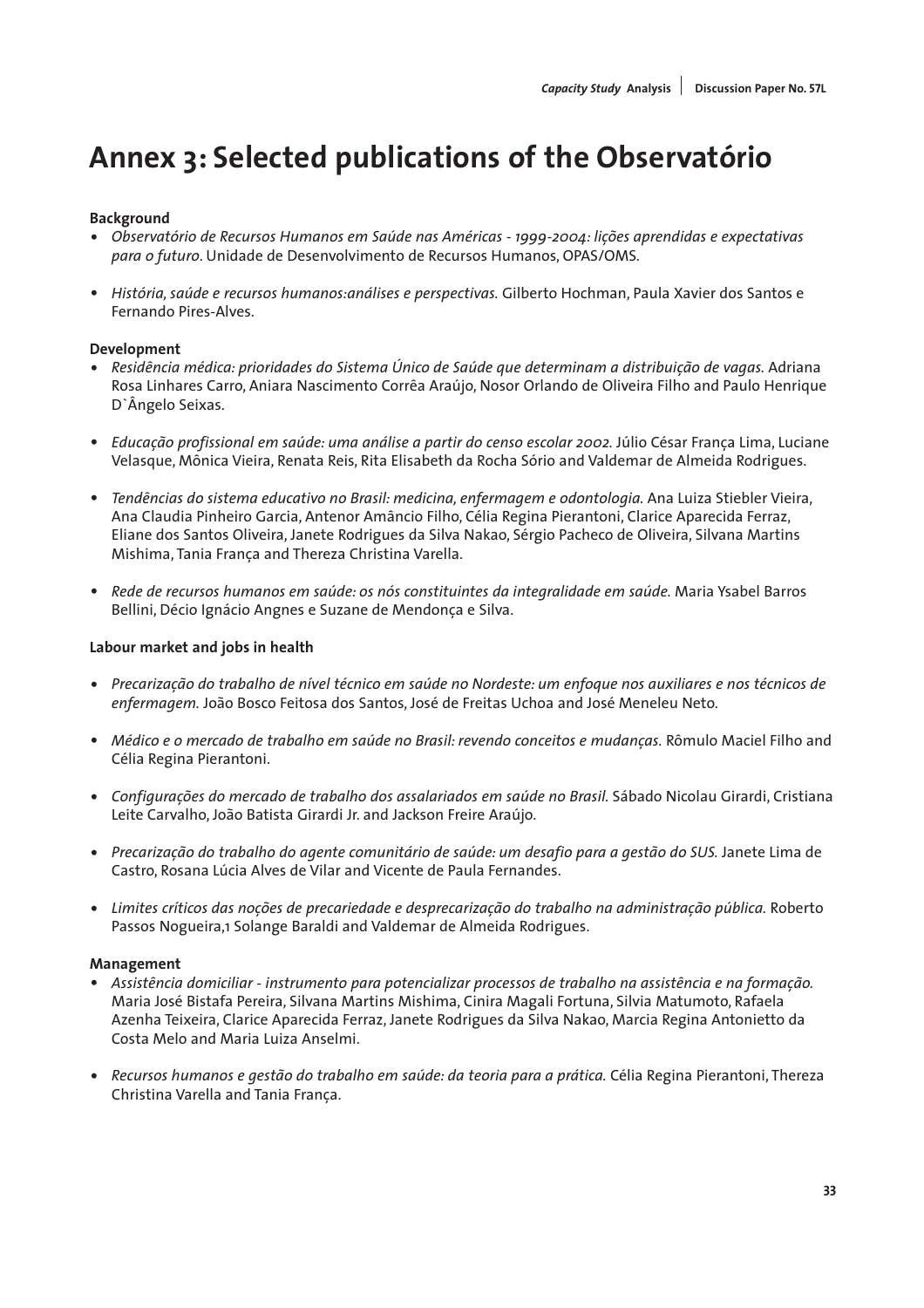# **Annex 4: People interviewed**

Célia Regina Pierantoni, Coordinator, Observatório (UERJ), Rio de Janeiro Júlio César França Lima, Director of the Human Resources, Observatório (Poli/FIOCRUZ), Rio de Janeiro Janete Castro, Coordinator, Observatório (UFRN), Natal Romulo Maciel, General Director (AM/FIOCRUZ), Recife Eduardo Freese Carvalho, Director of Public Health Nucleus (AM/FIOCRUZ), Recife Ricardo Tavares, Coordinator, Observatório (AM/FIOCRUZ), Recife Roberto Passos Nogueira, Coordinator, Observatório (UnB), Brasilia Waldemar Rodrigues, staff member, Observatório (UnB), Brasilia Maria Luisa Jaegger, Secretary of Human Resources Management and Education, Ministry of Health, Brasilia Maria Helena Machado, Director of Human Resources Planning, Ministry of Health, Brasilia Pedro Miguel dos Santos Neto, Coordinator, Observatório Unit, Ministry of Health, Brasilia José Paranaguá Santana, Advisor for Human Resources, PAHO-Brasilia Paulo Seixas, Observatório Coordinator, State Secretariat of Health, São Paulo José Roberto Ferreira, International Cooperation, Presidency of Fundacao Oswaldo Cruz (COC/ FIOCRUZ), Rio de Janeiro

Luiz Eduardo Fonseca, International Cooperation, Presidency of Fundacao Oswaldo Cruz (COC/ FIOCRUZ), Rio de Janeiro